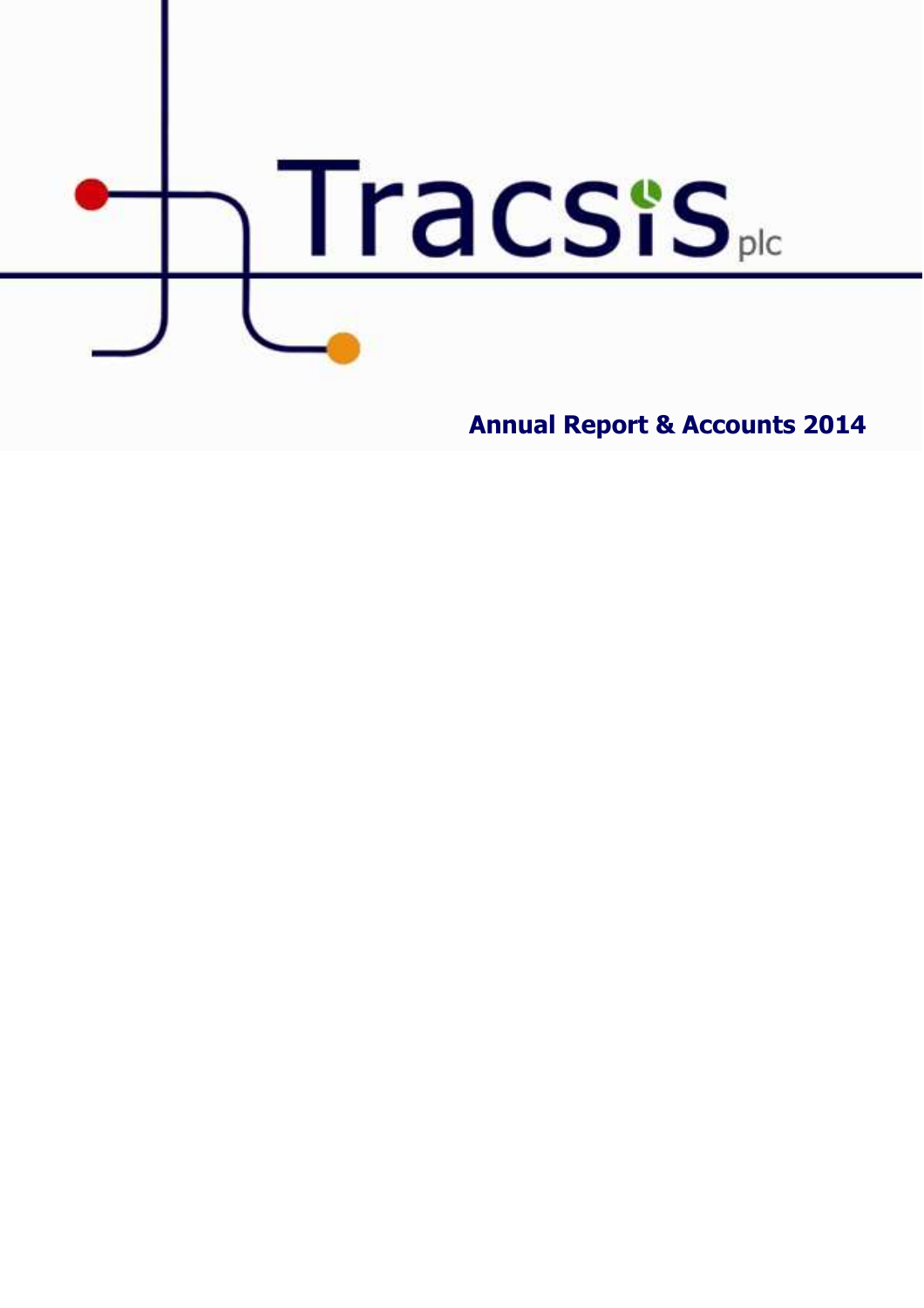# **Contents**

| <b>Strategic Report</b><br>Our Business at a Glance<br><b>Strategy and Business Model</b><br>Chairman and Chief Executive Officer's Report<br>(incorporating Business Review and Future Developments)<br>Risk Management<br>Key Performance Indicators                                                                        | $\frac{2}{3}$<br>$\overline{4}$<br>8<br>11      |
|-------------------------------------------------------------------------------------------------------------------------------------------------------------------------------------------------------------------------------------------------------------------------------------------------------------------------------|-------------------------------------------------|
| Governance<br><b>Board of Directors</b><br>Directors' Report<br>Directors' Remuneration Report<br>Corporate Governance<br>Statement of Directors' Responsibilities<br>Independent Auditor Report to the members of Tracsis plc                                                                                                | $12 \overline{ }$<br>13<br>16<br>19<br>21<br>22 |
| <b>Financial Statements</b><br>Consolidated Statement of Comprehensive Income<br><b>Consolidated Balance Sheet</b><br>Consolidated Statement of Changes in Equity<br><b>Consolidated Cash Flow Statement</b><br>Notes to the Consolidated Financial Statements<br>Company Balance Sheet<br>Notes to the Company Balance Sheet | 23<br>24<br>25<br>26<br>27<br>56<br>57          |
| Group Information                                                                                                                                                                                                                                                                                                             | 62                                              |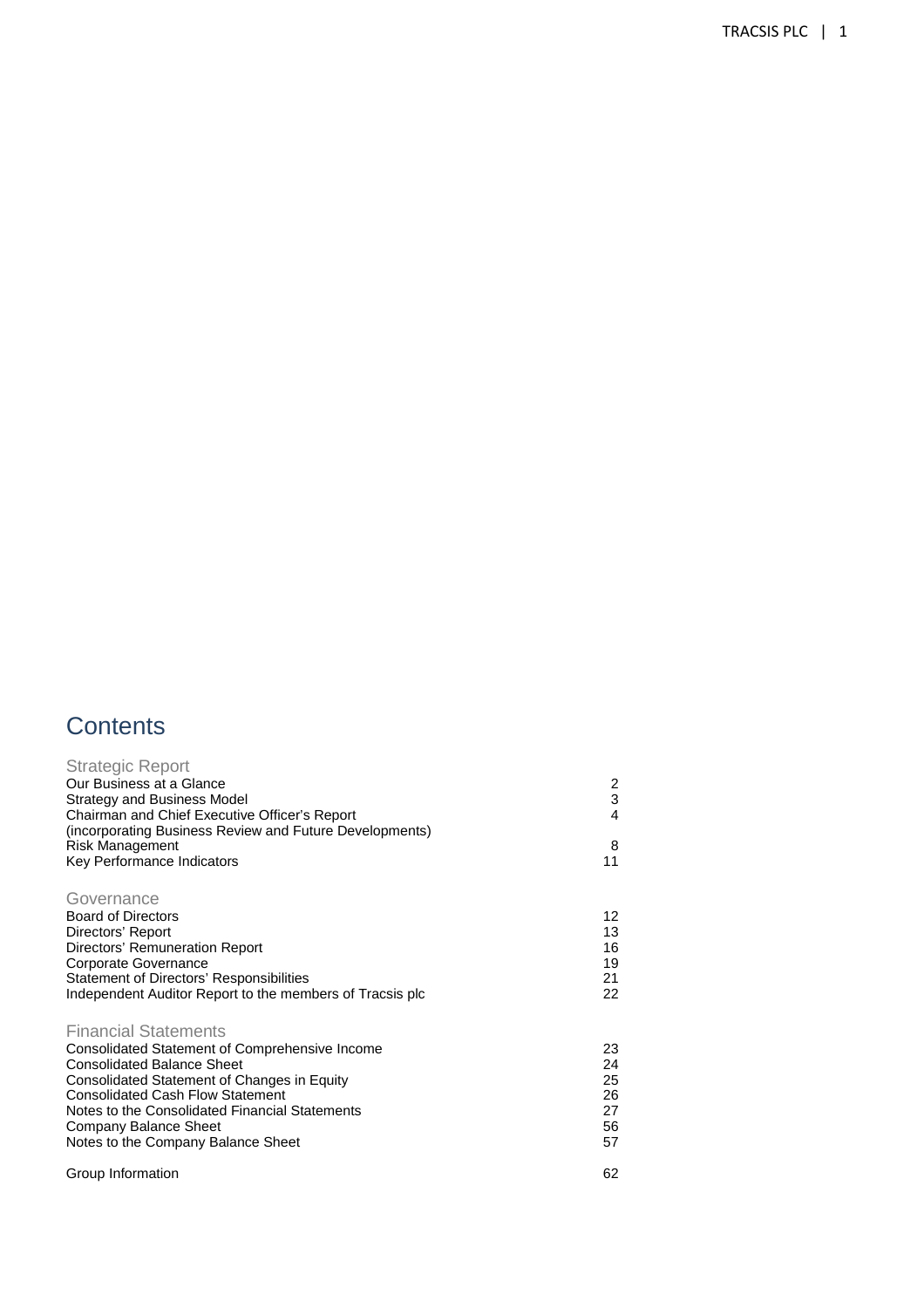# Our Business at a Glance

Tracsis plc was founded in January 2004 to commercialise world class research and expertise developed in the field of transport scheduling and software optimisation technologies.

In the subsequent years Tracsis has grown rapidly, diversified into other related transport technologies, and successfully executed an aggregation strategy that has seen it make a total of 6 acquisitions so far. Today, the Group specialises in solving a variety of data capture, reporting and resource optimisation problems along with the provision of a range of associated professional services.

Tracsis' products and services are used to increase efficiency, reduce cost and improve the operational performance and decision making capabilities for clients and customers. The Group has a blue chip client base which includes the majority of UK transport operators such as Arriva, First, Go-Ahead, National Express, Stagecoach, and Virgin. The business also works extensively with large transport authorities and infrastructure operators such as Network Rail, the Department for Transport, Transport Scotland, Transport for London, numerous local authorities and a variety of large engineering and infrastructure companies.

The Group's products and services comprise four principal revenue streams:

- Software: Industry strength resource optimisation and rail management software that covers a variety of asset and information classes;
- Professional Services: Consulting and technology related professional services across the operational and strategic planning horizon;
- Remote Condition Monitoring (RCM): Technology and reporting for critical infrastructure assets in real time, to identify problems and aid with preventative maintenance; and
- Data Capture and Analytics: Collection, collation and analytical services of traffic and passenger/customer data within rail, traffic and pedestrian rich environments.

Tracsis has offices in the UK and Australia which service projects in Europe and Australasia. We currently employ close to 300 staff many of whom are shareholders in the company.

The business drives growth both organically and via strategic acquisition and has made six acquisitions since coming to marking in 2007.

## **Financial highlights**

for the year ended 31 July 2014:

- Revenues increased 106% to £22.4m (2013: £10.8m)
- Adjusted EBITDA increased 61% to £5.4m (2013: £3.4m)
- Profit Before Tax increased 62% to £4.2m (2013: £2.6m)
- Cash balances grew to £8.9m (2013: £6.6m)
- Full year dividend increased 14% to 0.8p per share (2013: 0.7p)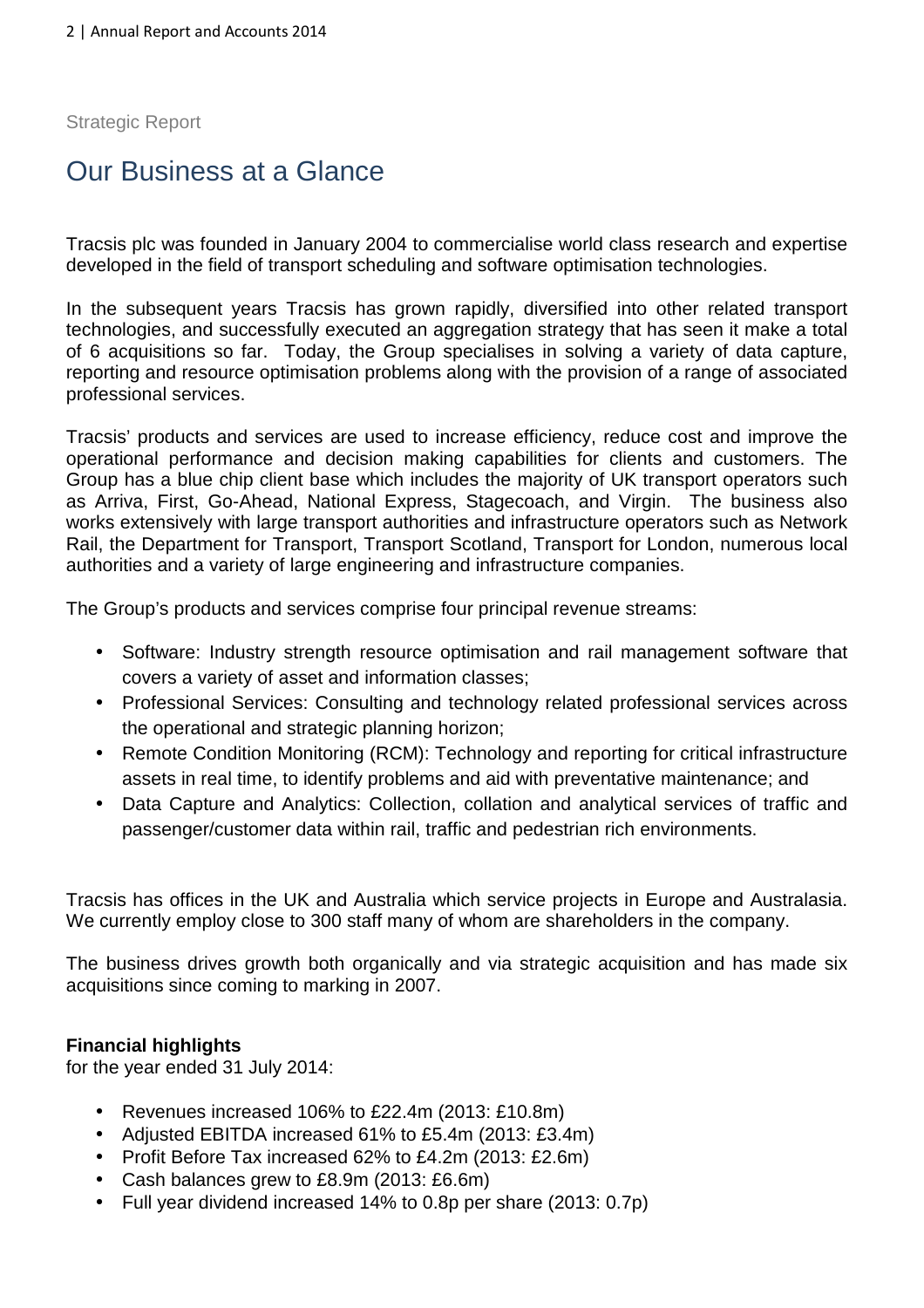# Strategy and Business Model

Our vision for Tracsis is to become a leading provider of high value, niche technology solutions and services for the global transportations markets. Our business model remains focussed on specialist offerings that have high barriers to entry, are sold on a recurring basis under contract, and to a retained customer base that is largely blue chip in nature with limited competitive pressures. Our vision will be achieved via a 3 pronged strategy.

- 1) Manageable, industry-led organic growth through continual innovation of products and services.
- 2) International expansion in select overseas markets.
- 3) Reinvesting our profits to fund further accretive acquisitions that meet with our disciplined investment criteria.

We believe our strategy will allow Tracsis to continue the growth trajectory we have achieved since IPO in 2007 and deliver further significant value to shareholders in the short, medium and long term. Achievements made in the past year in respect of our business strategy can be summarised as follows:

| <b>Strand of Strategy:</b>             | Achievements 2013/14:                                                                                                                         |
|----------------------------------------|-----------------------------------------------------------------------------------------------------------------------------------------------|
| Organic<br>further sales from existing | Renewal of a major Framework Agreement with our largest UK customer<br>for the Group's Remote Condition Monitoring (RCM) technology. This has |

- for the Group's Remote Condition Monitoring (RCM) technology. This has been extended until March 2018 • Tracsis Data Capture and Analytics division (trading as Sky High
	- Technology) selected to deliver a significant piece of traffic data collection work for the Department for Transport
- Consultancy division worked extensively with various transport owning groups on the re-franchising of East Coast, Docklands Light Railway and **ScotRail**
- Growth in revenues, excluding acquisitions in the current year, to £21.8m versus £10.8m in 2012/13
- Software products continually evolving via industry led feedback
- Remote Condition Monitoring technology continue to receive research and development investment
- 2 **Overseas Markets** as yet relatively untapped

products to UK

- North American pilot for Remote Condition Monitoring technology with major Class 1 rail operator announced November 2013
- This work was subsequently extended in July 2014 and now includes 11 discrete geographies across the United States
- Our Australian data capture division contributed £1.7m of revenue in the financial year
- Significant software project won in Sweden working with a major transport owning group
- Increased levels of business in Ireland for our Remote Condition Monitoring technology
- Permanent Ireland presence established and new staff in place

- 3 **Acquisitions** Completed the purchase of Datasys Integration Limited in May 2014 our sixth acquisition since IPO
	- This rail technology business is highly complementary to the core Tracsis software offering with good synergies across respective businesses
	- Datasys contributed £0.5m to revenue and £0.1m to profit in the two month period prior to year end
	- Purchase price of £4.5m, less £1.3m of cash acquired
	- The Group anticipates Datasys will be highly accretive to Tracsis with high levels of recurring revenue and profit going forward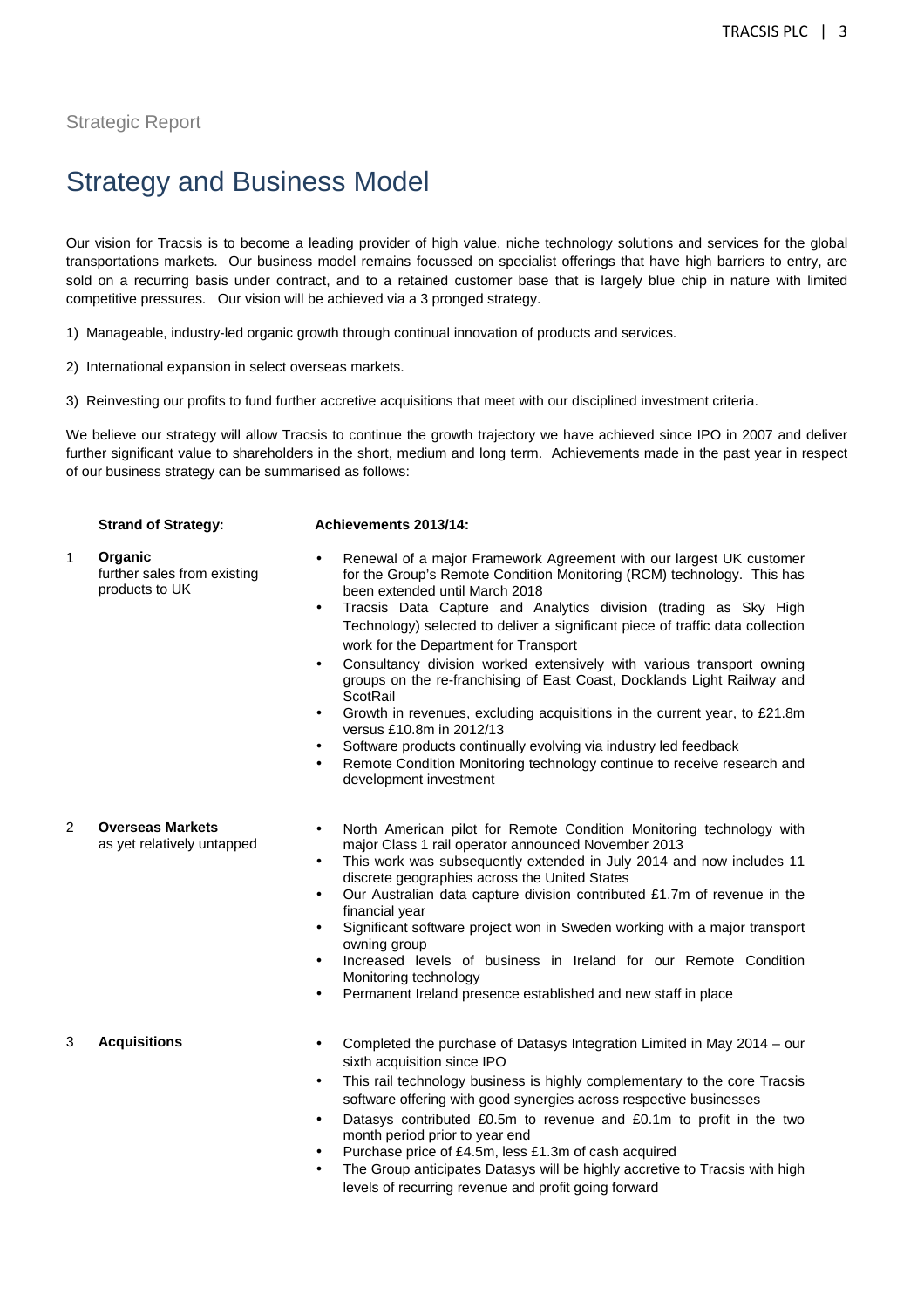# Chairman & Chief Executive Officer's Report

### **A welcome from Chris Cole, Non-Executive Chairman**

I am pleased, with John, to provide this year's combined Chairman and CEO report. I was appointed in April 2014 as the Group's new Non-Executive Chairman and I can confirm that my expectations regarding the Business, its people and the Markets in which they work have been upheld.

I am excited by the opportunities available to Tracsis, indeed it was a key factor in my decision to join, and one of my jobs is to ensure direction and support as we navigate and deliver on these opportunities whilst making sure that the Group continues to mature as we grow. My thanks to the Directors and Management for assisting my induction into Tracsis.

#### **Introduction**

The Group has enjoyed a further year of substantial growth, with overall Group revenues exceeding £20m for the first time, and an EBITDA in excess of £5m. Both of these are significantly ahead of the previous year and a considerable achievement for Tracsis. This has been a year of rapid growth and success for the Group, and the Directors are very pleased with the performance in the year and the resulting financial position.

#### **Business overview**

The Tracsis Group specialises in solving a variety of resource optimisation, rail management, data capture, and reporting problems via the provision of a range of software, hardware, and associated high value technology led professional services. We choose to operate in these niche areas where we believe there is clear customer pain and where existing technology solutions are not available.

The Group's market offering can be broadly categorised into four distinct revenue streams;

- 1. **Software**: Industrial strength resource optimisation and rail management software that covers a variety of asset classes.
- 2. **Remote Condition Monitoring**: Hardware and embedded software for real-time reporting on critical infrastructure assets, to identify problems, predict failure, and aid with preventative maintenance.
- 3. **Data Capture & Analytics**: Collection, collation and analytical services of traffic and pedestrian data such as volumes, queuing times, categorisation, crowding and dwell times.
- 4. **Professional Services**: Transport consulting and related professional services across the operational and strategic planning horizon.

The Group's mission is to solve well recognised issues within transportation. Through the provision of its products and services, Tracsis provides its clients with better visibility and information to assist in front line decision making whilst driving efficiency and productivity. The Directors believe that the transport industry, in particular rail which forms a key part of the Group's business, is well positioned for further growth and the Group should be able to capitalise on this with its product and service offerings.

#### **Financial summary**

The Group delivered revenue of £22.4m for the year, an increase of 106% on the prior year (2013: £10.8m) which exceeded the Board's original expectations.

Organic revenues increased to £21.8m, which represents good growth across all other parts of the Group and a full year contribution from Sky High. Revenues from Datasys Integration Limited (acquired May 2014) contributed £0.5m to the total. The full benefit of this latest acquisition will be experienced in the next financial year ending July 2015.

Adjusted EBITDA\* rose 61% to £5.4m (2013: £3.4m) with statutory profit before tax 62% higher at £4.2m (2013: £2.6m).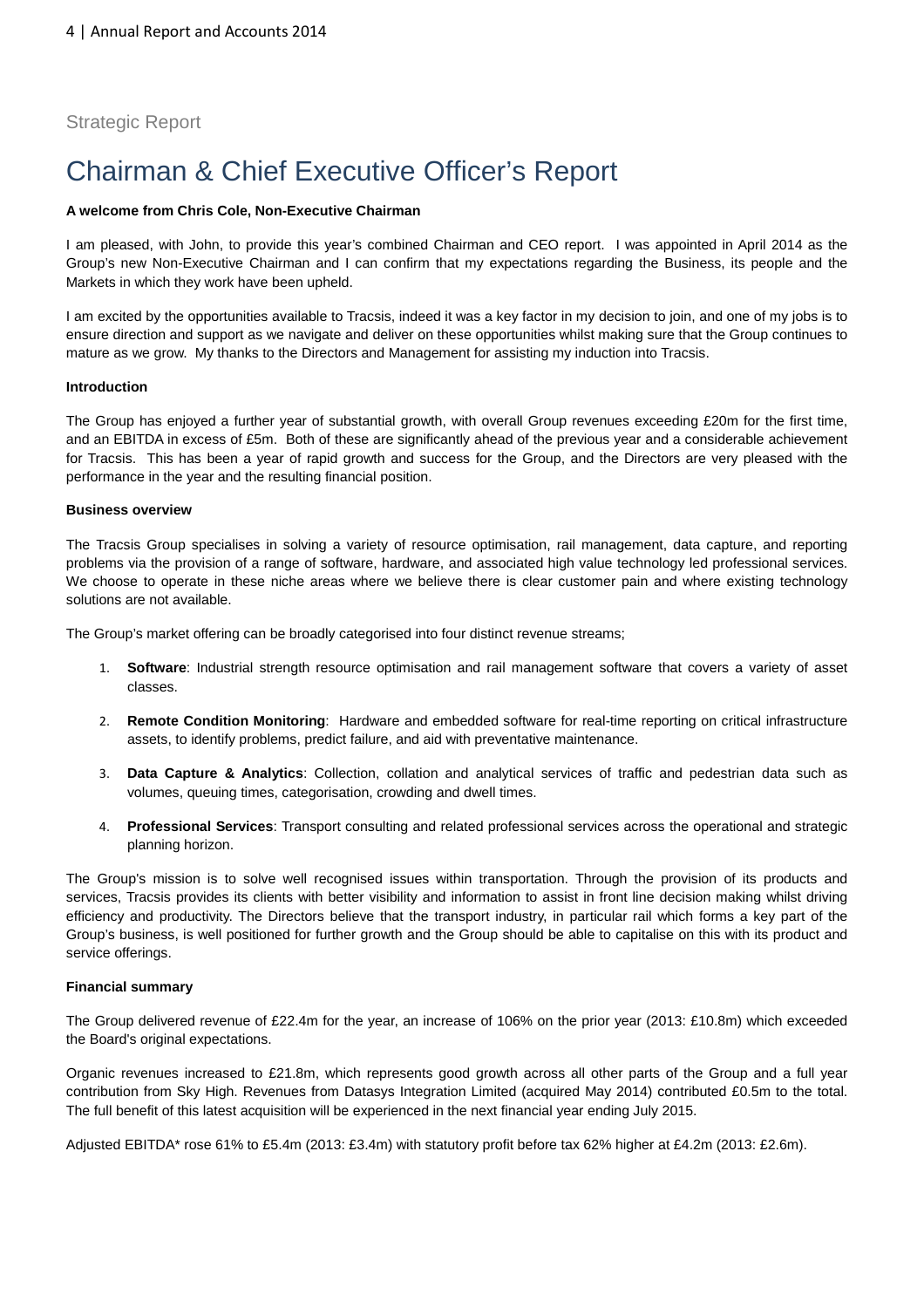# Chairman & Chief Executive Officer's Report continued

The full year contribution of Sky High and Datasys has led to higher amortisation of intangible asset charges and higher depreciation. It has also led to an additional share based payment charge relating to stock options that were granted to senior management within the team in order to retain and motivate key individuals for the future.

At 31 July 2014, the Group had cash balances of £8.9m (2013: £6.6m). The Group's strong cash generation and conversion capabilities is illustrated by the increase of £2.3m, which was in spite of the purchase of Datasys for net cash of £2.9m.

\* Earnings before finance income, tax, depreciation, amortisation, exceptional items and share-based payment charges

#### **Trading Progress and Prospects**

#### **Software**

Software sales increased to £2.8m, which includes a contribution of £0.5m from the acquisition of Datasys. Organic revenues were ahead of the prior year at £2.3m (2013: £2.1m). This demonstrates both the high levels of recurring revenue for the suite of products and also the high levels of renewals taking place. During the year we continued our strategy of cross selling products to our existing customer base and achieved new sales of TRACS Roster, TRACS-RS and also converting one of the few remaining UK TOCs to adopt TrainTRACS for operational use.

Our COMPASS team was also successful in winning a significant piece of work in Sweden with a major rail and bus operator. This work will be delivered during the FY14/15 financial year and follows on from other successful large projects the Group has delivered in both this territory as well as other international locations.

#### Professional Services

During the period, our Consultancy team worked extensively on various rail franchise bids for a number of transport owning Groups. Our teams supported submissions for the recent East Coast and Scot Rail franchises and earlier in the year worked on Essex Thameside, Docklands Light Railway (DLR) and Crossrail bids. This work contributed towards revenues delivered by our consultancy team amounting to £1.8m, which was a significant increase on the £1.1m delivered in the previous year largely due to the UK rail franchising model being back on track. Looking forward, the team expects to support bidders for the Northern and TransPennine Express franchise bids which are due to be submitted shortly. The DfT's revised timetable for bidding activity outlines what is expected to be a busy period in the coming years. The Group has also taken active measures to increase the level of non-TOC related consultancy revenue and in this vein has established new revenue streams within the signalling consultancy field.

### Remote Condition Monitoring (RCM)

Trading within this part of the Group was once again buoyant with revenues increasing significantly from £3.4m to £5.8m. In October 2013, the Group secured the renewal of a Framework Agreement with a major UK infrastructure customer for a further five years through to 2018 which underpins our technology footprint and trading prospects for this division going forwards. In January 2014, the Group secured a significant initial order of £2.2m under this Framework Agreement and this was fulfilled prior to the end of the financial year. There was significant demand for this technology out with this agreement for substantial sales across a range of other customers.

#### North America roll-out

The Group secured a pilot project for its RCM technology with one of the largest class 1 railroad operators in the United States. The first sale was announced on 14th November 2013 which comprised hardware and software to cover five discrete geographies on the customer's rail network. On 24<sup>th</sup> July 2014, Tracsis announced a further sale to the same customer for a further six geographies, all of which have now been installed and are currently being monitored on a daily basis.

The Group anticipates further orders in due course as the client continues to evaluate the Group's technology and its benefits for its wider network. Following this success, the Group is now working towards developing commercial relationships with other large class 1 railroads. Our expansion plans within the US are a key driver of growth for this division and whilst the specific timing of technology uptake is difficult to predict, we see a considerable market opportunity that is many times larger than what we have achieved thus far within the UK.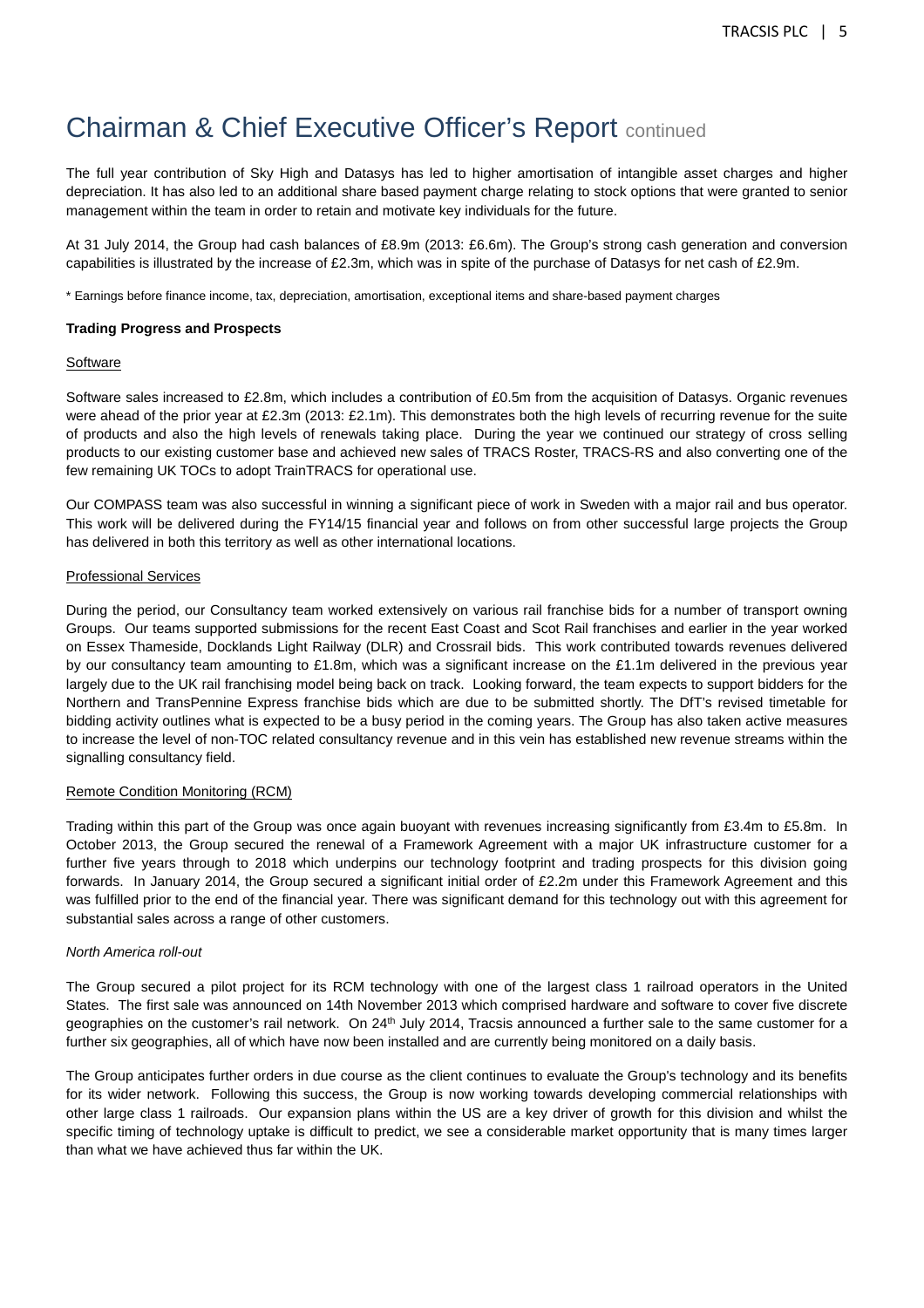# Chairman & Chief Executive Officer's Report continued

#### Data capture and passenger counting

This part of the Group made a key contribution to revenues in the past year with an increase from £4.1m to £12.0m. This takes into account a full year contribution from Sky High which was acquired in April 2013. Following a period of integration with the wider Group, Sky High has performed extremely well and has diversified its range of data capture and analytics offering by moving into non-transport areas and adopting new technologies such as Wi-Fi and Bluetooth sensing that can be utilised in various ways to provide for greater project diversity. Our existing passenger counts division continued to operate well in its niche market and these two parts of the group have now been integrated.

Sky High was also selected to deliver a significant piece of traffic data collection work through a global engineering consultancy for a UK transport agency under a two year contract with the potential to be extended for a further period of two years, which was an important contract win.

#### **Our team**

We were delighted to strengthen our Board during the year with two non-executive Director appointments. Chris Cole was appointed as non-executive Chairman on 28 April 2014. As the founder, former Chief Executive, and now current Chairman of WSP Group, Chris brings with him a wealth of experience in growing successful businesses and has made an immediate impact.

On 1 November 2013, Sean Lippell was appointed as a non-executive Director and has also helped to strengthen the Board with his experience. As a former managing partner of a major law firm, Sean also has significant commercial experience and we welcome him to the Group.

#### **Dividends**

In February 2012, the Board implemented a progressive dividend policy and since then the Group has maintained this approach of growing its dividend in line with the Group's growth. To this end, an interim dividend of 0.35p per share for 2013/14 was paid in April 2014. A final dividend of 0.45p per share in respect of 2013/14 is proposed, to take the full year dividend to 0.80p. This represents a 14% increase on the 2012/13 total dividend paid of 0.70p per share, which in itself was a 27% increase on the 0.55p per share paid in respect of 2011/12.

The overall level of dividends continues to be well covered by the Group's profitability and cash position, which supports the Group's primary focus on growth via acquisition and development of new products and services. The progressive dividend policy will be continued going forwards provided that the business continues to trade in line with expectation.

#### **Acquisitions**

On 16 May 2014, the Group completed the acquisition of Datasys Integration Limited (the 100% holding company of the trading subsidiary Datasys Limited together referred to as 'Datasys'). The gross headline consideration was £4.5m, albeit £0.4m of this consideration was satisfied in Tracsis shares, and £1.3m of cash was acquired to give a net cash consideration of £2.9m. Datasys had been known to Tracsis for many years given both companies are specialist providers of software to UK rail. Datasys is an excellent strategic fit for the Group, given it has a strong software product offering, high levels of recurring revenue and profit, and a customer base that is highly complementary to certain parts of Tracsis. Integration of this business is well underway and Datasys made a positive contribution to the Group's results in the two month period from acquisition to year end, contributing revenues in excess of £0.5m.

#### **Overseas growth**

Overseas growth is a key part of the Group's future growth strategy and whilst this remains relatively untapped, further progress has been made. In the year under review, the Group generated £2.1m of revenue from overseas customers (9% of overall Group revenues). The majority of this (£1.7m) came from Sky High Australia, with the balance of £0.4m coming from clients in Sweden, Ireland and New Zealand. A small amount of revenue came from the American pilot for the Remote Condition Monitoring technology and this represents an exciting opportunity for the year ahead.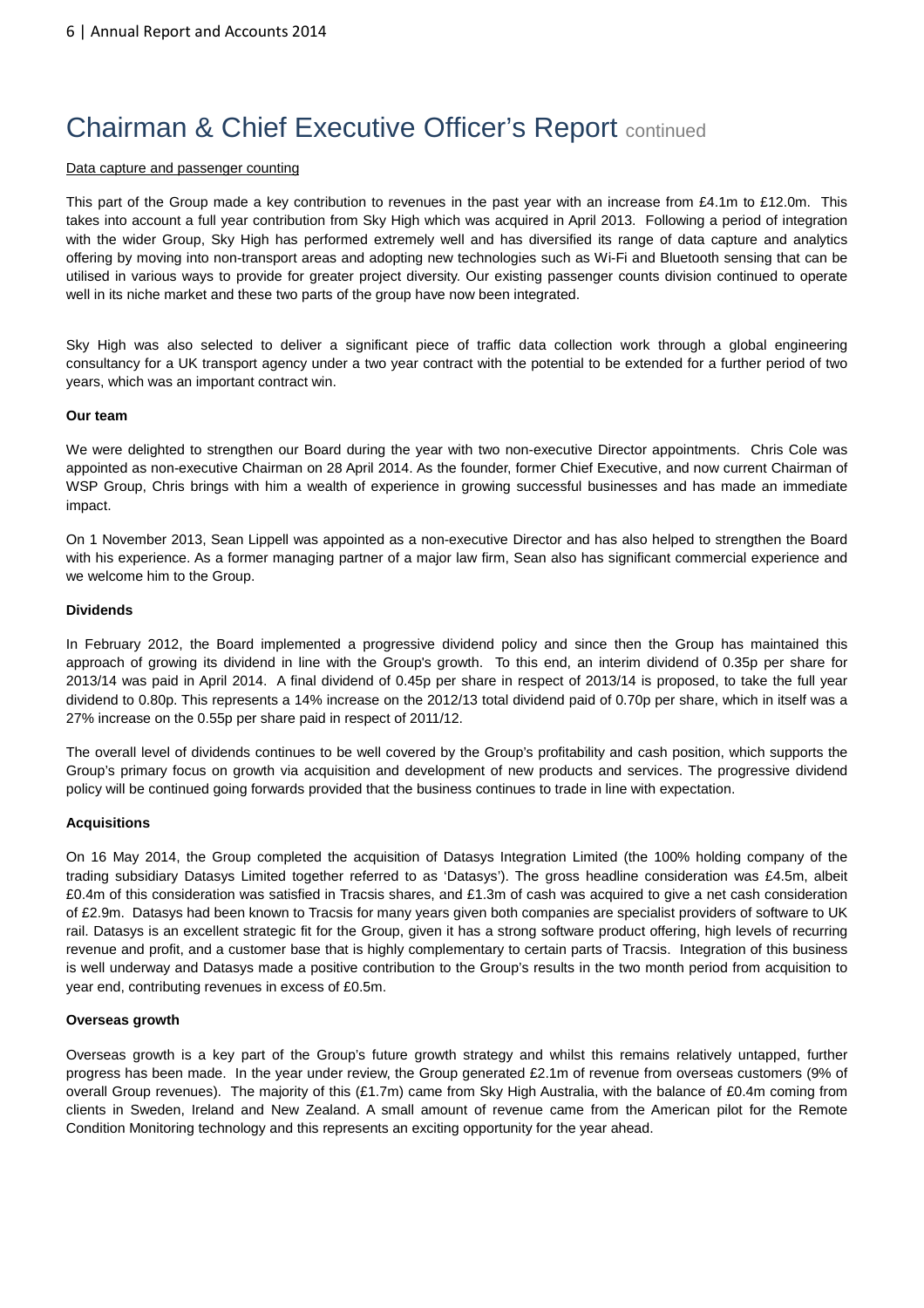# Chairman & Chief Executive Officer's Report continued

#### **Summary and Outlook**

Tracsis has performed well in the period and delivered another significant year of growth across all areas of the Group with revenue, adjusted EBITDA and Profit before Tax being well ahead of the same period last year. Good progress has been made in expanding the geographic footprint of our business with new customers and a technology partner within the US, whilst within the UK, the Group's acquisition has broadened our product offering to UK rail. Tracsis continues to benefit from a strong balance sheet with good cash generation and significant cash reserves that will allow us to realise our growth plans for the future.

The Group's strategy remains unchanged: to deliver shareholder value and growth both organically and by acquisition, by creating products and services that solve well recognised transport problems that are typically poorly served by existing technology. Our business model remains focussed on niche specialist offerings that have high barriers to entry, are sold on a recurring basis under contract, and to a retained customer base that is largely blue chip in nature with limited competitive pressures.

Looking ahead, the passenger transport markets both within the UK and internationally are experiencing record levels of government spending, rising passenger numbers, and regulatory change. This environment gives rise to greater demands for quality, safety, and the need from both passengers and operators for value for money. To this end, Tracsis is well placed to help solve some of these challenges and sees a wide range of opportunities for further growth across the Group. In the period ahead we intend to make further in-roads into overseas markets, most notably the US, whilst continuing to diversify our technology portfolio through a combination of in-house development and further prudent allocation of capital to fund new acquisitions.

As always, our thanks go to our valued customers, supportive shareholders and, most of all, our talented employees for their ongoing support towards the Group's growth and success.

#### **Chris Cole, Chairman**

#### **John McArthur, Chief Executive Officer**

12 November 2014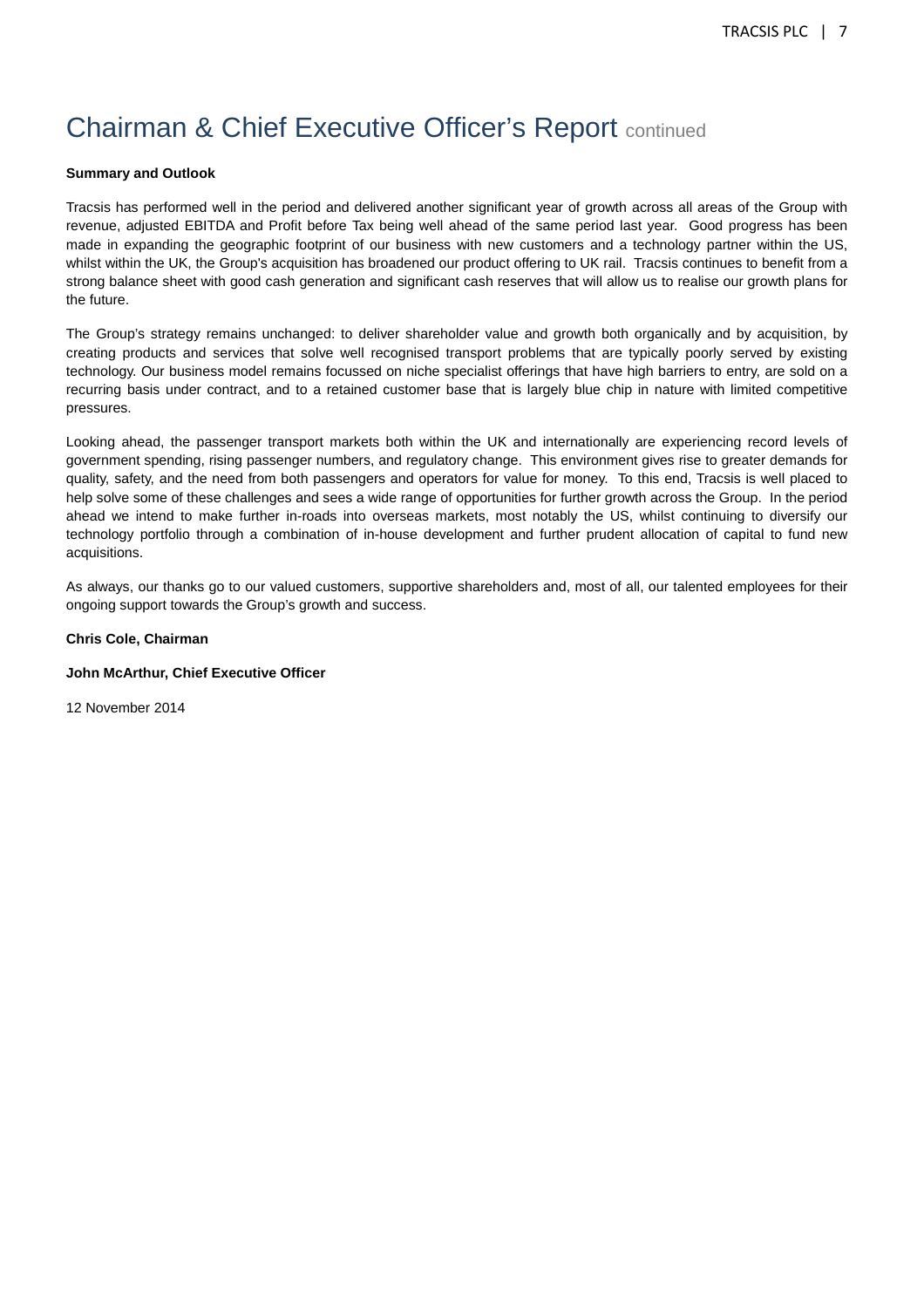# Risk Management

#### **Key risks**

The board carefully considers the risks facing the Group and endeavour to minimise the impact of those risks. The key risks are as follows:

| Description/Potential impact:                                                                                                                                                                                                                                                                              | Area of Group<br>impacted:                                                                 | Mitigation:                                                                                                                                                                                                                                                                                                                                                                                                                                                                                                                                | Change in the year:                                                                                                                                                                                                                                                                                                                                                                                                |
|------------------------------------------------------------------------------------------------------------------------------------------------------------------------------------------------------------------------------------------------------------------------------------------------------------|--------------------------------------------------------------------------------------------|--------------------------------------------------------------------------------------------------------------------------------------------------------------------------------------------------------------------------------------------------------------------------------------------------------------------------------------------------------------------------------------------------------------------------------------------------------------------------------------------------------------------------------------------|--------------------------------------------------------------------------------------------------------------------------------------------------------------------------------------------------------------------------------------------------------------------------------------------------------------------------------------------------------------------------------------------------------------------|
| Rail industry structure changes<br>The<br>present<br>structure<br>and<br>organisation of the rail industry in<br>the UK may be changed in the<br>future, or by a future government,<br>impacting the Group. The Group<br>derives a significant amount of its<br>results from the UK rail industry.         | Software<br>1.<br>2.<br>Consultancy<br>Condition<br>3.<br>Monitoring<br>Data Capture<br>4. | of<br>Several<br>the<br>Group's<br>products and services will still<br>be in demand regardless of<br>the structure of the industry as<br>of<br>them<br>have<br>some<br>a -<br>demonstrable<br>value<br>proposition and<br>return<br>on<br>investment case. The Group<br>that demand<br>for<br>expects<br>certain solutions will remain<br>of<br>regardless<br>ownership<br>structure. However, in certain<br>circumstances, there is very<br>little<br>mitigation<br>against<br>politically driven changes or<br>other structural changes. | The threat of structural<br>changes has existed for<br>some time and is always a<br>risk. The prospect of a<br>general election in 2015<br>may potentially bring a<br>change<br>of<br>Government<br>which<br>potentially<br>may<br>result in changes to the<br>structure of the industry<br>with<br>consequential<br>a<br>impact on the Group.                                                                     |
| Competition                                                                                                                                                                                                                                                                                                |                                                                                            |                                                                                                                                                                                                                                                                                                                                                                                                                                                                                                                                            |                                                                                                                                                                                                                                                                                                                                                                                                                    |
| The success of the Group may<br>lead to increased competition,<br>especially in Data Capture where<br>our products and services may be<br>more easily replicated. The Group<br>has a variety of product and<br>service offerings and some are<br>exposed<br>to<br>more<br>more<br>competition than others. | Data Capture<br>1.<br>2.<br>Consultancy<br>Condition<br>3.<br>Monitoring<br>Software<br>4. | The<br>Group<br>close<br>pays<br>attention to pricing for areas<br>subject<br>most<br>to<br>strong<br>competition and endeavours<br>make<br>it<br>sure<br>is<br>to<br>competitively<br>where<br>priced<br>appropriate. Where possible,<br>the Group tries to ensure its<br>products and services have a<br>clear value proposition and<br>return on investment such that<br>the products and services are<br>embedded within its customer<br>base to reduce the exposure<br>to new entrants.                                               | For the year under review,<br>Data Capture, the area<br>most heavily exposed to<br>competition, accounted for<br>around half of the Group's<br>revenues, which increased<br>on the previous year due to<br>the timing of the acquisition<br>of Sky High which has a<br>full year of trading included<br>this year as opposed to<br>reduced levels last year, so<br>the overall risk to the<br>Group has increased. |

#### Reduced government spending

The Group derives revenues directly and indirectly from government commitment to invest and modernise transport 3. infrastructure, especially in the UK and Australia, and would be significantly impacted if these public funding streams were reduced.

- 1. Data Capture 2. Condition
	- Monitoring **Consultancy**
- 4. Software

As the Group continues to grow and develop more revenue streams and sources of income, the exposure to government spending should in theory reduce. By ensuring that the Group's products and services have a clear return on investment and value proposition, then in the event that reduction in spending does take place, it is hoped that budget and demand for the group's offerings will remain strong and not subject to reduction.

The forthcoming general election and potential change of government may result in reduced spending.

However, the UK rail industry, one of the group's key markets, has continued to experience significant investment from the Government and the Group has benefited from this.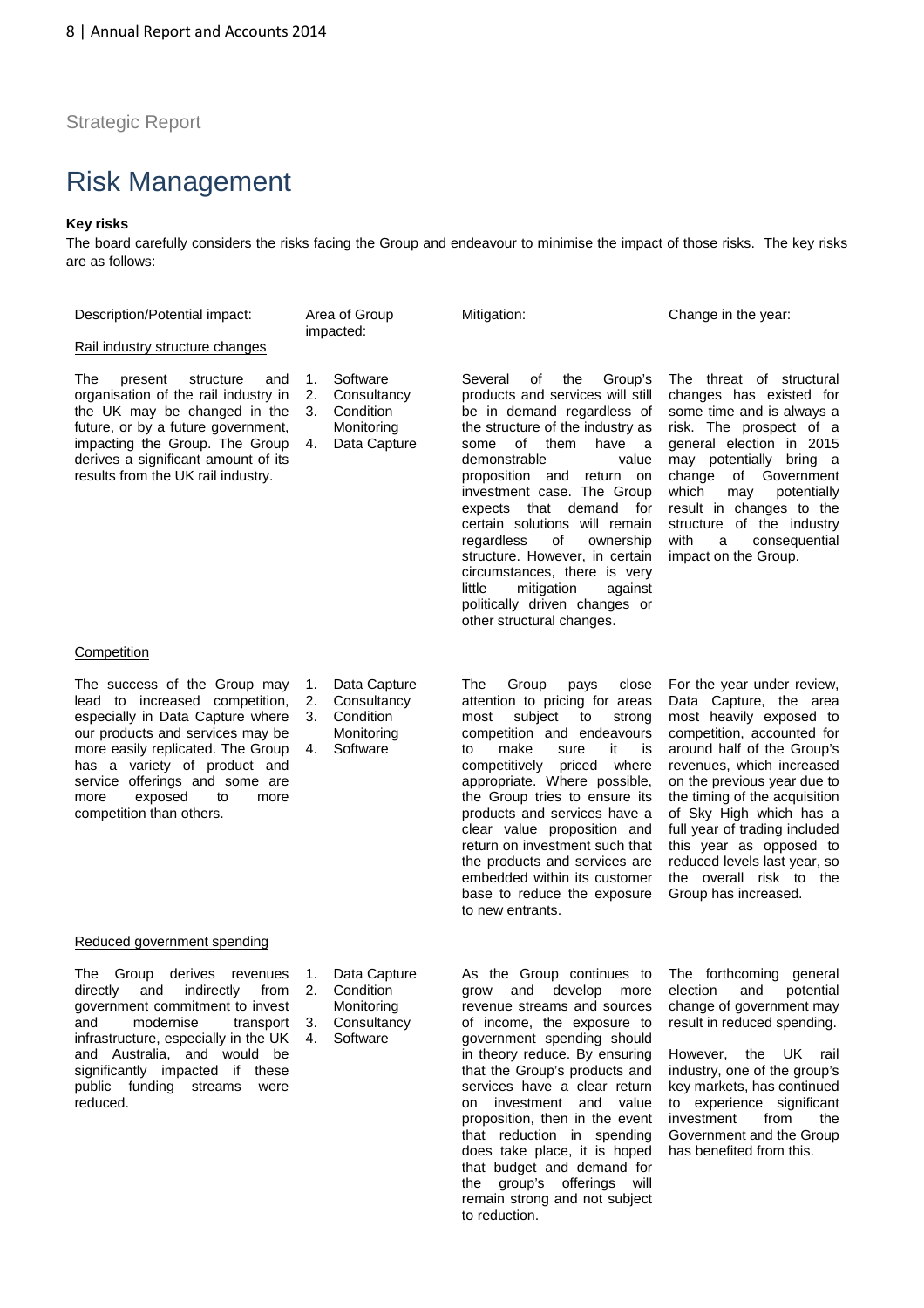# Risk Management continued

Description/Potential impact: Area of Group

impacted:

Reliance on certain key customers

The Group has a number of customers but derives a significant amount of business from single customer under a Framework Agreement for its Remote Condition Monitoring technology with no guarantee as to the timing or quantum of any potential future orders. Furthermore, the Group's Data Capture operates under a number of Framework Agreements and the Consultancy team works extensively with bidders during franchise bid work. Reduced levels of trading with any key customer may adversely impact the Group.

- 1. Condition Monitoring 2. Data Capture
- 3. Consultancy **Software**

exposure to and reliance on any one customer will reduce. Although the Group will always be exposed to certain key customers, it manages this risk by engaging with the customers proactively to understand their needs and respond to them in terms of changes to products or service offerings to reinforce the relationship to ensure that its products and services are embedded with the customer as best as possible.

As the group continues to grow and evolve, the

Mitigation: Change in the year:

The Group is also seeking to mitigate its exposure to one customer in Remote Condition Monitoring by expanding overseas and is targeting certain geographic markets.

The Group successfully extended its Framework Agreement for its Condition Monitoring Technology until 2018 with a key customer. However, there is no guarantee of sales orders under this agreement but the Framework itself provides a barrier to entry for new entrants. The Group also announced a major two year contract with the potential to be extended for a further two years, for its Data Capture business.

The Group announced a pilot in North America for its Condition Monitoring technology which remains under review.

Attraction and retention of key employees

The Group has a number of key individuals, though their individual importance has arguably reduced as the Group has grown and the reliance on certain people reduces. However, skills and expertise in our markets are specialist and hard to find or develop, and so further growth of the business may be restricted.

All parts of the Group. The Group offers competitive remuneration packages, and also offers two share schemes to staff (EMI share options, and discounted share options) in order to attract and retain high calibre employees. Such share schemes are designed such that employees are rewarded in the success of the Group, and are tied in for a period of time. As the Group has grown, the EMI share scheme has been restricted to certain staff but a number of staff continue to hold these options from historic times. As the Group grows, the reliance on and exposure to certain individuals in terms of impact on the overall Group, is reduced.

As the Group has grown in size, arguably the exposure to certain employees reduces. However, as the economy continues to grow and exit recession, then the risk of not being able to recruit or retain key individuals increases given the competition from other potential employers.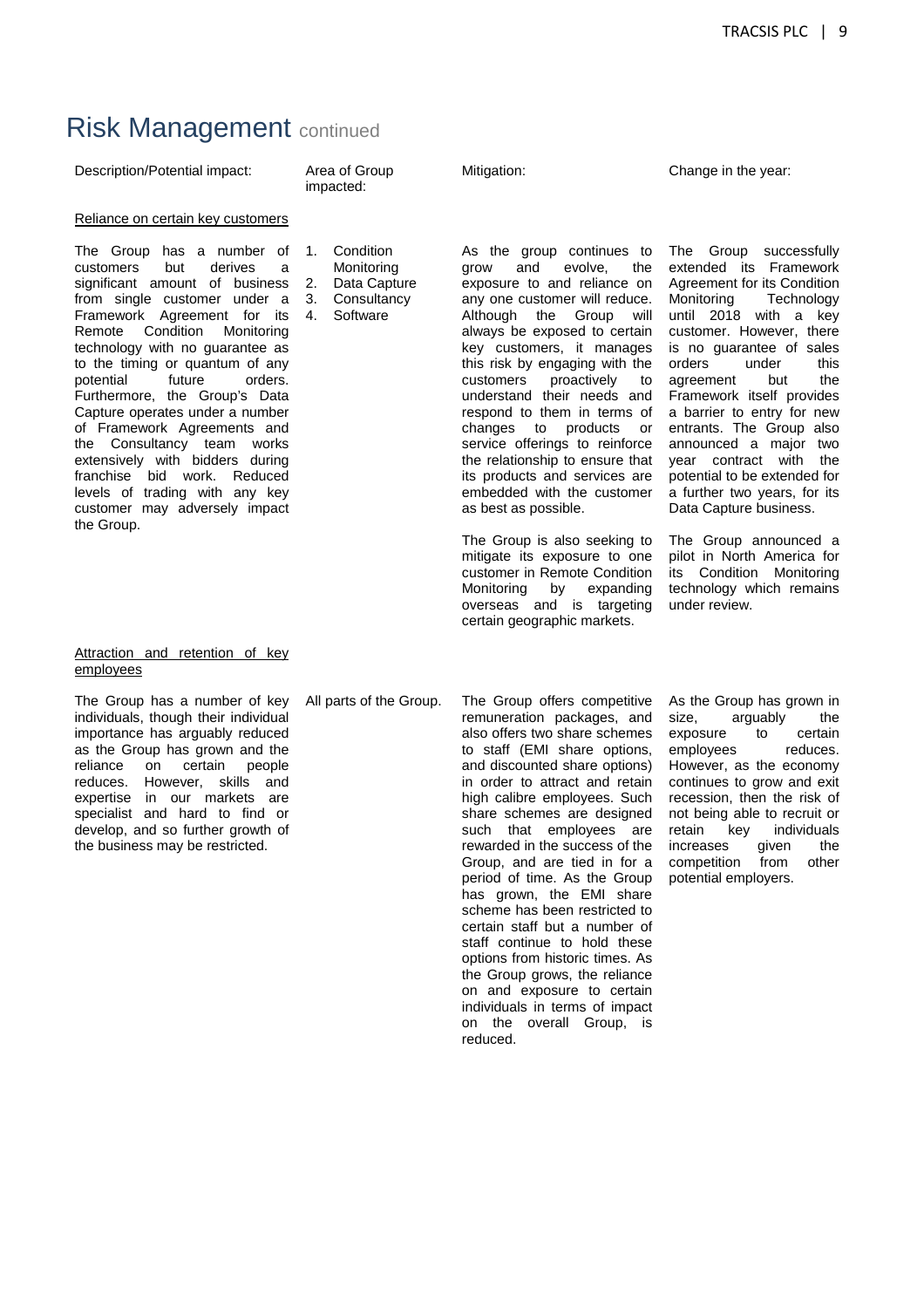# Risk Management continued

#### Description/Potential impact: Area of Group

#### Technological changes

The Group has a variety of product and service offerings which may be under threat should competitors develop rival technology or should better ways of doing things be discovered which make some of the Group's services redundant. This could potentially lead to reduced levels of business.

# impacted:

- 1. Software
- 2. Condition **Monitoring**
- 3. Data Capture
- 4. Consultancy

for its technology products to ensure that they remain up to date and also relevant to the customer base, as it also takes feedback from its clients about what they require from the products. This helps to ensure that they remain relevant. The group works closely with its customers to deliver the next generation of products. For certain parts of the Group, the business works with technology partners who have specific expertise and can help the Group to maximise its service offerings. Some of the Group's offerings are protected by customer relationships, Framework Agreements, contractual agreements and also significant development costs, which provide protection even if new entrants may come along.

The Group continues to invest in research and development

The Group believes it operates a relatively lean business in order to protect against pricing pressure, and is constantly searching for ways to keep its cost base to a minimum. When reviewing tenders and enquiries, pricing is submitted accordingly on the most favourable commercial terms. The Group is committed to ensuring customer satisfaction and offering a compelling return on investment for its products with a clear value proposition, with the objective that the customer base will continue to take its products due to their quality and business case, with price being of less concern to them.

Mitigation: Change in the year:

This is under constant review as a Technology focussed business and as the group becomes more diverse and larger, each of the Group's product and service offerings are subject to different levels of technology threats at various points in time.

Data Capture now makes up a larger part of the overall Group following the acquisition of Sky High, and this part of the business is most vulnerable to pricing pressure, and as the element of revenue derived from Data Capture has increased, the risk to the overall Group has increased in the year.

### Customer pricing pressure

Price pressure from customers may potentially result in margins being eroded in the fullness of time if lower revenues are achieved than those which were achieved historically.

- 1. Data Capture
- 2. Software 3. Consultancy
- 4. Condition Monitoring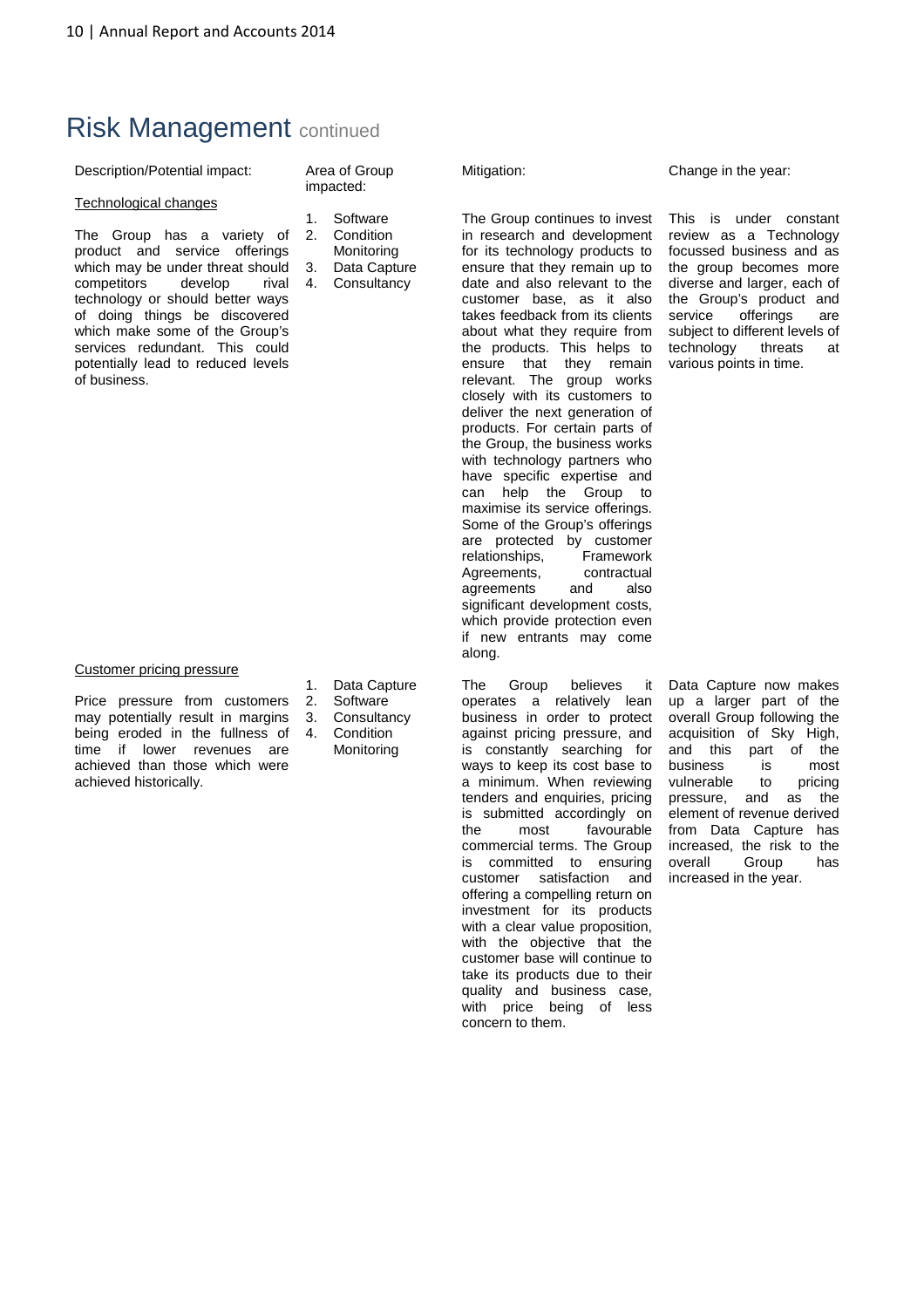# Key Performance Indicators

The Group's main Key Performance Indicators (KPIs) are as follows:

- 1. Assessed at Group Level:
	- a. Sales Revenue and Profit (Adjusted EBITDA and Profit before Tax) versus budget and prior year
	- b. Sales Pipeline prospects and forecasts versus budget and prior year
	- c. Cash balances, debtors and working capital requirements
- 2. Additional Key Performance Indicators specific to certain revenue streams
	- a. Software: Customer renewal rates and new customer take up / product matrix
	- b. Consultancy: Staff utilisation and chargeability, revenue derived from various sources
	- c. Data Capture & Analytics: Customer enquiries and conversion rates, working capital tie up in debtors and work in progress
	- d. Remote Condition Monitoring: Delivery of major orders versus customer requirements, revenue by customer





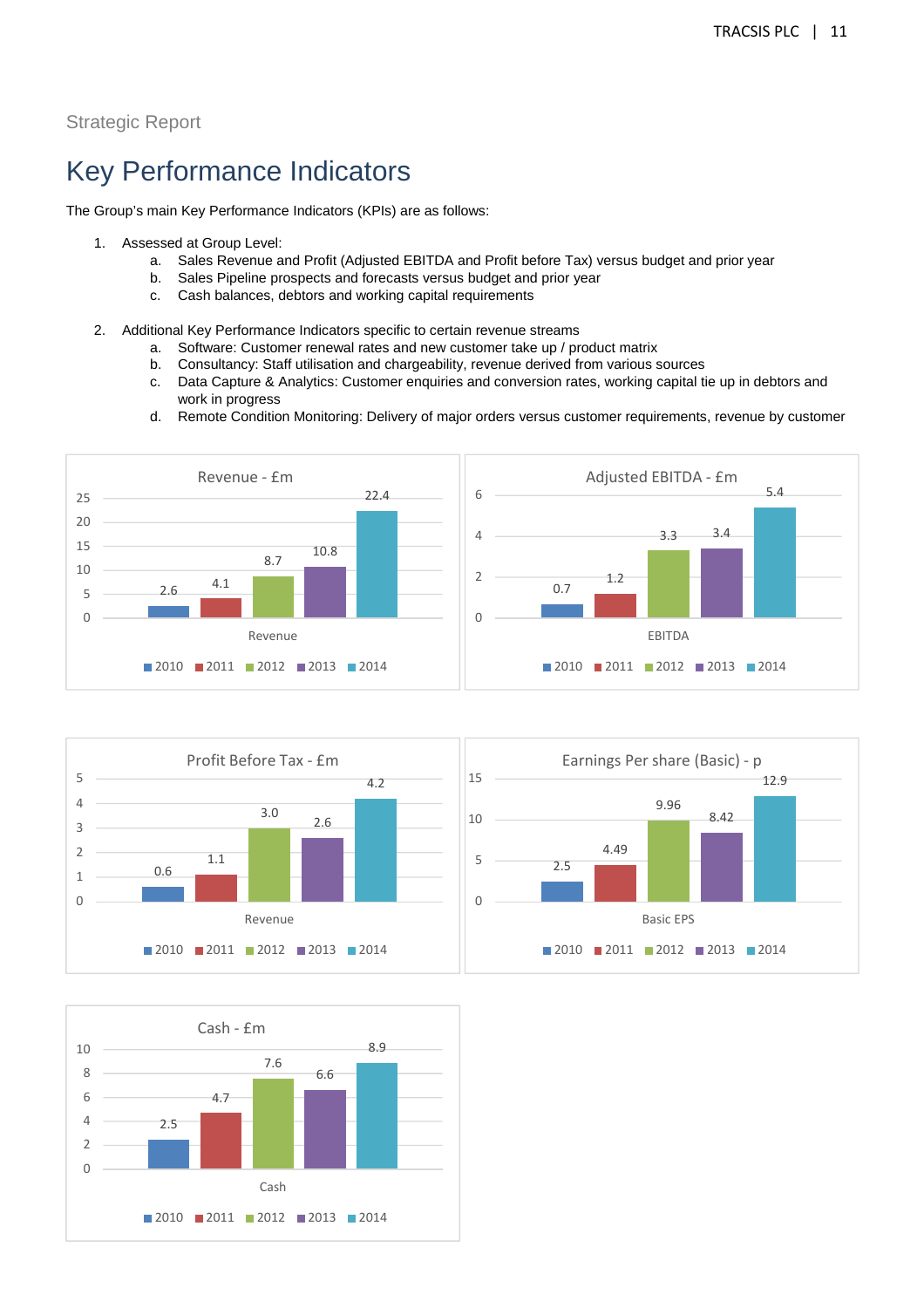Governance

# Board of Directors

### Executive Directors

### **John McArthur** (39) Chief Executive Officer

John has been the Chief Executive Officer of Tracsis since the formation of the company in January 2004. Prior to this he worked as an investment manager with Techtran Group Limited which specialises in developing the commercial potential of intellectual property developed at the University of Leeds. John also worked for several years with Axiomlab Group plc, a technology venture capital company, having started his career with Arthur Andersen & Co. He holds a first class degree in Management Science from the University of Strathclyde in Glasgow.

### **Max Cawthra** (36) Chief Financial Officer

Max joined Tracsis in September 2010 as Financial Controller and was promoted to the Board in August 2011, as a replacement for Darren Bamforth who had acted as Finance Director on a part time basis. Max is a Chartered Accountant, having trained with Ernst & Young in Leeds. Prior to joining Tracsis, Max spent seven years at Persimmon plc in a variety of roles.

### Non-Executive Directors

### **Chris Cole** (68) Non-Executive Chairman

Chris is Non-Executive Chairman of WSP Global Inc. (listed on the Toronto Stock Exchange), the successor to WSP Group plc. He is also Non-Executive Chairman of Ashtead Group plc, having previously been a Non-Executive Director, Senior Independent Non-Executive Director of Infinis plc, and Non-Executive Chairman of Redcentric plc.

### **Charles Winward** (44) Non-Executive Director

Charles was an Executive Director of IP Group plc until April 2014, having joined in 2007. At IP Group, Charles successfully invested in and served as Non-Executive Director at high potential technology companies, including Retroscreen Virology plc and Xeros Technology plc. Previously, Charles was Vice President of Technology Infrastructure at J P Morgan Chase & Co, where he worked in London and New York. Charles is a Chartered Financial Analyst, holds an MBA from the University of California at Berkeley and an undergraduate engineering degree from the University of Bristol.

### **John Nelson** (67) Non-Executive Director

John Nelson has worked at the top of the rail industry for over thirty years and has been in the sector for 46 in total. Before privatisation he was Managing Director of British Rail's biggest business, Network South East, and prior to that was General Manager of the Eastern Region, then a quarter of the rail network in the UK. Since privatisation he has established 7 new businesses including leading strategic management consultancy First Class Partnerships and the country's first Open Access company, Hull Trains. At one time or another he has chaired the Boards of 13 train operating companies and sat on the Boards of 4 others as a Non Executive Director. He continues to promote new rail ventures and was recently granted an award for outstanding personal contribution to the rail industry at the National Rail Awards 2013.

### **Sean Lippell** (64) Non-Executive Director

Sean has more than 35 years' experience as a corporate lawyer and was formerly Member of Addleshaw Goddard LLP, a post which he held for 13 years, five of which were as Managing Partner within their corporate division. Sean is currently a director of Acceleris Marketing Communications Limited.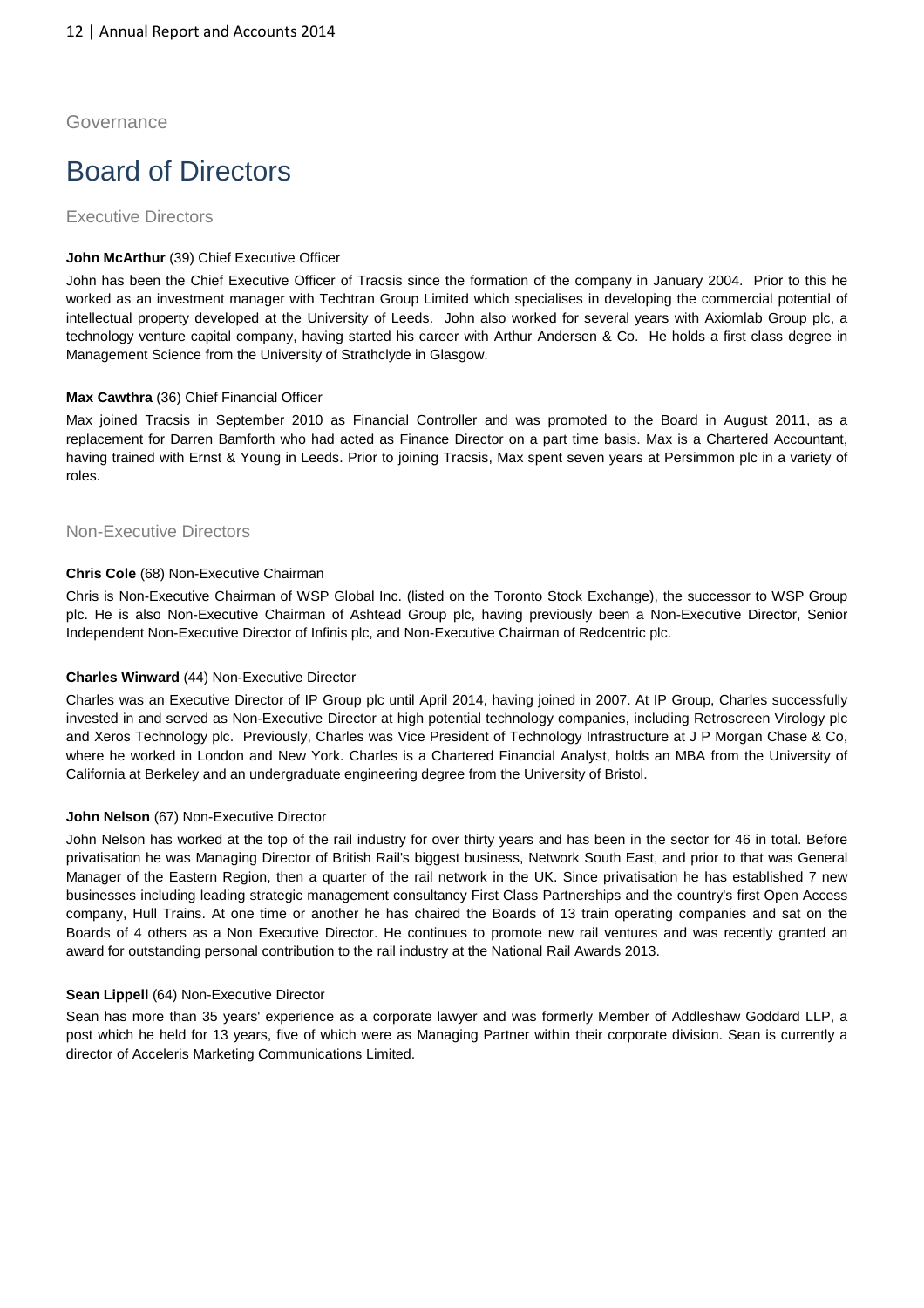### Governance

# Directors' Report

The directors present their report and the audited financial statements for the year ended 31 July 2014.

Tracsis plc ('the Company') is a public limited company incorporated and domiciled in the United Kingdom and under the Companies Act 2006.

The address of the Company's registered office is Leeds Innovation Centre, 103 Clarendon Road, Leeds, LS2 9DF.

The Company is listed on AIM, part of the London Stock Exchange.

The Group financial statements were authorised for issue by the Board of Directors on 12 November 2014.

Further information on the activities of the business, the Group strategy and an indication of the outlook for the business are presented in the Chairman and Chief Executive Officer's Statement and the Strategy and Business Model sections of the report.

#### **Financial results**

Details of the Group's financial results are set out in the Consolidated Statement of Comprehensive Income, other primary statements and in the Notes to the Consolidated Financial Statements on pages 23 to 55.

#### **Dividends**

The Directors have adopted a progressive dividend policy, subject to growth, profitability and cash position in the future. An interim dividend of 0.35p per share was paid in April 2014. The Directors propose a final dividend of 0.45p per share, subject to shareholder approval at the forthcoming Annual General Meeting. This will give a full year dividend of 0.8p per share.

#### **Directors**

The directors who serve on the Board and on Board Committees during the year are set out on page 12. Sean Lippell was appointed as a Director on 1 November 2013. Chris Cole was appointed as a Director on 28 April 2014.

Under the Articles of Association of the Company, one third of the directors are subject to retirement by rotation at the forthcoming Annual General Meeting, notice of which accompanies this Report and Accounts. Accordingly Max Cawthra and Charles Winward retire by rotation and, being eligible, offer themselves for re-election. In addition, Chris Cole will seek reelection given he was appointed since the last Annual General Meeting. In relation to the re-elections of each of the directors, the Board is satisfied that each of these directors continues to be effective and to demonstrate commitment to the Company.

Information in respect of directors' remuneration is given in the Directors' Remuneration Report on pages 16 to 18.

### **Directors' shareholdings**

Directors' beneficial interests in the shares of the Company, including family interests, at 31 July 2013 and 2014 were as follows:

|                        | 31 July 2014 |                | 31 July 2013 |                |
|------------------------|--------------|----------------|--------------|----------------|
|                        | Number       | % of<br>issued |              | % of<br>issued |
|                        | οf           | share          | οf           | share          |
|                        | shares       | capital        | shares       | capital        |
| John McArthur          | 1.117.433    | 4.26%          | 968,462      | 3.79%          |
| Max Cawthra            | 54,000       | 0.21%          | 4,000        | 0.02%          |
| John Nelson            | 230.824      | 0.88%          | 30,790       | 0.12%          |
| <b>Charles Winward</b> | 86,771       | 0.33%          | 56,500       | 0.22%          |
| Chris Cole             |              |                | N/A          | N/A            |
| Sean Lippell           |              |                | N/A          | N/A            |

On 10 September 2014, Chris Cole purchased 7,000 shares, representing 0.03% of the issued share capital.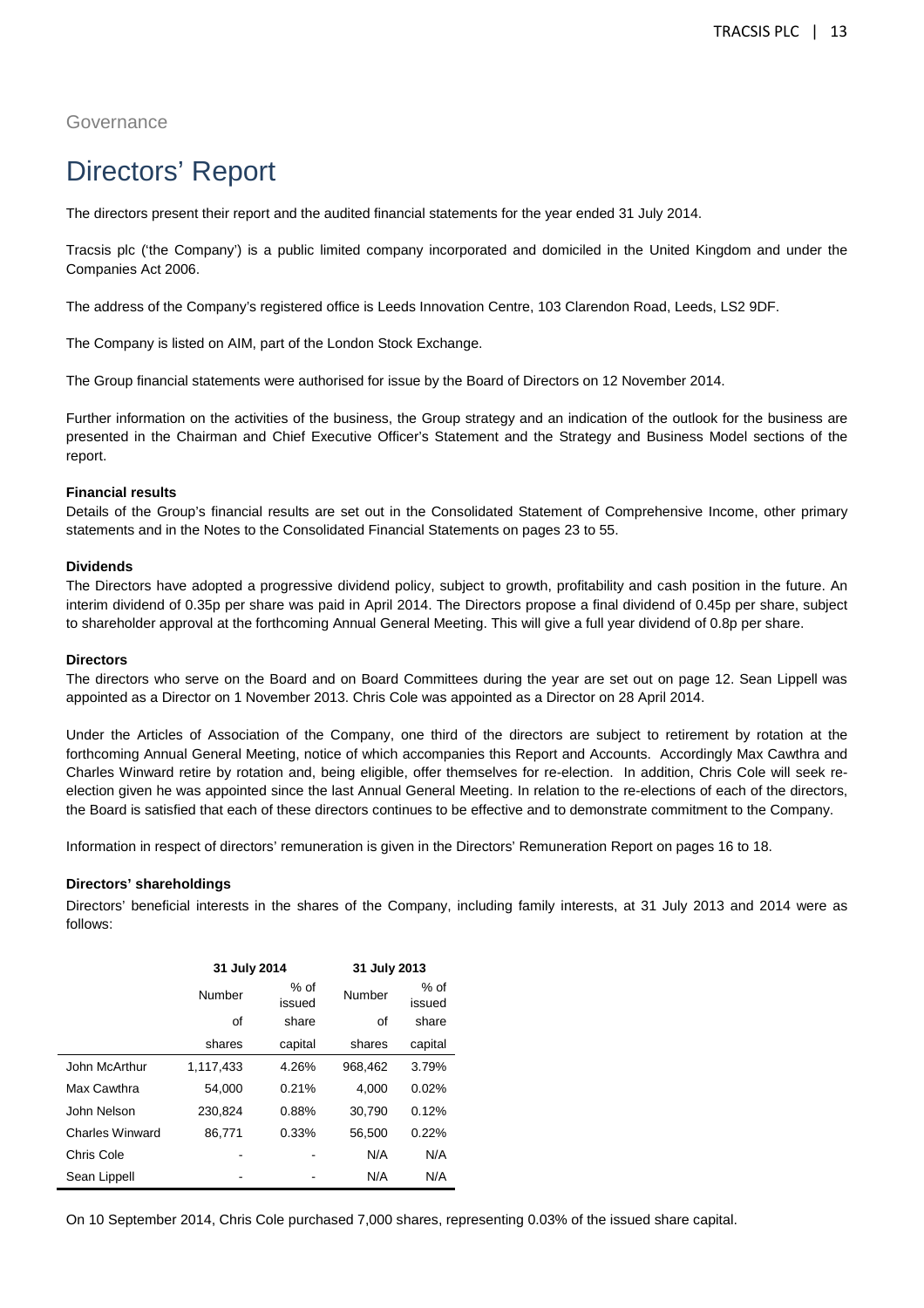# **Directors' Report continued**

None of the Directors had any interests in the share capital of subsidiaries. Further details of share options held by the directors are set out in the Directors' Remuneration Report.

#### **Substantial shareholdings**

At 11 November 2014, being the latest practicable date prior to the publication of this document, the Company has been advised of the following shareholdings of 3% or more in the issued share capital of Tracsis plc:

|                                     | <b>Number</b> | % of          |
|-------------------------------------|---------------|---------------|
|                                     | οf<br>shares  | issued shares |
| <b>Techtran Group Limited</b>       | 2,776,846     | 10.5%         |
| Unicorn Asset Management            | 1,860,532     | 7.1%          |
| The University of Leeds             | 1,590,000     | 6.0%          |
| Downing LLP                         | 1,531,696     | 5.8%          |
| <b>Ennismore Fund Management</b>    | 1,500,000     | 5.7%          |
| BlackRock Inc.                      | 1,440,986     | 5.5%          |
| <b>Liontrust Investmet Partners</b> | 1,343,778     | 5.1%          |
| Fidelity                            | 1,286,166     | 4.9%          |
| Hargreave Hale Limited              | 1,262,500     | 4.8%          |
| Investec Asset Management           | 1,131,648     | 4.3%          |
| John McArthur                       | 1,117,433     | 4.2%          |

1 – Techtran Group Limited is a wholly owned subsidiary of IP Group plc.

#### **Payment of suppliers**

It is the Group's policy to pay suppliers in accordance with the terms and conditions agreed in advance, providing all trading terms and conditions have been met. All payments are made in the ordinary course of business and the Group expects to pay all supplier debts as they become due.

Trade payable days for the Group at 31 July 2014 were 57 days (2013: 62 days).

#### **Research and development**

During the year the Group incurred £393,000 (2013: £411,000) of expenditure on research activity, which has been charged to the Income Statement.

#### **Financial instruments**

Details of the Group's exposure to financial risks are set out in Note 24 to the financial statements.

#### **Employment policy**

It is the policy of the Group to operate a fair employment policy. No employee or job applicant is less favourably treated than another on the grounds of their sex, sexual orientation, age, marital status, religion, race, nationality, ethnic or national origin, colour or disability and all appointments and promotions are determined solely on merit. The Directors encourage employees to be aware of all issues affecting the Group and place considerable emphasis on employees sharing in its success through its employee share option scheme.

#### **Environment**

The Group adheres to all environmental regulations and has, where possible, utilised environmental-sustaining policies such as recycling and waste reduction.

#### **Significant Contracts**

One of the Group's subsidiaries, MPEC Technology Limited, has a significant Framework Agreement with a major railway infrastructure provider, from which it has historically derived a significant amount of business.

#### **Charitable donations**

The Group made charitable donations to various charities amounting to £8,134 during the year (2013: £13,922). No political donations were made.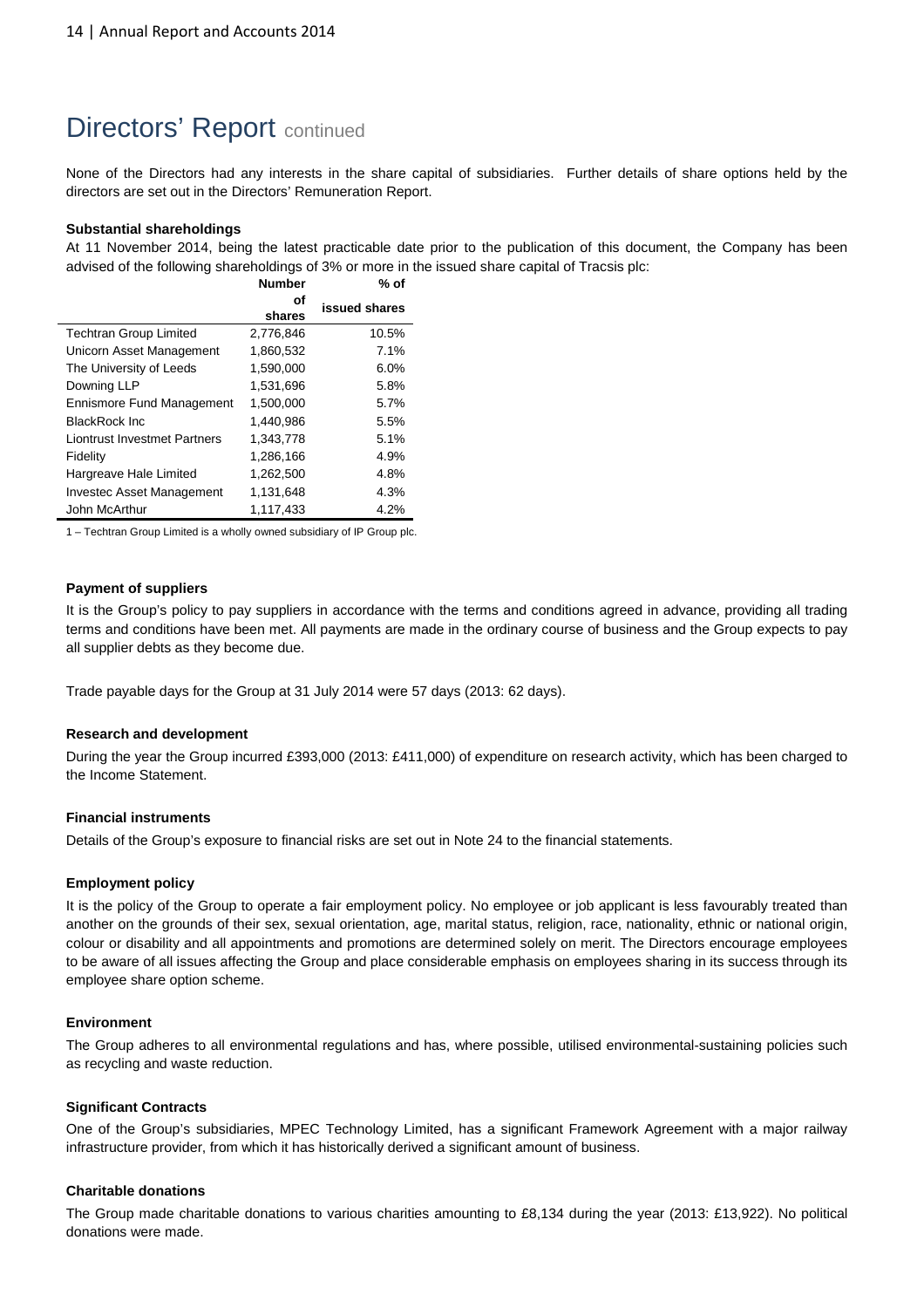# Directors' Report continued

### **Auditor**

A resolution to appoint KPMG LLP will be proposed at the Annual General Meeting.

#### **Provision of information to auditor**

All of the current Directors have taken all steps that they ought to have taken to make themselves aware of any information needed by the Company's auditor for the purposes of their audit and to establish that the auditor is aware of that information. The Directors are not aware of any relevant audit information of which the auditor is unaware.

By order of the Board

**Max Cawthra Company Secretary** 

12 November 2014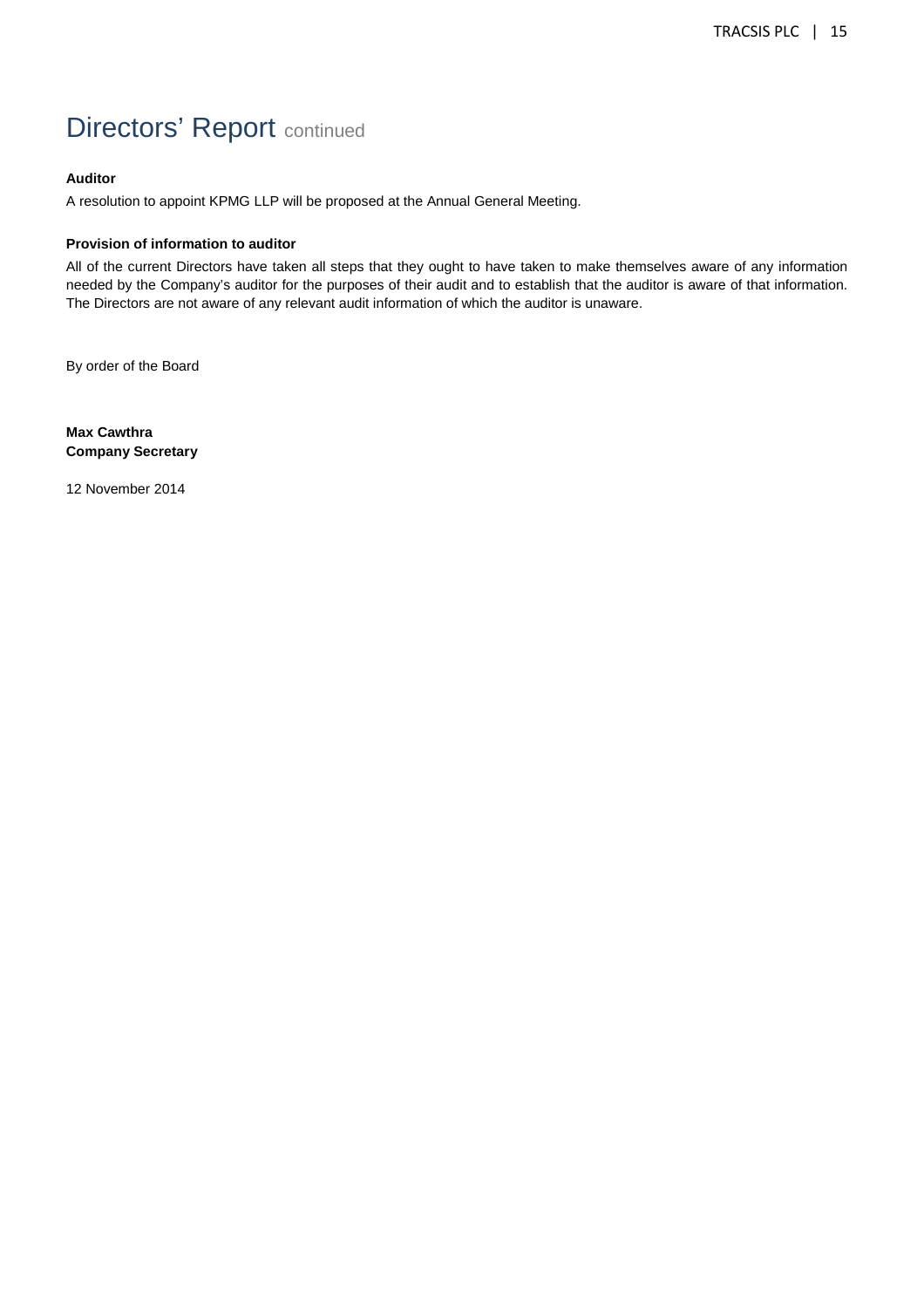Governance

# Directors' Remuneration Report

### **Unaudited information:**

Tracsis plc, as an AIM company, is not required to present a Directors Remuneration Report in accordance with the Combined Code. As part of the Company's commitment to Corporate Governance, we present a voluntary report below.

#### **Remuneration committee**

The Remuneration Committee is described in the Report on Corporate Governance. The remuneration for each Executive Director is determined by the Remuneration Committee, which comprises the Non-Executive Directors. None of the committee members has any personal financial interest, other than as shareholders, in the matters to be decided.

### **Service contracts**

It is the Group's policy to enter into service contracts or letters of appointment with all Directors. Specific terms are:

|                                | <b>Date</b> | <b>Commencement</b> | <b>Unexpired</b> | <b>Notice</b> |
|--------------------------------|-------------|---------------------|------------------|---------------|
|                                | of contract | date                | term             | period        |
| <b>Executive Directors</b>     |             |                     |                  |               |
| John McArthur                  | 21.11.07    | 01.01.04            | Indefinite       | 6 months      |
| Max Cawthra                    | 20.09.10    | 20.09.10            | Indefinite       | 3 months      |
| <b>Non-Executive Directors</b> |             |                     |                  |               |
| John Nelson                    | 21.11.07    | 21.11.07            | Indefinite       | 3 months      |
| <b>Charles Winward</b>         | 21.11.07    | 21.11.07            | Indefinite       | 3 months      |
| Chris Cole                     | 28.04.14    | 28.04.14            | Indefinite       | 3 months      |
| Sean Lippell                   | 01.11.13    | 01.11.13            | Indefinite       | 3 months      |

None of the service contracts or letters of appointment provide for any termination payments.

#### **Remuneration policy**

The remuneration packages for Directors and senior management have been structured so as to fairly compensate them for their contribution to the Group and to encourage them to remain within the Group. The basic components of these packages include:

#### **Basic salary and bonus arrangements**

Each Director receives an annual salary or Directors' fee for his/her services. These salaries are reviewed annually by the Remuneration Committee and take into account the financial performance of the Group and market conditions. The Group operates a bonus scheme. The Remuneration Committee is entitled to decide whether any bonuses are payable, and if so, what amounts should be granted to Executive Directors. Directors, in line with all members of staff are entitled to exchange an element of any cash bonus awarded for discounted share options under the Group's Long Term Incentive Plan.

#### **External appointments**

The committee recognises that its directors may be invited to become executive or non-executive directors of other companies or to become involved in charitable or public service organisations. As the Committee believes that this can broaden the knowledge and experience of the directors to the benefit of the Group, it is the Group's policy to approve such appointments provided that there is no conflict of interest and the commitment is not excessive. The director concerned can retain the fees relating to any such appointment.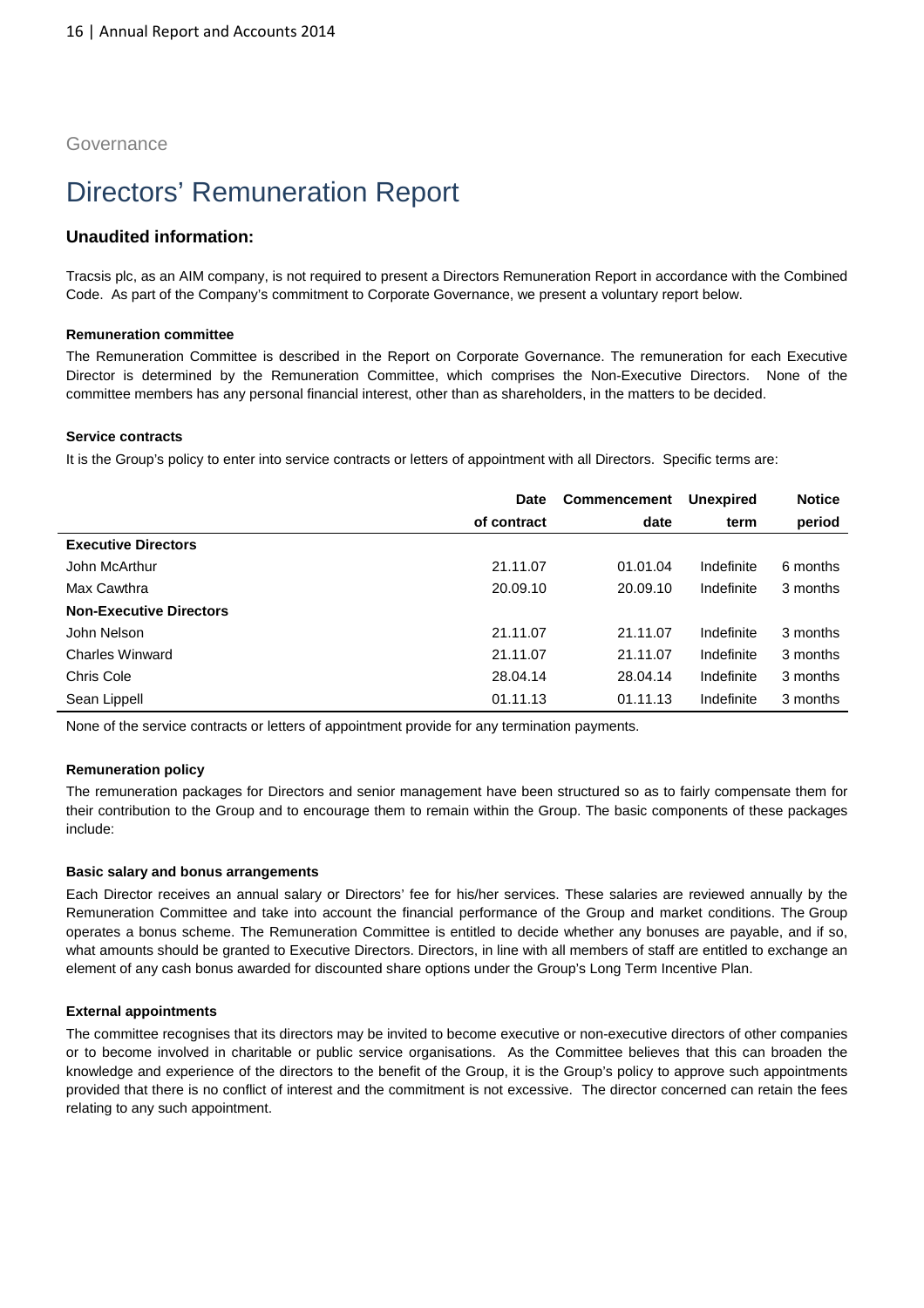# **Directors' Remuneration Report continued**

#### **Pensions and benefits in kind**

All staff, Executive Directors and senior management are entitled to participate in the stakeholder pension plan established by the Group. Benefits are provided to certain Executive Directors, including private health cover. The Group does not provide any company cars to any of its Directors. The Group makes employer pension contributions to the pension schemes of J McArthur and M Cawthra at a standard 5% of basic salary, in line with the level of contributions for other members of staff. During the previous financial year, John McArthur elected to take a reduction in basic salary in return for additional employers pension contributions and this was continued in the financial year under review. There was no additional cost to the Group in respect of this arrangement.

### **Audited information:**

#### **Directors' remuneration**

Directors' remuneration for the year ended 31 July 2014 is set out below

|                                     | <b>Basic</b> | <b>Pension</b>           |                          | <b>Benefits</b>          | <b>Total</b> | Total |
|-------------------------------------|--------------|--------------------------|--------------------------|--------------------------|--------------|-------|
|                                     | salary       | Conts                    | <b>Bonus</b>             | in kind                  | 2014         | 2013  |
|                                     | £000         | £'000                    | £000                     | £000                     | £000         | £000  |
| <b>Executive Directors</b>          |              |                          |                          |                          |              |       |
| John McArthur                       | 117          | 30                       | $75*$                    | $\overline{\phantom{0}}$ | 222          | 188   |
| Max Cawthra                         | 90           | 5                        | $49*$                    |                          | 144          | 112   |
|                                     | 207          | 35                       | 124                      |                          | 366          | 300   |
| <b>Non-Executive Directors</b>      |              |                          |                          |                          |              |       |
| John Nelson                         | 16           | $\overline{\phantom{a}}$ | ٠                        | $\overline{\phantom{0}}$ | 16           | 15    |
| <b>Charles Winward</b>              | 16           | ٠                        | $\overline{\phantom{0}}$ |                          | 16           | 15    |
| Chris Cole (from 28 April 2014)     | 13           | ۰                        | $\overline{\phantom{a}}$ | $\overline{\phantom{0}}$ | 13           | ٠     |
| Sean Lippell (from 1 November 2013) | 12           | ۰                        | $\overline{\phantom{a}}$ |                          | $12 \,$      |       |
|                                     | 57           | ۰                        | ٠                        |                          | 57           | 30    |

Denotes cash bonus amount determined by Remuneration Committee – all Directors (with the exception of NEDs) are eligible to exchange any part of salary or bonus for discounted EMI Share Options under a scheme open to all staff.

#### **Directors' interests in shares options in the Executive Share Option Schemes**

|                                          | At<br>1 August |          |                          |                  | At<br>31 July | <b>Exercise</b><br>price | Date from<br>Which   |                            |
|------------------------------------------|----------------|----------|--------------------------|------------------|---------------|--------------------------|----------------------|----------------------------|
|                                          | 2013           | Granted* | Lapsed                   | <b>Exercised</b> | 2014          | pence                    | <b>Exercisable</b>   | <b>Expiry date</b>         |
| <b>Executive</b><br><b>Directors</b>     |                |          |                          |                  |               |                          |                      |                            |
| John McArthur                            | 240,000        |          | $\blacksquare$           | (140,000)        | 100,000       | 175p                     | See note 3           | 26 Mar<br>2023             |
| Max Cawthra                              | 235,162        |          | ٠                        | (75,000)         | 160,162       | 89p/0.4p                 | See notes 1<br>and 2 | 20 Jun 2022<br>/1 Aug 2022 |
| <b>Non-Executive</b><br><b>Directors</b> |                |          |                          |                  |               |                          |                      |                            |
| John Nelson                              | 225,034        |          | $\overline{\phantom{a}}$ | (200, 034)       | 25,000        | 175 <sub>p</sub>         | See note 3           | 26 Mar<br>2023             |
| <b>Charles Winward</b>                   | 137,517        |          |                          | (87, 517)        | 50,000        | 175p                     | See note 3           | 26 Mar<br>2023             |
| <b>Chris Cole</b>                        |                |          | ۰                        |                  |               |                          |                      |                            |
| Sean Lippell                             | ٠              | 50,000*  | ٠                        | ۰                | 50,000        | 185 <sub>p</sub>         | See note 4           | 1 November<br>2023         |

\* In accordance with Corporate Governance best practice, the Group will no longer be granting stock options to Non-Executive Directors in lieu of salary. This will ensure objectivity and independence within the Board's decision making process.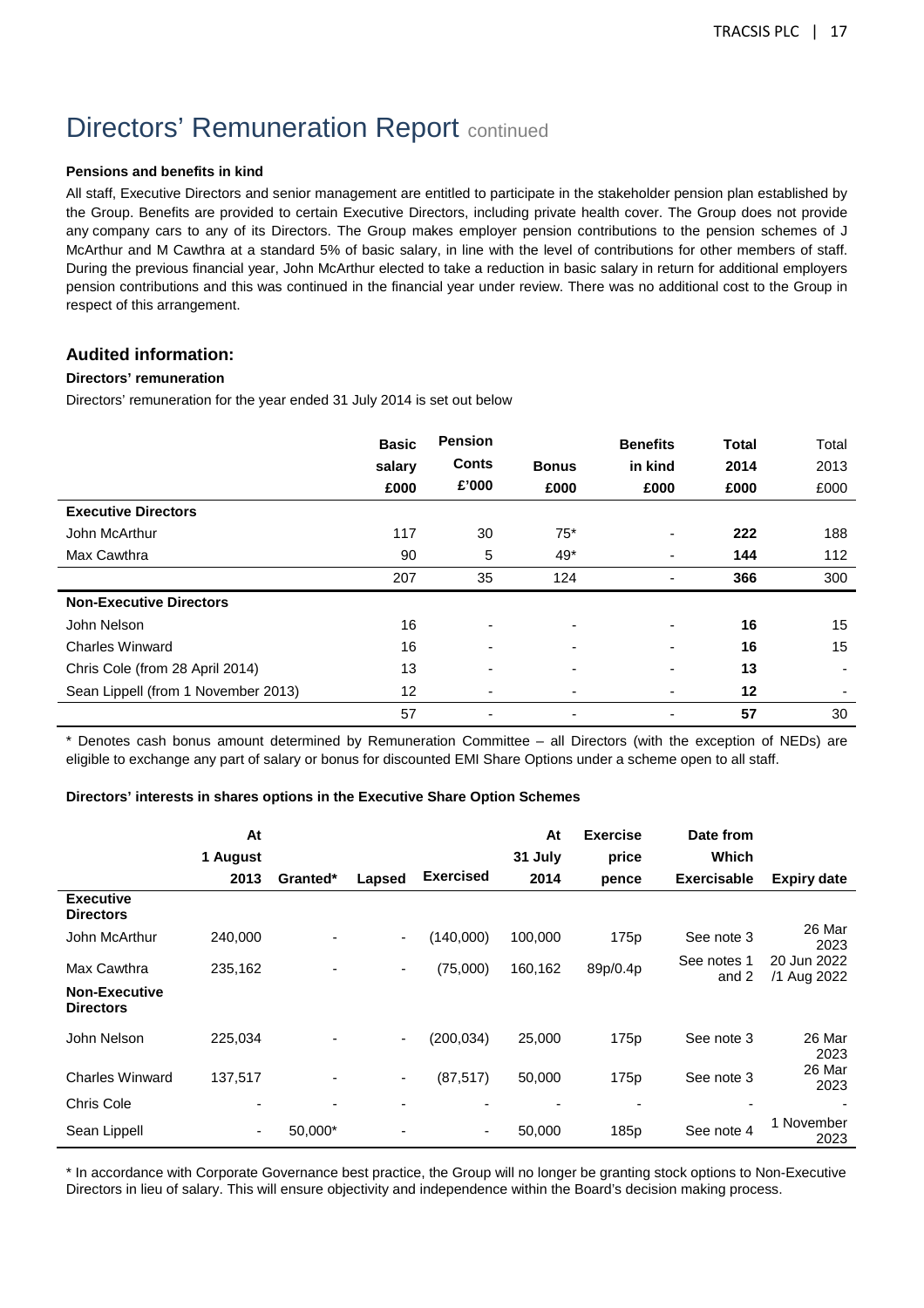# **Directors' Remuneration Report continued**

#### **Directors' interests in shares options in the Executive Share Option Schemes (continued)**

1 – Exercisable in batches in 6 monthly intervals commencing 6 months from the date of grant (20 June 2012). All options will be fully exercisable 36 months after the date of grant.

2 – Options granted in 2012/13 relate to the Company's LTIP scheme where Max Cawthra exchanged an element of his 2011/12 cash bonus for discounted share options as part of a scheme available to all staff, in return for 10,162 options with an exercise price of 0.4p

3 – Options granted in 2012/13 are exercisable in batches in 3 monthly intervals commencing 3 months from the date of grant (26 March 2013). All options will be fully exercisable 24 months after the date of grant.

4 – Options granted in 2013/14 are exercisable in batches in 3 monthly intervals commencing 3 months from the date of grant (1 November 2013). All options will be fully exercisable 36 months after the date of grant.

The aggregate amount of pre-tax gains made by directors on the exercise of share options was £220,512 (2013: £296,683). No directors received or were due to receive any shares under long term incentive schemes other than under the share options schemes set out above.

#### **Performance graph**

The following graph shows the Company's share price (rebased) compared with the performance of the FTSE AIM all-share index (rebased) for the period from 1 August 2013 to 31 July 2014.



The committee has selected the above indices because they are most relevant for a company of Tracsis's size and sector.

On behalf of the Board

**Sean Lippell**  Chair of the Remuneration Committee 12 November 2014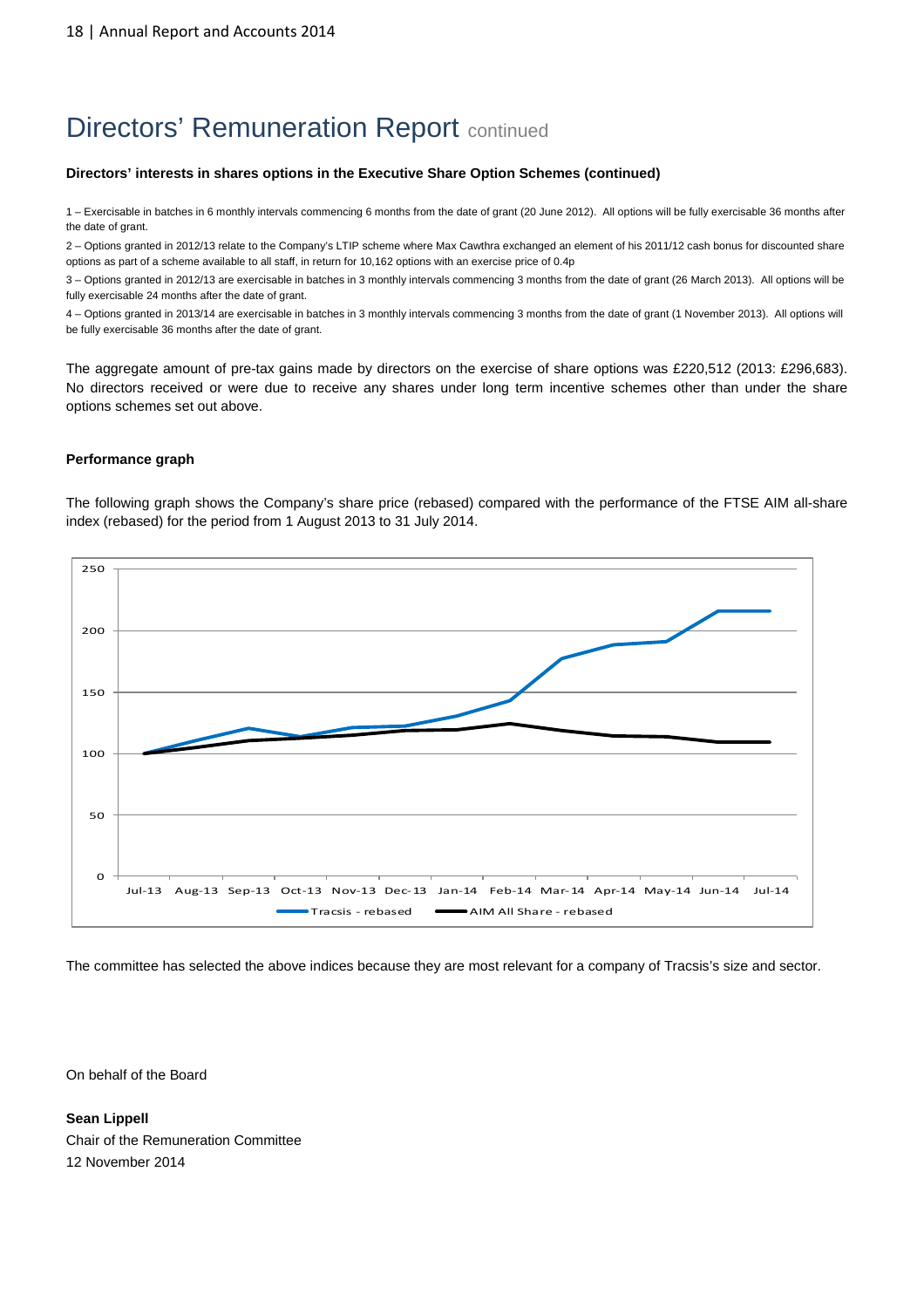### Governance

# Corporate Governance

Tracsis plc was listed on AIM on 27 November 2007. The Group recognises the importance of, and is committed to, high standards of corporate governance. Tracsis plc, as an AIM Company, is not required to comply with the June 2010 UK Corporate Governance Code, although it has adopted some of the principles as set out below.

### **The Board**

There are currently 6 Board members, comprising 2 Executive Directors and 4 Non-Executive Directors. The role of the Non-Executive Directors is to bring independent judgement to Board deliberations and decisions. Chris Cole was appointed as a new Non-Executive Chairman of the Board during the year to oversee Board meetings and field all concerns regarding the executive management of the Group and the performance of the Executive Directors. Sean Lippell was appointed as a nonexecutive Director during the year too. A biography of each Director appears on page 12. The Directors each have diverse backgrounds and a wide range of experience is available to the Group. The Board meets on a monthly basis to review the Group's performance and to review and determine strategies for future growth. The Board has delegated specific responsibilities to its committees as set out below.

Each of the Directors is subject to either an executive services agreement or a letter of appointment as set out on page 16. Tracsis plc's Articles of Association require directors to retire from office and submit themselves for re-election on a one third rotation at each Annual General Meeting. Max Cawthra and Charles Winward will be retiring at the Annual General Meeting and submitting themselves for re-election. In addition, Chris Cole will seek re-election given he was appointed since the last Annual General Meeting.

#### **Board meetings and attendance**

Board meetings were held on 12 occasions during the year. The table below shows attendance at the meetings whether in person or by telephone. The Company Secretary records attendance at all board meetings including where attendance is by telephone conference.

|                        | <b>Board</b>    | <b>Nomination</b>        | Remuneration    | Audit            |
|------------------------|-----------------|--------------------------|-----------------|------------------|
|                        | <b>Meetings</b> | <b>Committee</b>         | Committee       | <b>Committee</b> |
|                        | (total/poss)    | <b>Meetings</b>          | <b>Meetings</b> | <b>Meetings</b>  |
| John McArthur          | 12/12           | $\overline{\phantom{0}}$ |                 |                  |
| Max Cawthra            | 12/12           | -                        |                 |                  |
| John Nelson            | 11/12           | 2/2                      | 2/2             | 2/2              |
| <b>Charles Winward</b> | 10/12           | 2/2                      | 2/2             | 2/2              |
| Chris Cole             | 3/3             | N/A                      | 1/1             | 1/1              |
| Sean Lippell           | 7/9             | 1/1                      | 1/1             | 1/1              |

#### **Board committees**

#### **Nomination Committee**

The Nomination Committee comprises Chris Cole as Chairman, and the Non-Executive Directors. The committee's primary responsibilities are to make recommendations to the Directors on all new appointments of Directors and senior management, interviewing nominees, to take up references and to consider related matters.

#### **Remuneration Committee**

The Remuneration Committee comprises Sean Lippell as Chairman and the Non-Executive Directors. The committee's primary responsibilities are to review the performance of the Executive Directors and to determine the terms and conditions of service of senior management and any Executive Director appointed to the Board (including the remuneration of and grant of options to any such person under any share scheme adopted by the Group).

#### **Audit Committee**

The Audit Committee similarly comprises Charles Winward as Chairman and the Non-Executive Directors. The audit committee's primary responsibilities are to monitor the financial affairs of the Group, to ensure that the financial performance of the Group is properly measured and reported on, and to review reports from the Group's auditor relating to the accounting and internal controls.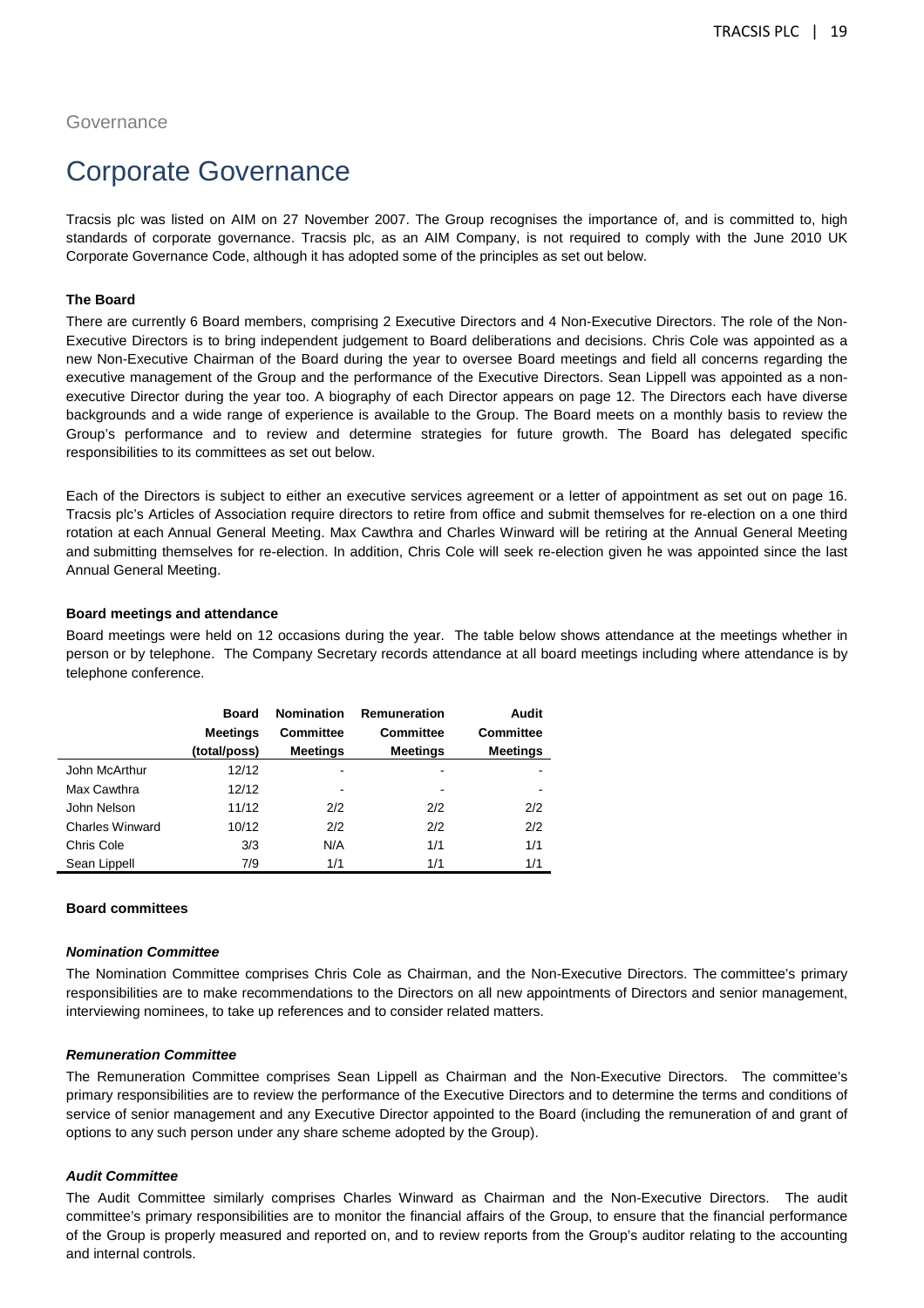# **Corporate Governance continued**

#### **Non audit services**

In accordance with its policy on non audit services provided by the Group's auditor, the Audit Committee reviews and approves the award of any such work. The Audit Committee refers to the Board for approval of any work comprising non audit services where the fees for such work represent more than 25% of the annual audit fee.

#### **Auditor independence and conflicts of interest**

The Audit Committee continues to evaluate the independence and objectivity of the external auditor and takes into consideration all United Kingdom professional and regulatory requirements. Consideration is given to all relationships between the Group and the audit firm (including in respect of the provision of non audit services). The Audit Committee considers whether, taken as a whole, and having regard to the views, as appropriate, of the external auditor and management, those relationships appear to impair the auditor's judgement or independence. The Audit Committee feels they do not.

#### **Internal audit**

The Audit Committee agrees that there should be no internal audit function of the Group at this time considering the size of the Group and the close involvement of senior management over the Group's accounting systems. However, the Committee will keep this matter under review in the event that circumstances warrant an internal function for the Group in the future.

#### **Control procedures**

The Board approves the annual budget each year. This process allows the Board to identify key performance targets and risks expected during the upcoming year. The Board also considers the agreed budget when reviewing trading updates and considering expenditures throughout the year. Progress against budget is monitored via monthly reporting of actual financial performance against budget and prior year actual results.

The Group has clear authority limits deriving from the list of matters reserved for decision by the Board including capital expenditure approval procedures.

#### **Relations with shareholders**

The Board recognises and understands that it has a fiduciary responsibility to the shareholders. The Chairman's Statement and Chief Executive's Statement include detailed analysis of the Group's performance and future expectations. The Group's website (www.tracsis.com) allows shareholders access to information, including contact details and the current share price. The Chief Executive is responsible for on-going dialogue and relationships with shareholders, alongside the Chief Financial officer and Chairman.

The Annual General Meeting will be a platform for the Board to communicate with shareholders and the Board welcomes the attendance and participation of all shareholders.

#### **Going concern**

The Directors have a reasonable expectation that the Group has adequate resources to continue for the foreseeable future in operational existence and have therefore adopted the going concern basis in preparing the accounts.

#### **Independence of Non-Executive Directors**

The Directors consider all Non-Executive Directors to be independent. With effect from 23 April 2014, Mr CS Winward resigned from his position as a Director of IP Group plc, one of the Group's major shareholders and as such no longer has a potential conflict of interest.

#### **Board review process**

The Board does not formally appraise its performance each year, but considers the performance of Board members on an informal basis, to ensure that each director has the skills and experience required to perform their duties. The Board is satisfied that all Directors have the appropriate level of skills and experience.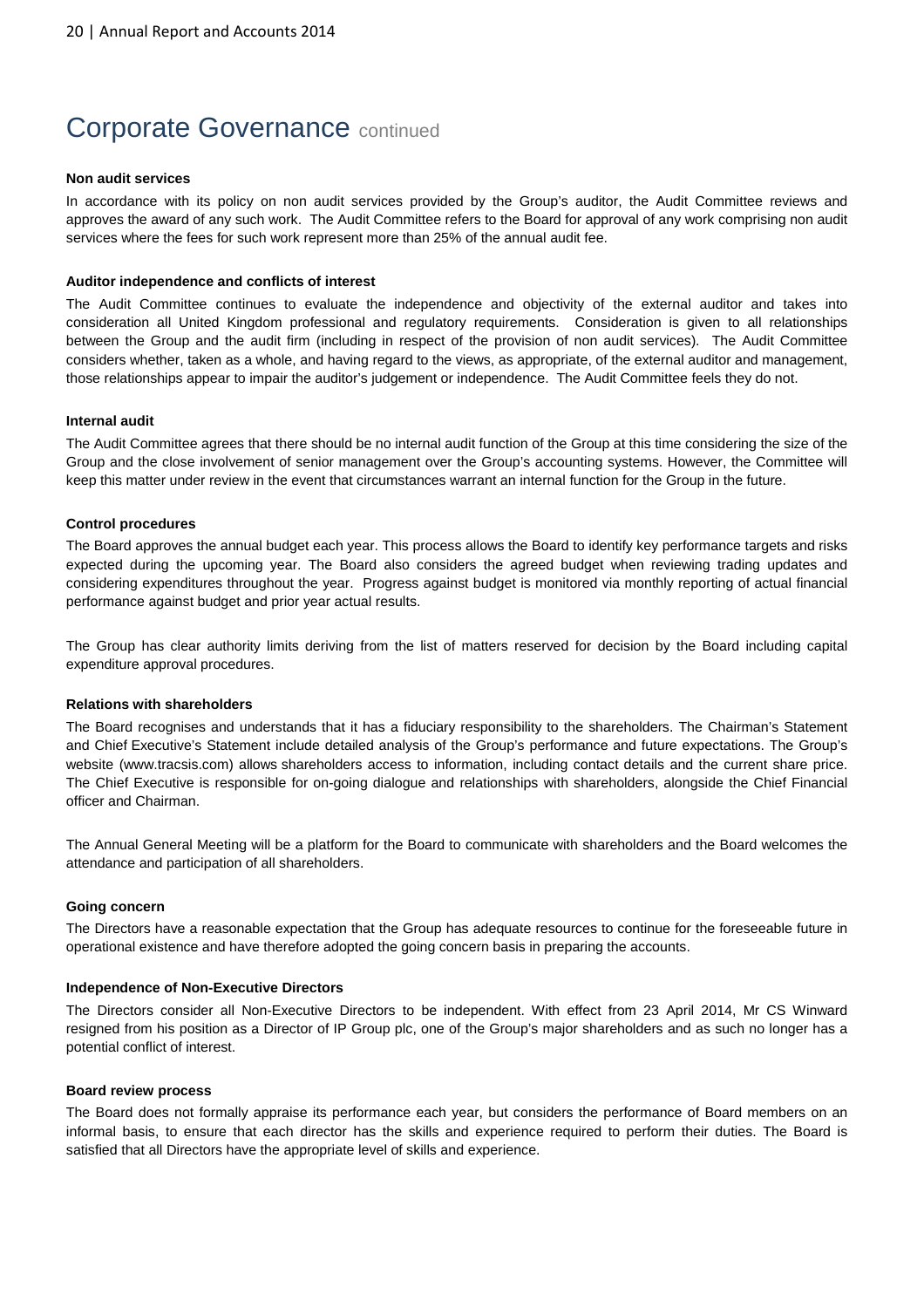### Governance

# Statement of Directors' Responsibilities in respect of the Annual Report and the Financial Statements

The directors are responsible for preparing the Annual Report and the group and parent company financial statements in accordance with applicable law and regulations.

Company law requires the directors to prepare group and parent company financial statements for each financial year. As required by the AIM Rules of the London Stock Exchange they are required to prepare the group financial statements in accordance with IFRSs as adopted by the EU and applicable law and have elected to prepare the parent company financial statements in accordance with UK Accounting Standards and applicable law (UK Generally Accepted Accounting Practice).

Under company law the directors must not approve the financial statements unless they are satisfied that they give a true and fair view of the state of affairs of the group and parent company and of their profit or loss for that period.

In preparing each of the Group and Parent Company financial statements, the Directors are required to:

- select suitable accounting policies and then apply them consistently;
- make judgements and estimates that are reasonable and prudent;
- for the group financial statements, state whether they have been prepared in accordance with IFRSs as adopted by the EU;
- for the parent company financial statements, state whether applicable UK Accounting Standards have been followed, subject to any material departures disclosed and explained in the financial statements;
- prepare the financial statements on the going concern basis unless it is inappropriate to presume that the group and the parent company will continue in business.

The directors are responsible for keeping adequate accounting records that are sufficient to show and explain the parent company's transactions and disclose with reasonable accuracy at any time the financial position of the parent company and enable them to ensure that its financial statements comply with the Companies Act 2006. They have general responsibility for taking such steps as are reasonably open to them to safeguard the assets of the group and to prevent and detect fraud and other irregularities.

The directors are responsible for the maintenance and integrity of the corporate and financial information included on the company's website. Legislation in the UK governing the preparation and dissemination of financial statements may differ from legislation in other jurisdictions.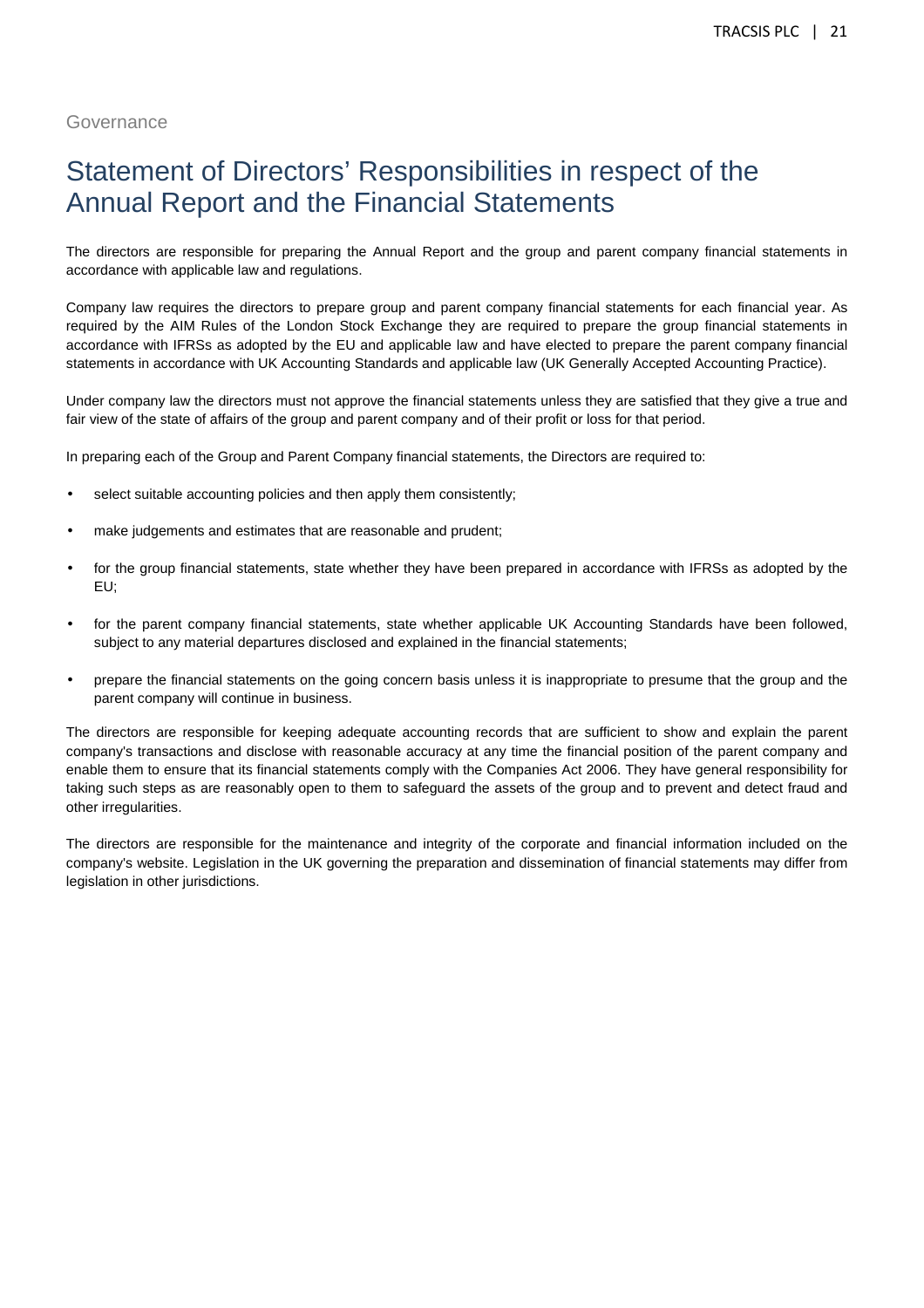### Governance

# Independent Auditor's Report to the Members of Tracsis plc

We have audited the financial statements of Tracsis plc for the year ended 31 July 2014 set out on pages 23 to 61. The financial reporting framework that has been applied in the preparation of the group financial statements is applicable law and International Financial Reporting Standards (IFRSs) as adopted by the EU. The financial reporting framework that has been applied in the preparation of the parent company financial statements is applicable law and UK Accounting Standards (UK Generally Accepted Accounting Practice).

This report is made solely to the company's members, as a body, in accordance with Chapter 3 of Part 16 of the Companies Act 2006. Our audit work has been undertaken so that we might state to the company's members those matters we are required to state to them in an auditor's report and for no other purpose. To the fullest extent permitted by law, we do not accept or assume responsibility to anyone other than the company and the company's members, as a body, for our audit work, for this report, or for the opinions we have formed.

#### Respective responsibilities of directors and auditor

As explained more fully in the Directors' Responsibilities Statement set out on page 21, the directors are responsible for the preparation of the financial statements and for being satisfied that they give a true and fair view. Our responsibility is to audit, and express an opinion on, the financial statements in accordance with applicable law and International Standards on Auditing (UK and Ireland). Those standards require us to comply with the Auditing Practices Board's Ethical Standards for Auditors.

#### Scope of the audit of the financial statements

A description of the scope of an audit of financial statements is provided on the Financial Reporting Council's website at: www.frc.org.uk/auditscopeukprivate..

#### Opinion on financial statements

In our opinion:

- the financial statements give a true and fair view of the state of the group's and of the parent company's affairs as at 31 July 2014 and of the group's profit for the year then ended;
- the group financial statements have been properly prepared in accordance with IFRSs as adopted by the EU;
- the parent company financial statements have been properly prepared in accordance with UK Generally Accepted Accounting Practice
- the financial statements have been prepared in accordance with the requirements of the Companies Act 2006.

Opinion on other matters prescribed by the Companies Act 2006

In our opinion the information given in the Strategic Report and Directors' Report for the financial year for which the financial statements are prepared is consistent with the financial statements.

Matters on which we are required to report by exception

We have nothing to report in respect of the following matters where the Companies Act 2006 requires us to report to you if, in our opinion:

- adequate accounting records have not been kept by the parent company, or returns adequate for our audit have not been received from branches not visited by us; or
- the parent company financial statements are not in agreement with the accounting records and returns; or
- certain disclosures of directors' remuneration specified by law are not made; or
- we have not received all the information and explanations we require for our audit.

Jeremy Gledhill (Senior Statutory Auditor) for and on behalf of KPMG LLP, Statutory Auditor Chartered Accountants

1 The Embankment Neville Street Leeds LS1 4DW

12 November 2014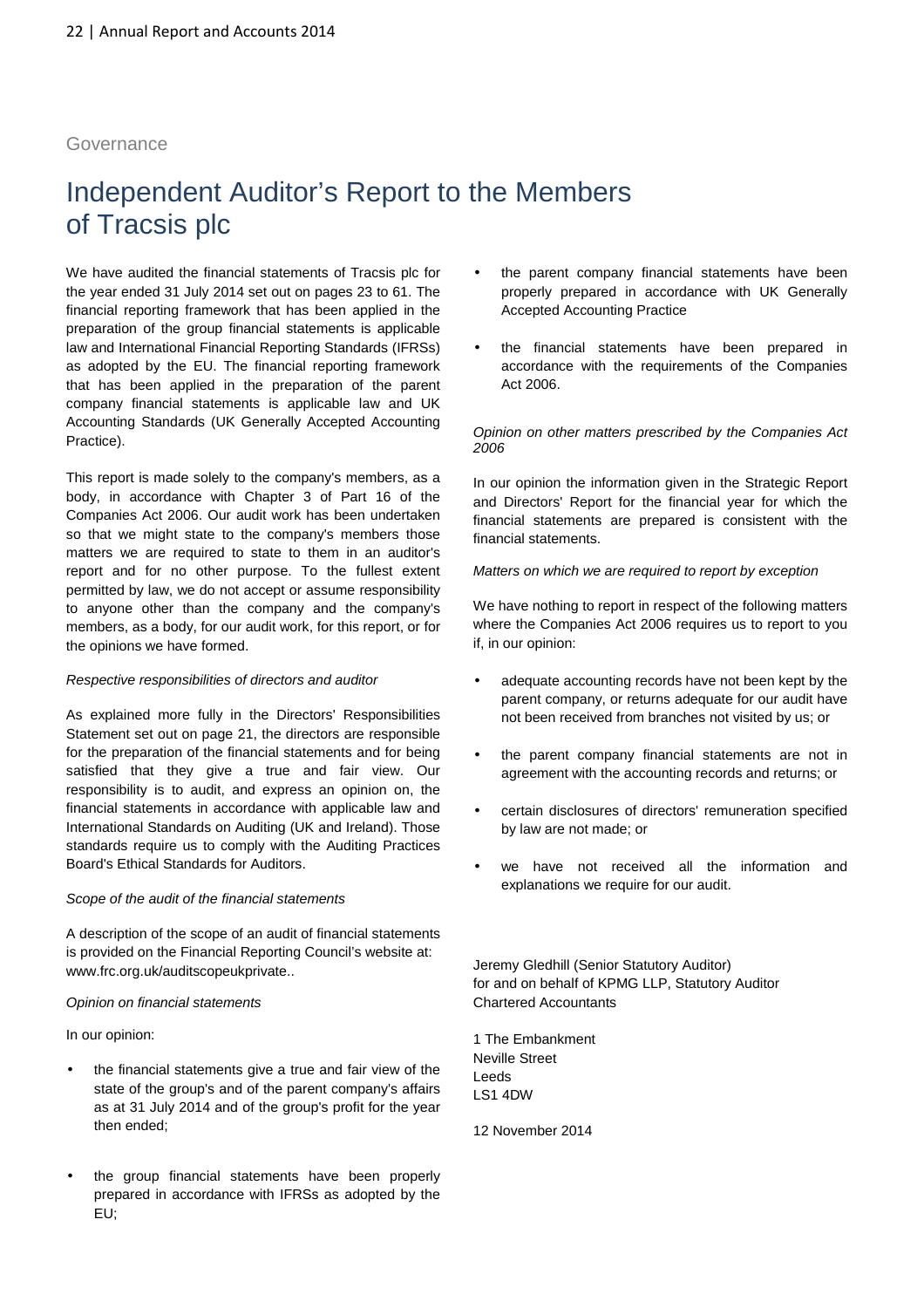Financial Statements

l,

# Consolidated Statement of Comprehensive Income for the year ended 31 July 2014

|                                                                      |              | 2014     | 2013    |
|----------------------------------------------------------------------|--------------|----------|---------|
|                                                                      | <b>Notes</b> | £000     | £000    |
|                                                                      |              |          |         |
| <b>Revenue</b>                                                       |              |          |         |
| - continuing                                                         |              | 21,843   | 10,831  |
| - acquisitions                                                       |              | 514      |         |
| <b>Total revenue</b>                                                 | 6            | 22,357   | 10,831  |
| <b>Cost of sales</b>                                                 |              | (9, 546) | (3,033) |
| <b>Gross profit</b>                                                  |              | 12,811   | 7,798   |
| Administrative costs                                                 |              | (8,614)  | (5,272) |
| <b>Adjusted EBITDA*</b>                                              |              | 5,434    | 3,367   |
| Amortisation of intangible assets                                    | 15           | (460)    | (273)   |
| Depreciation                                                         | 14           | (431)    | (154)   |
| Exceptional item: Acquisition costs                                  |              | (31)     | (225)   |
| Share-based payment charges                                          | 8            | (315)    | (189)   |
|                                                                      |              |          |         |
| <b>Operating profit</b>                                              |              |          |         |
| - continuing                                                         |              | 4,153    | 2,751   |
| - acquisitions                                                       |              | 75       |         |
| - exceptional acquisition costs                                      |              | (31)     | (225)   |
| <b>Total operating profit</b>                                        | 9            | 4,197    | 2,526   |
| Finance income                                                       | 10           | 36       | 75      |
| Finance expense                                                      | 11           | (32)     | (11)    |
| Profit before tax                                                    |              | 4,201    | 2,590   |
| <b>Taxation</b>                                                      | 12           | (898)    | (486)   |
| <b>Profit after tax</b>                                              |              | 3,303    | 2,104   |
| Other comprehensive income/(expense):                                |              |          |         |
| Items that are or may be reclassified subsequently to profit or loss |              |          |         |
| Foreign currency translation differences - foreign operations        |              | (38)     | (62)    |
| Total recognised income for the year                                 |              | 3,265    | 2,042   |
|                                                                      |              |          |         |
| Earnings per ordinary share                                          |              |          |         |
| <b>Basic</b>                                                         | 13           | 12.90p   | 8.42p   |
| <b>Diluted</b>                                                       | 13           | 12.44p   | 8.15p   |

\* Earnings before finance income, tax, depreciation, amortisation, exceptional items and share-based payment charges.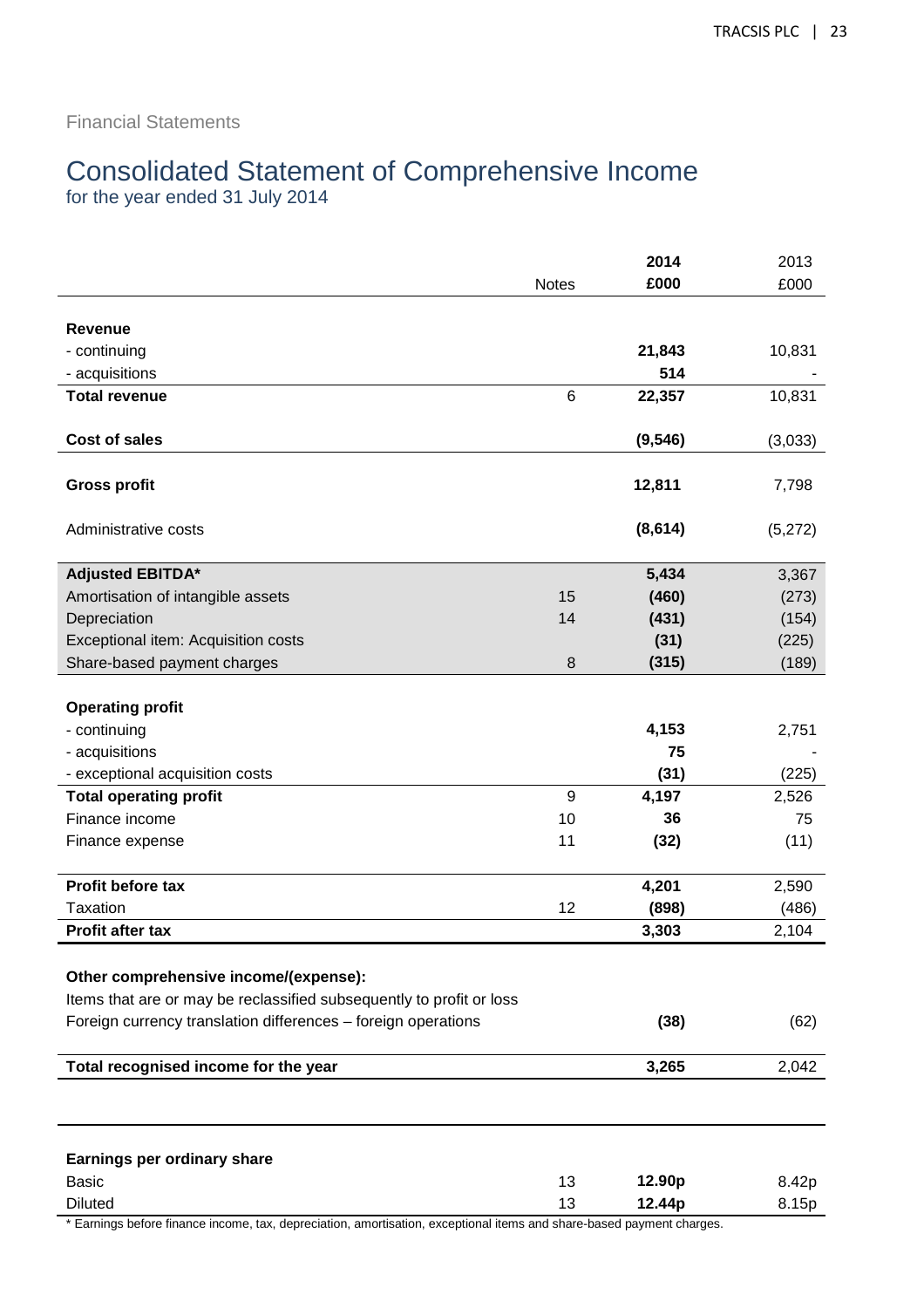## Financial Statements

# Consolidated Balance Sheet as at 31 July 2014 Company number: 05019106

|                                                      |      | 2014   | 2013   |
|------------------------------------------------------|------|--------|--------|
|                                                      | Note | £000   | £000   |
| <b>Non-current assets</b>                            |      |        |        |
| Property, plant and equipment                        | 14   | 1,689  | 1,600  |
| Intangible assets                                    | 15   | 10,724 | 6,067  |
|                                                      |      | 12,413 | 7,667  |
| <b>Current assets</b>                                |      |        |        |
| Inventories                                          | 16   | 263    | 236    |
| Trade and other receivables                          | 18   | 4,442  | 3,865  |
| Cash and cash equivalents                            |      | 8,920  | 6,571  |
|                                                      |      | 13,625 | 10,672 |
| <b>Total assets</b>                                  |      | 26,038 | 18,339 |
|                                                      |      |        |        |
| <b>Non-current liabilities</b>                       |      |        |        |
| Hire-purchase contracts                              | 17   | 133    | 232    |
| Deferred tax liabilities                             | 20   | 1,388  | 1,046  |
|                                                      |      | 1,521  | 1,278  |
| <b>Current liabilities</b>                           |      |        |        |
| Hire-purchase contracts                              | 17   | 100    | 96     |
| Trade and other payables                             | 19   | 6,075  | 3,532  |
| <b>Current tax liabilities</b>                       |      | 493    | 224    |
|                                                      |      | 6,668  | 3,852  |
|                                                      |      |        |        |
| <b>Total liabilities</b>                             |      | 8,189  | 5,130  |
| <b>Net assets</b>                                    |      | 17,849 | 13,209 |
|                                                      |      |        |        |
| Equity attributable to equity holders of the company |      |        |        |
| Called up share capital                              | 21   | 105    | 102    |
| Share premium reserve                                | 22   | 4,591  | 4,280  |
| Merger reserve                                       | 22   | 1,846  | 1,472  |
| Share based payments reserve                         | 22   | 698    | 383    |
| Retained earnings                                    | 22   | 10,709 | 7,034  |
| Translation reserve                                  | 22   | (100)  | (62)   |
| <b>Total equity</b>                                  |      | 17,849 | 13,209 |

The financial statements on pages 23 to 55 were approved and authorised for issue by the Board of Directors on 12 November 2014 and were signed on its behalf by: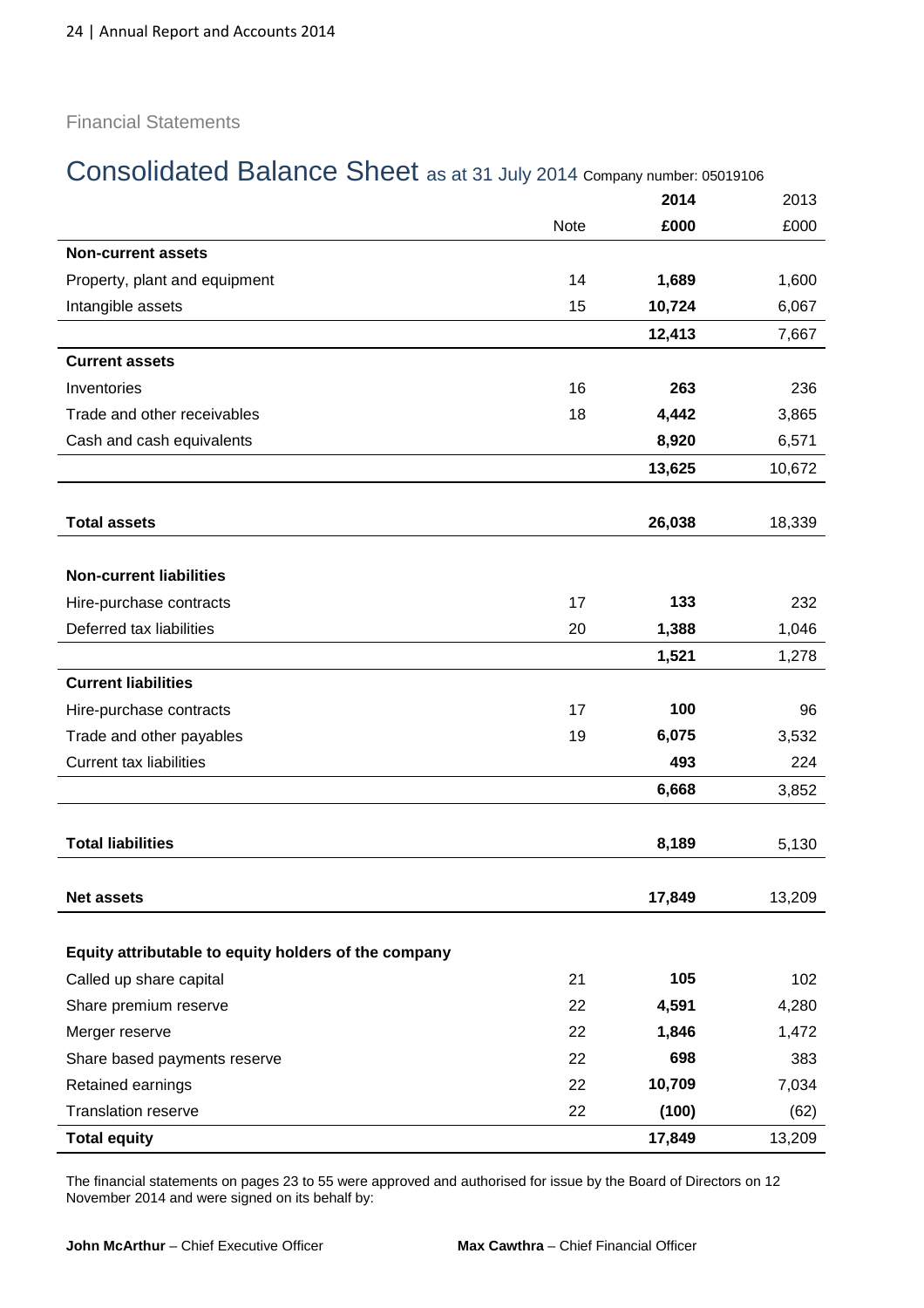# Consolidated Statement of Changes in Equity

|                                                                |                | Share   |         | Share-<br>based |                          |             |        |
|----------------------------------------------------------------|----------------|---------|---------|-----------------|--------------------------|-------------|--------|
|                                                                | Share          | Premium | Merger  | Payments        | Retained                 | Translation |        |
|                                                                | Capital        | Reserve | Reserve | Reserve         | Earnings                 | Reserve     | Total  |
|                                                                | £000           | £000    | £000    | £000            | £000                     | £000        | £000   |
|                                                                |                |         |         |                 |                          |             |        |
| At 1 August 2012                                               | 99             | 4,113   | 935     | 194             | 5,092                    |             | 10,433 |
| Profit for the year                                            |                |         |         |                 | 2,104                    |             | 2,104  |
| Other comprehensive<br>income/(expense)                        |                |         |         | $\blacksquare$  | $\overline{\phantom{a}}$ | (62)        | (62)   |
| Total comprehensive<br>income                                  |                |         |         |                 | 2,104                    | (62)        | 2,042  |
| Transactions with owners:                                      |                |         |         |                 |                          |             |        |
| <b>Dividends</b>                                               |                |         |         |                 | (162)                    | ٠           | (162)  |
| Share based payment<br>charges                                 |                |         | ۰       | 189             |                          | Ξ.          | 189    |
| Exercise of share options                                      | $\overline{2}$ | 167     |         |                 |                          |             | 169    |
| Shares issued as<br>consideration for business<br>combinations | 1              |         | 537     |                 |                          |             | 538    |
| At 31 July 2013                                                | 102            | 4,280   | 1,472   | 383             | 7,034                    | (62)        | 13,209 |
|                                                                |                |         |         |                 |                          |             |        |
| At 1 August 2013                                               | 102            | 4,280   | 1,472   | 383             | 7,034                    | (62)        | 13,209 |
| Profit for the year                                            |                |         |         |                 | 3,303                    |             | 3,303  |
| Other comprehensive<br>income/(expense)                        |                |         |         |                 | ÷,                       | (38)        | (38)   |
| Total comprehensive<br>income                                  |                |         |         |                 | 3,303                    | (38)        | 3,265  |
| Transactions with owners:                                      |                |         |         |                 |                          |             |        |
| <b>Dividends</b>                                               |                |         |         |                 | (191)                    |             | (191)  |
| Share based payment<br>charges                                 |                |         |         | 315             |                          |             | 315    |
| Tax movements in equity                                        |                |         |         |                 | 563                      |             | 563    |
| Exercise of share options                                      | $\overline{2}$ | 311     |         |                 |                          |             | 313    |
| Shares issued as<br>consideration for business<br>combinations | $\mathbf 1$    |         | 374     |                 |                          |             | 375    |
| At 31 July 2014                                                | 105            | 4,591   | 1,846   | 698             | 10,709                   | (100)       | 17,849 |

Details of the nature of each component of equity are set out in Notes 21 and 22.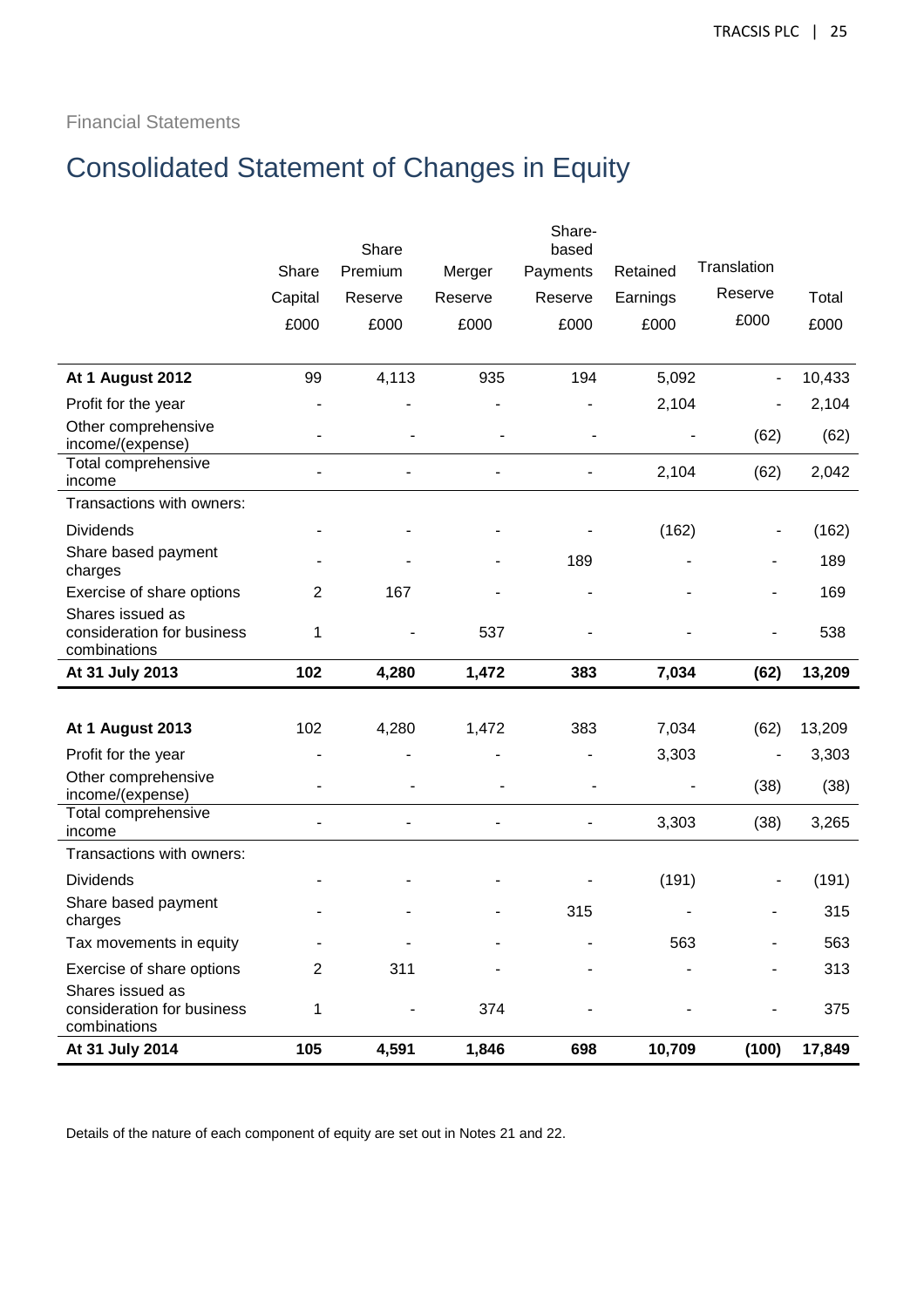Financial Statements

# Consolidated Cash Flow Statement

for the year ended 31 July 2014

|                                                         |              | 2014        | 2013     |
|---------------------------------------------------------|--------------|-------------|----------|
|                                                         | <b>Notes</b> | £000        | £000     |
| <b>Operating activities</b>                             |              |             |          |
| Profit for the year                                     |              | 3,303       | 2,104    |
| Finance income                                          | 10           | (36)        | (75)     |
| Finance expense                                         | 11           | 32          | 11       |
| Depreciation                                            | 14           | 431         | 154      |
| Amortisation of intangible assets                       | 15           | 460         | 273      |
| Income tax charge                                       | 12           | 898         | 486      |
| Share based payment charges                             | 8            | 315         | 189      |
| Operating cash inflow before changes in working capital |              | 5,403       | 3,142    |
| Movement in inventories                                 |              | (27)        |          |
| Movement in trade and other receivables                 |              | (94)        | (539)    |
| Movement in trade and other payables                    |              | 1,080       | 116      |
| <b>Cash generated from operations</b>                   |              | 6,362       | 2,719    |
| Finance income                                          | 10           | 36          | 75       |
| Finance expense                                         | 11           | (32)        | (11)     |
| Income tax paid                                         |              | (649)       | (1,093)  |
| Net cash flow from operating activities                 |              | 5,717       | 1,690    |
| <b>Investing activities</b>                             |              |             |          |
| Purchase of plant and equipment                         | 14           | (446)       | (75)     |
| Acquisition of subsidiaries                             | 5            | (2,886)     | (2, 462) |
| Net cash flow used in investing activities              |              | (3, 332)    | (2,537)  |
| <b>Financing activities</b>                             |              |             |          |
| Dividends paid                                          | 28           | (191)       | (162)    |
| Proceeds from exercise of share options                 |              | 313         | 169      |
| Hire purchase repayments                                | 17           | (120)       | (95)     |
| Net cash flow from/(used in) financing activities       |              | $\mathbf 2$ | (88)     |
| Net increase/(decrease) in cash and cash equivalents    |              | 2,387       | (935)    |
| Effect of exchange fluctuations                         |              | (38)        | (62)     |
| Cash and cash equivalents at the beginning of the year  |              | 6,571       | 7,568    |
| Cash and cash equivalents at the end of the year        |              | 8,920       | 6,571    |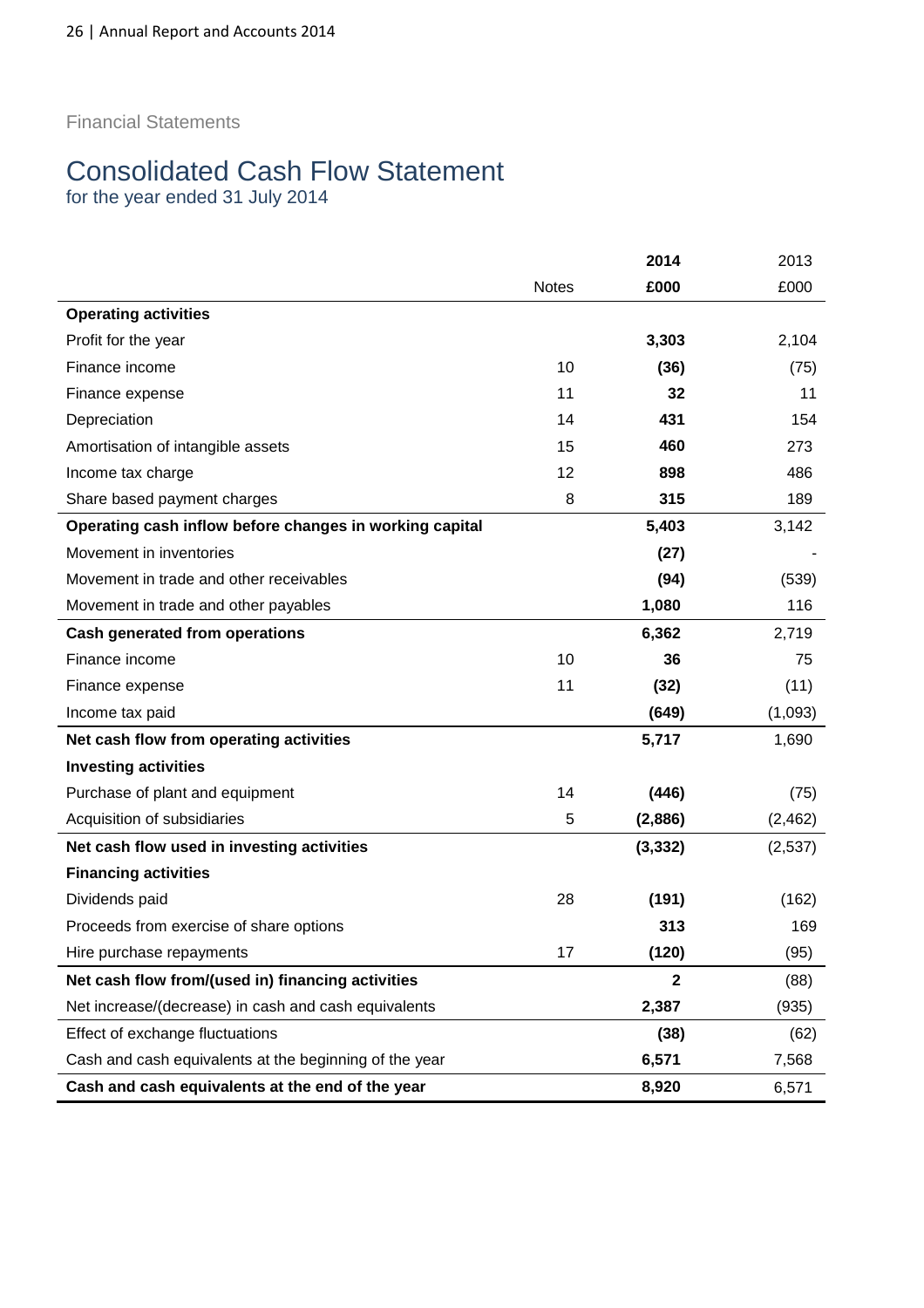Financial Statements

# Notes to the Consolidated Financial Statements

### **1 Reporting entity**

Tracsis plc (the 'Company') is a company incorporated in the United Kingdom. The consolidated financial statements of the Company for the year ended 31 July 2014 comprise the Company and its subsidiaries (together referred to as the 'Group').

#### **2 Basis of preparation**

#### **(a) Statement of compliance**

The Group consolidated financial statements have been prepared in accordance with International Financial Reporting Standards ('IFRSs') as adopted by the EU and applicable law. The Company has elected to prepare its parent company financial statements in accordance with UK accounting standards and applicable law ('UK GAAP'). These parent company statements appear after the notes to the consolidated financial statements.

#### **(b) Basis of measurement**

The Accounts have been prepared under the historical cost convention.

#### **(c) Functional and presentation currency**

These consolidated financial statements are presented in sterling, which is the Company's functional currency. All financial information presented in sterling has been rounded to the nearest thousand.

#### **(d) Use of estimates and judgements**

The preparation of financial statements in conformity with IFRSs requires management to make judgements, estimates and assumptions that affect the application of policies and reported amounts of assets and liabilities, income and expenses. The estimates and associated assumptions are based on historical experience and various other factors that are believed to be reasonable under the circumstances, the results of which form the basis of making the judgements about carrying values of assets and liabilities that are not readily apparent from other sources. Actual results may differ from these estimates.

The estimates and underlying assumptions are reviewed on an ongoing basis. Revisions to accounting estimates are recognised in the period in which the estimate is revised if the revision only affects that period, or in the period of the revision and future periods, if the revision affects both current and future periods.

Judgements made by management in the application of IFRSs that have a significant effect on the Group financial statements and estimates with a significant risk of material adjustment in future years are disclosed in Note 4.

### **(e) Changes in accounting policies**

IFRS and IFRIC are issued by the International Accounting Standards Board (the IASB) and must be adopted into European Union law, referred to as endorsement, before they become mandatory under the IAS Regulation.

The following amendments to financial reporting standards were adopted from 1 August 2013, the start of the new financial year. None of them have had a significant impact on the Group:

- Amendment to IFRS 7: Financial Instruments Disclosures Offsetting Financial Assets and Financial Liabilities
- IFRS 13: Fair Value Measurement
- Amendment to IAS 1: Presentation of Financial Statements comparative periods
- Amendment to IAS 16: Property, Plant and Equipment servicing equipment
- Amendment to IAS 19: Employee Benefits post employment benefits and termination benefits projects
- Amendment to IAS 32: Financial Instruments Presentation tax effect of equity dividends
- Amendment to IAS 34: Interim Financial reporting interim reporting of segment assets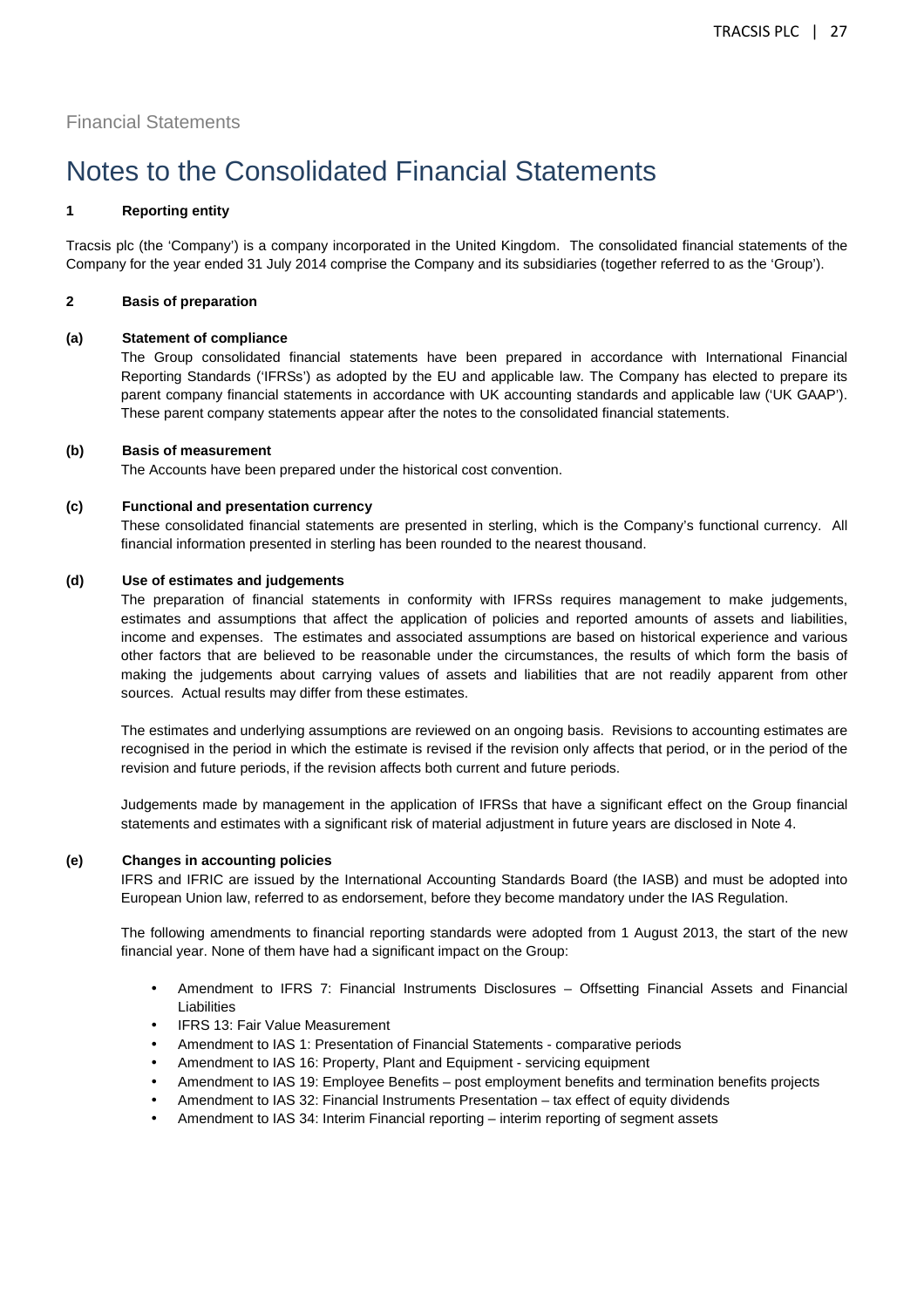### **2 Basis of preparation (continued)**

The following new amendments to standards were in issue but are not yet effective for the financial year beginning 1 August 2013 and are not currently relevant for the Group:

- IFRS 10 Consolidated Financial Statements
- IFRS 11 Joint arrangements
- IFRS 12 Disclosure of Interests in Other Entities
- IFRS 15 Revenue from contracts with customers (replacement of IAS11, IAS18, IFRIC13, IFRIC15, IFRIC18 and SIC-31) (effective 1 January 2017, not yet endorsed by EU).
- IFRS 9 Amendments Financial Instruments (replacement of IAS39) (effective 1 January 2015, not yet endorsed by EU).
- IAS 36 Amendments Impairment of Assets (effective 1 January 2014, endorsed by EU on 19 December 2013).

No new standards becoming effective and applied in the current year have had a material impact on the financial statements. The impact of IFRS15 – Revenue from contracts with customers, will be considered for future periods.

The Group continues to monitor the potential impact of other new standards and interpretations which may be endorsed by the European Union and require adoption by the Group in future reporting periods.

#### **(f) Going concern**

The Group is debt free and has substantial cash resources. The Board has prepared cash flow forecasts for the forthcoming year based upon assumptions for trading and the requirements for cash resources.

Based upon this analysis, the Board has concluded that the Group has adequate working capital resources and that it is appropriate to use the going concern basis for the preparation of the consolidated financial statements.

### **3 Significant accounting policies**

The accounting policies set out below have been applied consistently to all periods presented in these consolidated financial statements and have been applied consistently by Group entities, except as stated in note 2(e), which addresses changes in accounting policies.

### **(a) Basis of consolidation**

The Group's accounting policy with respect to business combinations is set out above.

Subsidiaries are entities controlled by the Company. The financial statements of subsidiaries are included in the consolidated financial statements from the date that control commences until the date control ceases. The accounting policies of subsidiary companies have been changed where necessary to align them with the policies adopted by the Group.

The Group entities included in these consolidated financial statements are those listed in note 27.

All intra-group balance and transactions, including unrealised profits arising from intra-group transactions, are eliminated fully on consolidation.

#### **(b) Revenue recognition**

Revenue is measured at the fair value of the consideration received or receivable (excluding value added tax and discounts given) derived from the provision of goods and services to customers during the period. The Group derives revenue from software, post contract customer support, sale of hardware & condition monitoring technology, consultancy and professional services, and data capture/passenger counting services.

Revenue from software is derived from the sale of software both as a perpetual and non-cancellable annual licences, the provision of software as a service and the support and hosting services associated with this.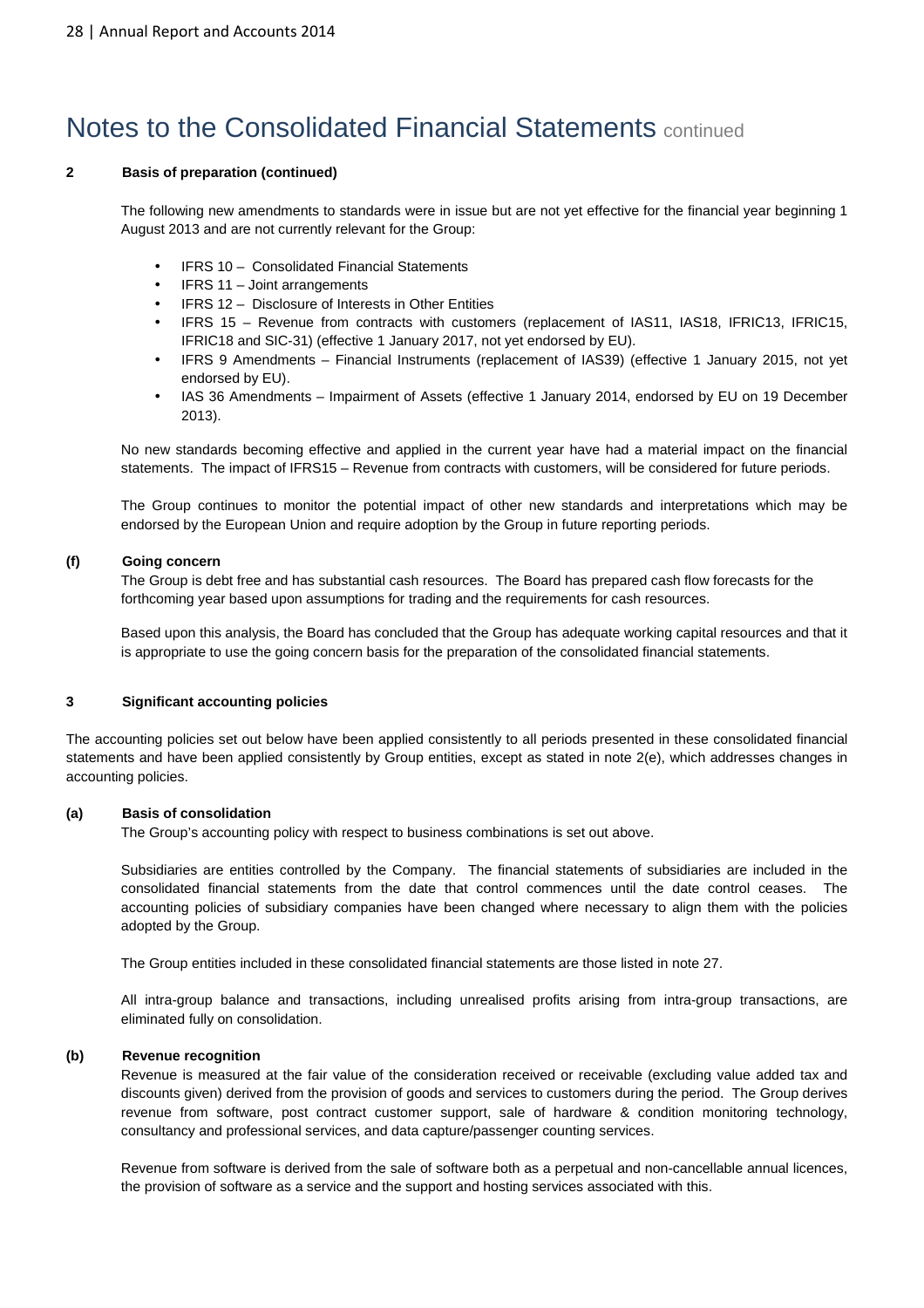#### **3 Significant accounting policies (continued)**

#### **Revenue recognition (continued)**

The Group recognises the revenue from the sale of perpetual and non-cancellable annual software licences and specified upgrades upon shipment of the software product or upgrade, when there are no significant vendor obligations remaining, when the fee is fixed and determinable and when collectability is considered probable. Where appropriate the Group provides a reserve for estimated returns under the standard acceptance terms at the time the revenue is recognised. Payment terms are agreed separately with each customer.

Revenue from the provision of Software as a Service under contracts with extended terms which combine software and support services elements are recognised evenly over the period to which the services relate. Customers pay an agreed fee covering a range of periods, for a defined contractual term, and the contracts provide the customer with various rights during the term of the contract. This policy reflects the continuous nature of the transfer of value to the customer.

Revenue capable of being allocated to customer support services is recognised on a straight-line basis over the term of the support contract. Revenue not recognised in the income statement under this policy is classified as deferred income in the balance sheet.

Revenue capable of being allocated to hosting services is recognised on a straight line basis over the term of the hosting contract. Revenue not recognised in the income statement under this policy is classified as deferred income in the balance sheet.

In the case where a single contract involves the combination of any or all of sale of software as a perpetual or noncancellable annual licence, provision of Software as a Service, support services and hosting services, the amount of consideration is derived from an assessment of the fair value of each of the individual constituent elements of the goods and services provided. The revenue allocated to each element is recognised as outlined above.

Revenue from hardware sales and condition monitoring technology is recognised as the products are shipped to customers. Provision is made for any returns to customers, or credit notes to be issued.

Revenue from consultancy and professional services is recognised when the services have been performed, once the work and value has been agreed with the customer.

In respect of data capture and counting services, revenue is recognised on services not yet billed at the fair value of consideration expected to be receivable to the extent that the work has already been carried out at the year end. Where the outcome of a contract can be estimated reliably, revenue and costs are recognised by reference to the stage of completion of the contract activity at the end of the reporting period, measured based on work performed and if its receipt is considered probable. Where the outcome of a contract cannot be estimated reliably, contract revenue is only recognised to the extent of contract costs incurred that it is probable will be recoverable. Contract costs are recognised as expenses in the period in which they are incurred. When it is probable that total contract costs will exceed total contract revenue, the expected loss is recognised as an expense immediately.

#### **(c) Property, plant and equipment**

Items of property, plant and equipment are initially recognised at cost. As well as the purchase price, cost includes directly attributable costs. The corresponding liability is recognised within provisions. Items of property, plant and equipment are carried at depreciated cost.

Depreciation is provided on all items of property, plant and equipment so as to write off the carrying value of items over their expected useful economic lives. It is applied at the following rates:

| Freehold buildings (excluding land) | $\overline{\phantom{0}}$ | 4% on cost                                 |
|-------------------------------------|--------------------------|--------------------------------------------|
| Computer equipment                  | $\qquad \qquad -$        | 33 1/3% on cost                            |
| Office fixtures and fittings        | $\qquad \qquad -$        | 10% - 20% on cost, or 15% reducing balance |
| Motor vehicles                      | $\overline{\phantom{m}}$ | 25% per annum reducing balance basis       |
|                                     |                          |                                            |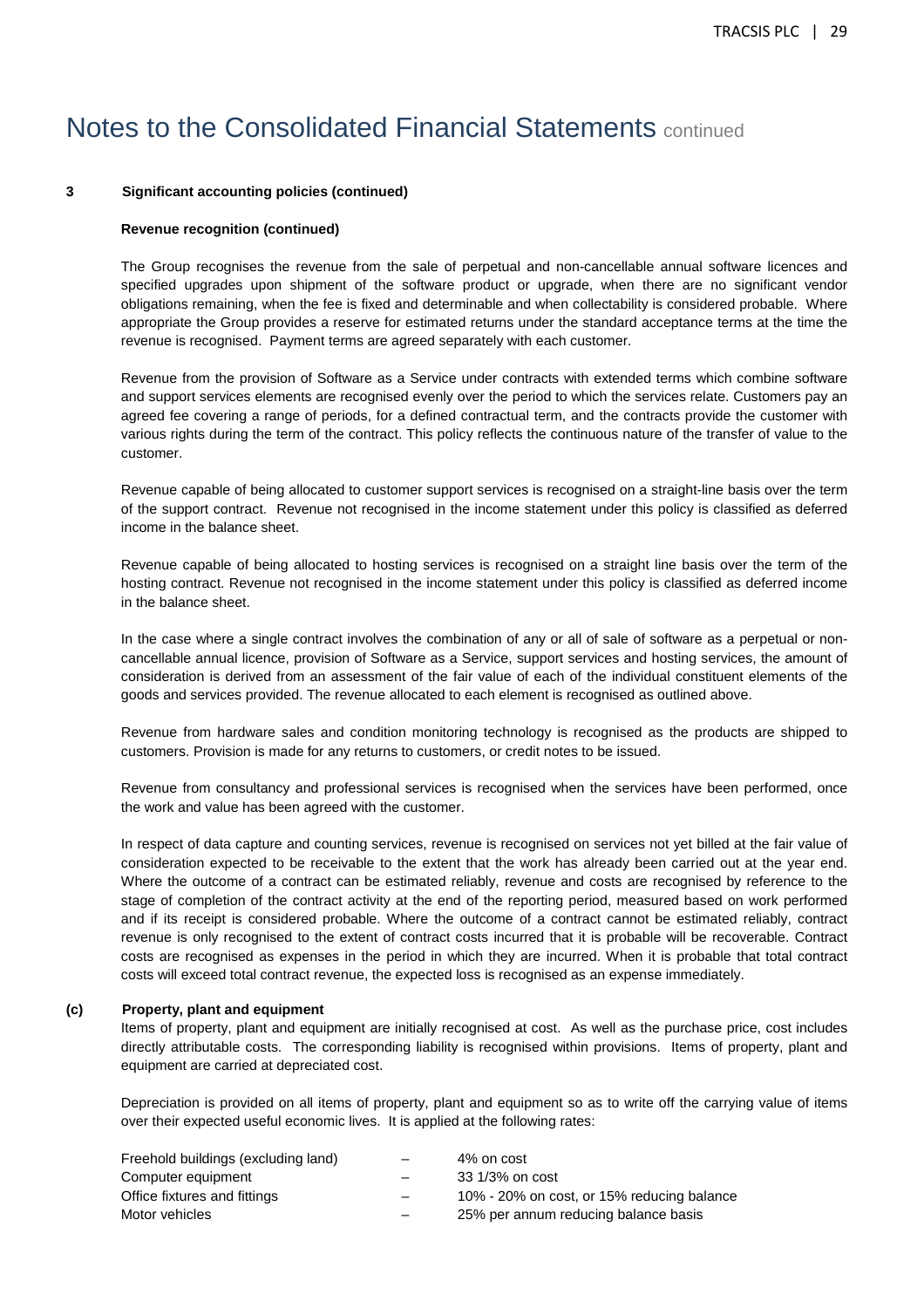### **3 Significant accounting policies (continued)**

#### **(d) Intangible assets**

#### **Goodwill**

Goodwill arising on acquisitions comprises the excess of the fair value of the consideration for investments in subsidiary undertakings over the fair value of the net identifiable assets acquired at the date of acquisition. Adjustments are made to fair values to bring the accounting policies of the acquired businesses into alignment with those of the Company. The costs of integrating and reorganising acquired businesses are charged to the post acquisition income statement. Goodwill arising on acquisitions of subsidiaries is included in intangible assets.

Goodwill is not amortised but is tested annually for impairment and carried at cost less accumulated impairment losses. Gains and losses on the disposal of an entity include the carrying amount of goodwill relating to the entity sold.

Goodwill is allocated to cash-generating units for the purpose of impairment testing. Each of those cash-generating units represents the lowest level within the group at which the associated level of goodwill is monitored for management purposes and are not larger than the operating segments determined in accordance with IFRS 8 "Operating Segments".

#### **Business Combinations**

From 1 August 2009 the Group has applied IFRS 3 Business Combinations (2008) in accounting for business combinations. The change in accounting policy has been applied prospectively and has had no material impact on earnings per share. Business combinations are accounted for using the acquisition method as at the acquisition date, which is the date on which control is transferred to the Group. Control is the power to govern the financial and operating policies of an entity so as to obtain benefits from its activities. In assessing control, the Group takes into consideration potential voting rights that currently are exercisable.

For acquisitions on or after 1 August 2009, the Group measures goodwill at the acquisition date as:

- the fair value of the consideration transferred; plus
- the recognised amount of any non-controlling interests in the acquiree; plus if the business combination is achieved in stages, the fair value of the existing equity interest in the acquiree; less
- the net recognised amount (generally fair value) of the identifiable assets acquired and liabilities assumed.

When the excess is negative, a bargain purchase gain is recognised immediately in profit or loss.

The consideration transferred does not include amounts related to the settlement of pre-existing relationships. Such amounts are generally recognised in profit or loss.

Costs related to the acquisition, other than those associated with the issue of debt or equity securities, that the Group incurs in connection with a business combination are expensed as incurred.

Any contingent consideration payable is recognised at fair value at the acquisition date. If the contingent consideration is classified as equity, it is not remeasured and settlement is accounted for within equity. Otherwise, subsequent changes to the fair value of the contingent consideration are recognised in profit or loss.

For acquisitions prior to 1 August 2009, goodwill represents the excess of the cost of the acquisition over the Group's interest in the recognised amounts (generally fair value) of the identifiable assets, liabilities and contingent liabilities of the acquiree.

Transaction costs, other than those associated with the issue of debt or equity securities, that the Group incurred in connection with business combinations were capitalised as part of the cost of acquisition.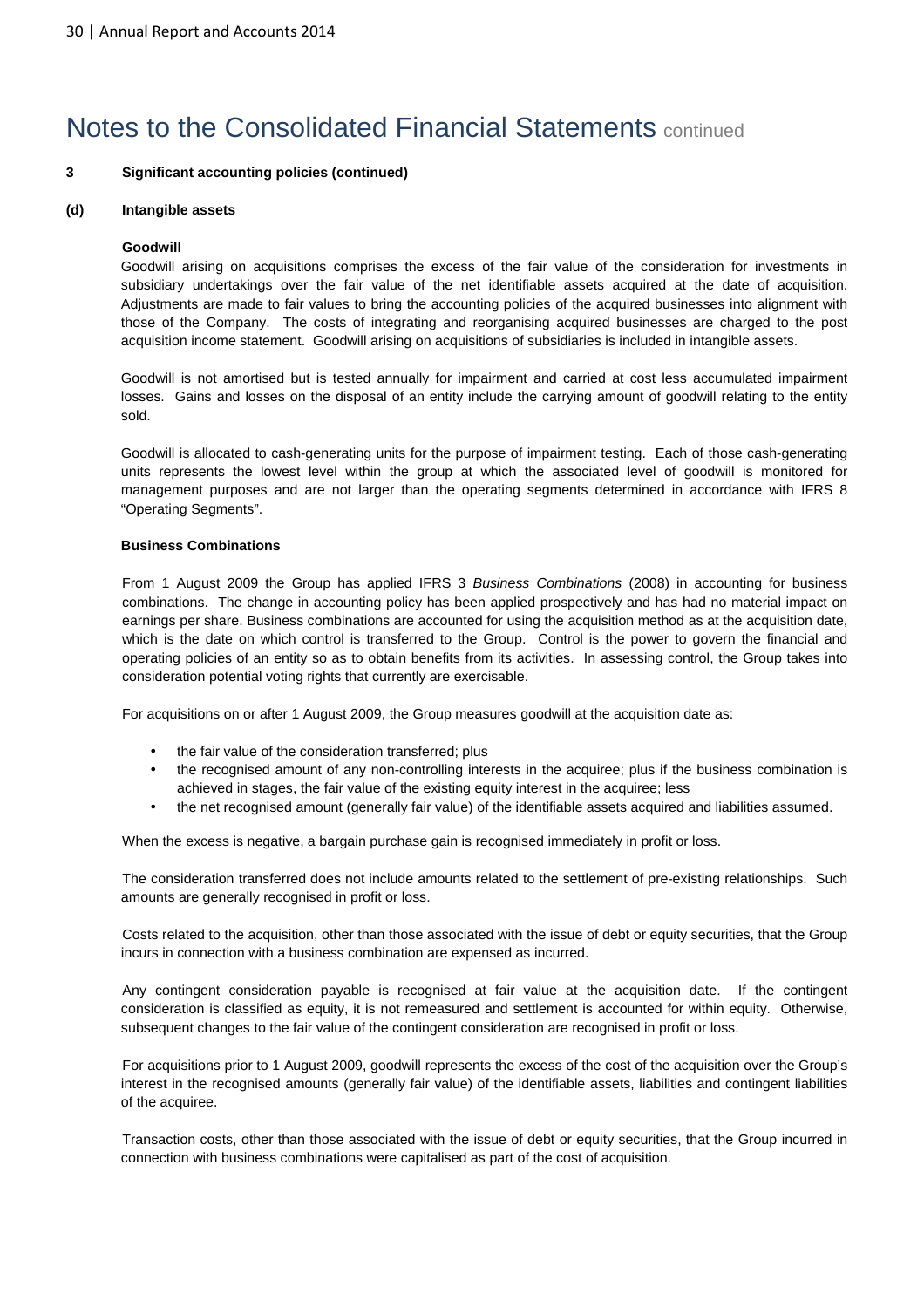#### **3 Significant accounting policies (continued)**

#### **Intangible assets (continued)**

#### **Other intangible assets**

An intangible asset, which is an identifiable non-monetary asset without physical substance, is recognised to the extent that it is probable that the expected future economic benefits attributable to the asset will flow to the group and that its cost can be measured reliably. The asset is deemed to be identifiable when it is separable or when it arises from contractual or other legal rights.

Intangible assets, primarily customer relationships and technology related assets, acquired as part of a business combination are capitalised separately from goodwill and are carried at cost less accumulated amortisation and accumulated impairment losses. Amortisation is calculated using a straight line method over the estimated useful life of the assets of 10 to 20 years for customer related assets and 10 years for technology related assets.

#### **(e) Impairment of non-current assets**

Where an indication of impairment is identified, the recoverable amount of the asset is estimated in order to determine the extent of the impairment loss (if any). If the recoverable amount (higher of fair value less cost to sell and value in use of an asset) is estimated to be less than its carrying amount, the carrying amount of the asset is reduced to its recoverable amount.

#### **(f) Research and Development Costs**

Expenditure on internally developed products is capitalised as intangible assets if it can be demonstrated that:

- it is technically feasible to develop the product for it to be sold;
- adequate resources are available to complete the development;
- there is an intention to complete and sell the product;
- the Group is able to sell the product;
- sale of the product will generate future economic benefits; and
- expenditure on the project can be measured reliably.

Capitalised development costs would be amortised over the periods the Group expected to benefit from selling the products developed. At present, the Group has not considered that its development expenditure meets the criteria for capitalisation.

Development expenditure not satisfying the above criteria and expenditure on the research phase of internal projects are recognised in the income statement as incurred.

#### **(g) Financial instruments**

The Group classifies its financial instruments, or their component parts, on initial recognition as a financial asset, a financial liability or an equity instrument in accordance with the substance of the contractual arrangement.

Financial instruments are recognised on the balance sheet when the Group becomes a party to the contractual provisions of the instrument.

Financial instruments issued by the Group are treated as equity only to the extent that they do not meet the definition of a financial liability. The Group's ordinary shares are classified as equity instruments, net of issue costs.

#### (i) Cash and cash equivalents

Cash and cash equivalents in the balance sheet are included at cost and comprise cash at bank, cash in hand and short term deposits with an original maturity of three months or less.

(ii) Trade receivables

Trade receivables do not carry interest and are stated at their nominal value as reduced by appropriate allowances for estimated irrecoverable amounts.

(iii) Trade payables

Trade payables are not interest bearing and are stated at their nominal value.

(iv) Equity instruments

Equity instruments issued by the Group are recorded at the proceeds received, net of direct issue costs.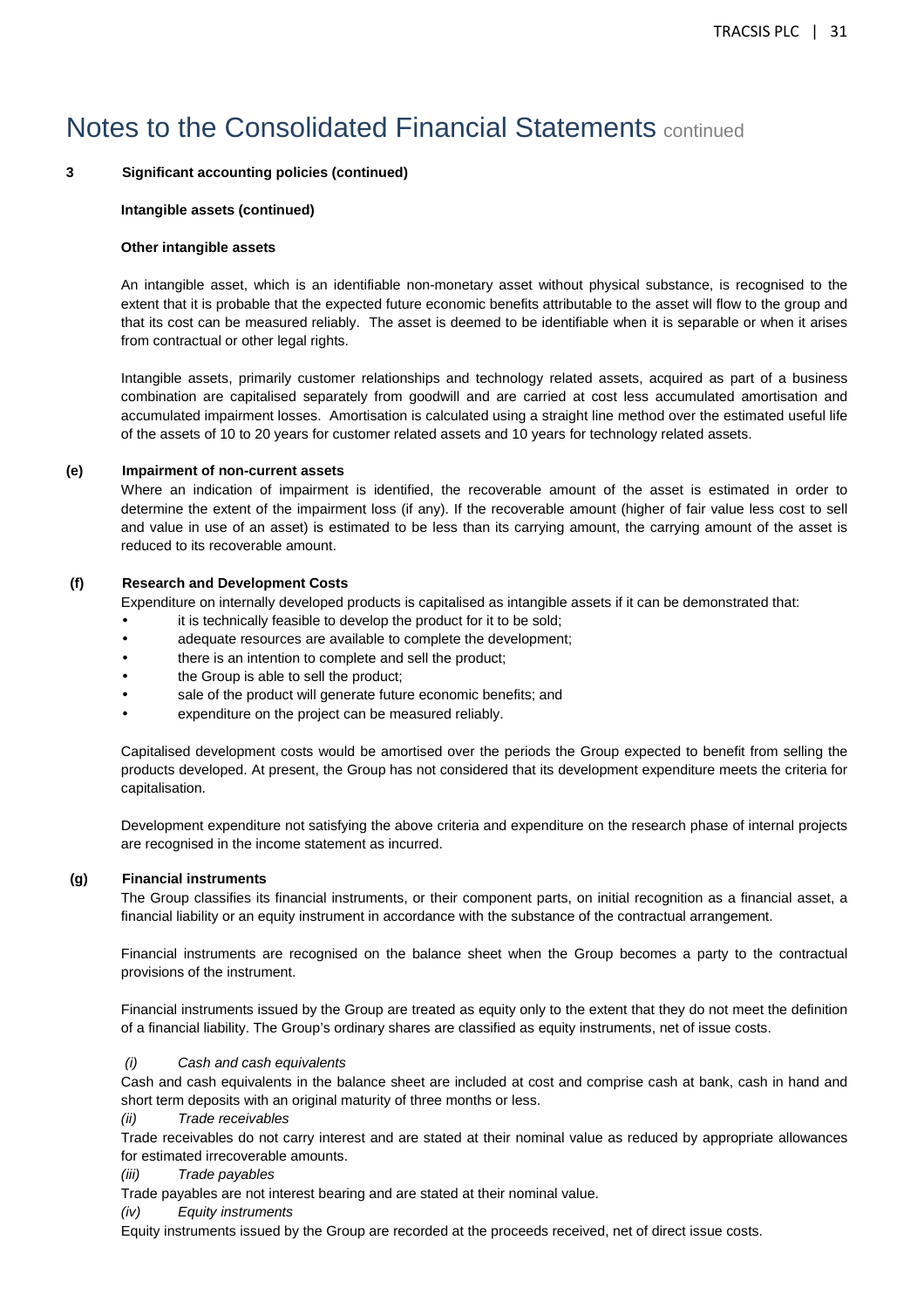#### **3 Significant accounting policies (continued)**

#### **(h) Taxation**

The tax on the profit or loss for the year represents current and deferred tax.

The tax currently payable is based on taxable profit for the period. Taxable profit differs from net profit as reported in the income statement because it excludes items of income or expense that are taxable or deductible in other years and it further excludes items that are never taxable or deductible. The Group's liability for current tax is calculated using tax rates that have been enacted at the balance sheet date.

Deferred tax is provided in full, using the liability method, on temporary differences arising between the tax bases of assets and liabilities and their carrying value in the financial statements.

The principal temporary differences arise from depreciation on plant and equipment and share options granted by the Group to employees and directors.

Deferred tax assets and liabilities are measured on an undiscounted basis at the tax rates that are expected to apply when the related asset is realised or liability is settled, based on tax rates and laws enacted or substantively enacted at the balance sheet date.

Where the deferred tax asset recognised in respect of share-based payments would give rise to a credit in excess of the related accounting charge at the prevailing tax rate the excess is recognised directly in equity.

Deferred tax assets are recognised to the extent that it is probable that future taxable profit will be available against which the temporary differences can be utilised.

#### **(i) Dividend distribution**

Dividend distribution to the Company's shareholders is recognised as a liability in the Group's financial statements in the period in which the dividends are approved by the Company's shareholders, or in the case of interim dividends, when paid.

#### **(j) Leases**

Leases are classified as finance leases whenever the terms of the lease transfer substantially all the risks and rewards of ownership to the lessee. All other leases are classified as operating leases. Assets held under finance leases are initially recognised as assets of the Group at their fair value at the inception of the lease or, if lower, at the present value of the minimum lease payments. The corresponding liability to the lessor is included in the balance sheet as a finance lease obligation. Lease payments are apportioned between finance charges and reduction of the lease obligation so as to achieve a constant rate of interest on the remaining balance of the liability. Finance charges are charged directly to profit or loss, unless they are directly attributable to qualifying assets, in which case they are capitalised in accordance with the Group's general policy on borrowing costs. Contingent rentals are recognised as expenses in the periods in which they are incurred.

Operating lease payments are recognised as an expense on a straight line basis over the lease term, except where another systematic basis is more representative of the time pattern in which economic benefits from the leased asset are consumed. Contingent rentals arising under operating leases are recognised as an expense in the period in which they are incurred.

In the event that lease incentives are received to enter into operating leases, such incentives are recognised as a liability. The aggregate benefit of incentives is recognised as a reduction of rental expense on a straight line basis, except where another systematic basis is more representative of the time pattern in which economic benefits from the leased asset are consumed.

#### **(k) Employee benefits**

Wages, salaries, social security contributions, paid annual leave, bonuses and non-monetary benefits are accrued in the year in which the associated services are rendered by the employees of the Group. Where the Group provides long term employee benefits, the cost is accrued to match the rendering of the services by the employees concerned.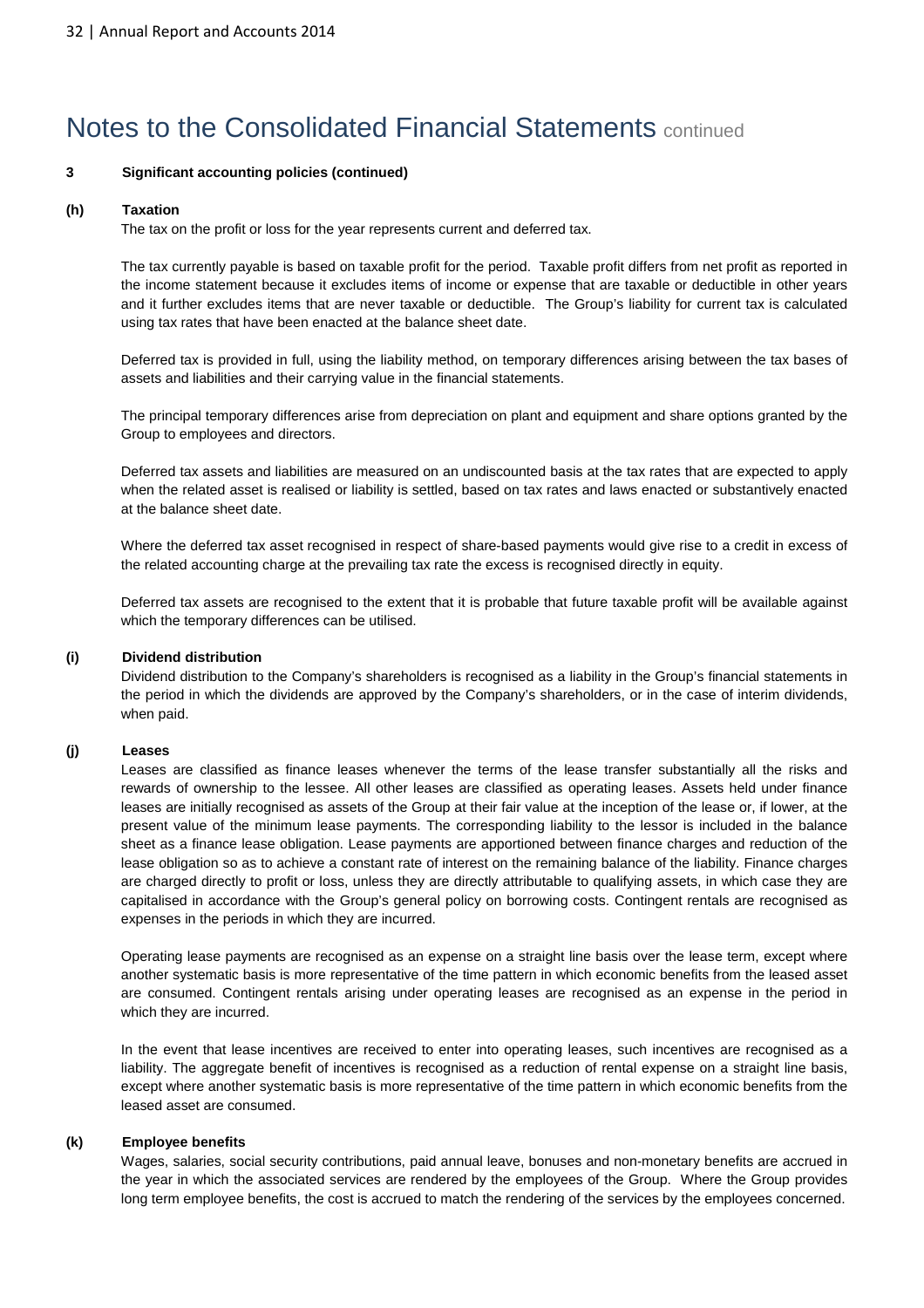#### **3 Significant accounting policies (continued)**

#### **(l) Share based payments**

The Group issues equity-settled share based payments to certain employees (including directors). Equity-settled share based payments are measure at fair value at the date of grant. The fair value determined at the grant date of the equity-settled share based payments is expensed on a straight line basis over the vesting period, together with a corresponding increase in equity, based upon the Group's estimate of the shares that will eventually vest.

Fair value is measured using the Black-Scholes option pricing model. The expected life used in the model has been adjusted, based on management's best estimate, for the effects of non-transferability, exercise restrictions and behavioural considerations.

Where the terms and conditions of options are modified, as a minimum an expense is recognised as if the terms had not been modified. In addition, an expense is recognised for any increase in the value of the transaction as a result of the modification, as measured at the date of modification.

Where an equity-settled transaction is cancelled, it is treated as if it had vested on the date of the cancellation, and any expense not yet recognised for the transaction is recognised immediately. However, if a new transaction is substituted for the cancelled transaction, and designated as a replacement transaction on the date that it was granted, the cancelled and new transactions are treated as if they were a modification of the original transaction as described in the previous paragraph.

#### **(m) Retirement benefits**

Contributions to defined contribution pension schemes are charged to the income statement in the year to which they relate.

#### **(n) Exceptional items**

Items which are significant by virtue of their size or nature and/or which are considered non-recurring are classified as exceptional operating items. Such items, which include for example costs relating to acquisitions, amortisation of intangible assets and share based payment charges, are included within the appropriate consolidated income statement category but are highlighted separately. Exceptional operating items are excluded from the profit measures used by the board to monitor underlying performance.

#### **(o) Finance income**

Finance income comprises interest income on funds invested. Interest income is recognised as it accrues in profit or loss, using the effective interest method.

#### **(p) Cash and cash equivalents**

Cash and cash equivalents comprise cash balances and call deposits. The Company considers all highly liquid investments with original maturity dates of three months or less to be cash equivalents.

#### **(q) Operating segments**

The Group has determined that, based on its internal reporting framework and management structure, that it has only one reportable segment on a business basis, but has two reportable segments on a geographical basis – UK and Australia. Such determination is necessarily judgemental in its nature and has been determined by management in preparing the financial statements. The level of disclosure of segmental and other information is determined by such assessment. Further details of the considerations made and the resulting disclosures are provided in note 6 to the financial statements.

#### **(r) Inventories**

Inventories are measured at the lower of cost and net realisable value. Provision is made for slow moving and obsolete inventories on a line by line basis.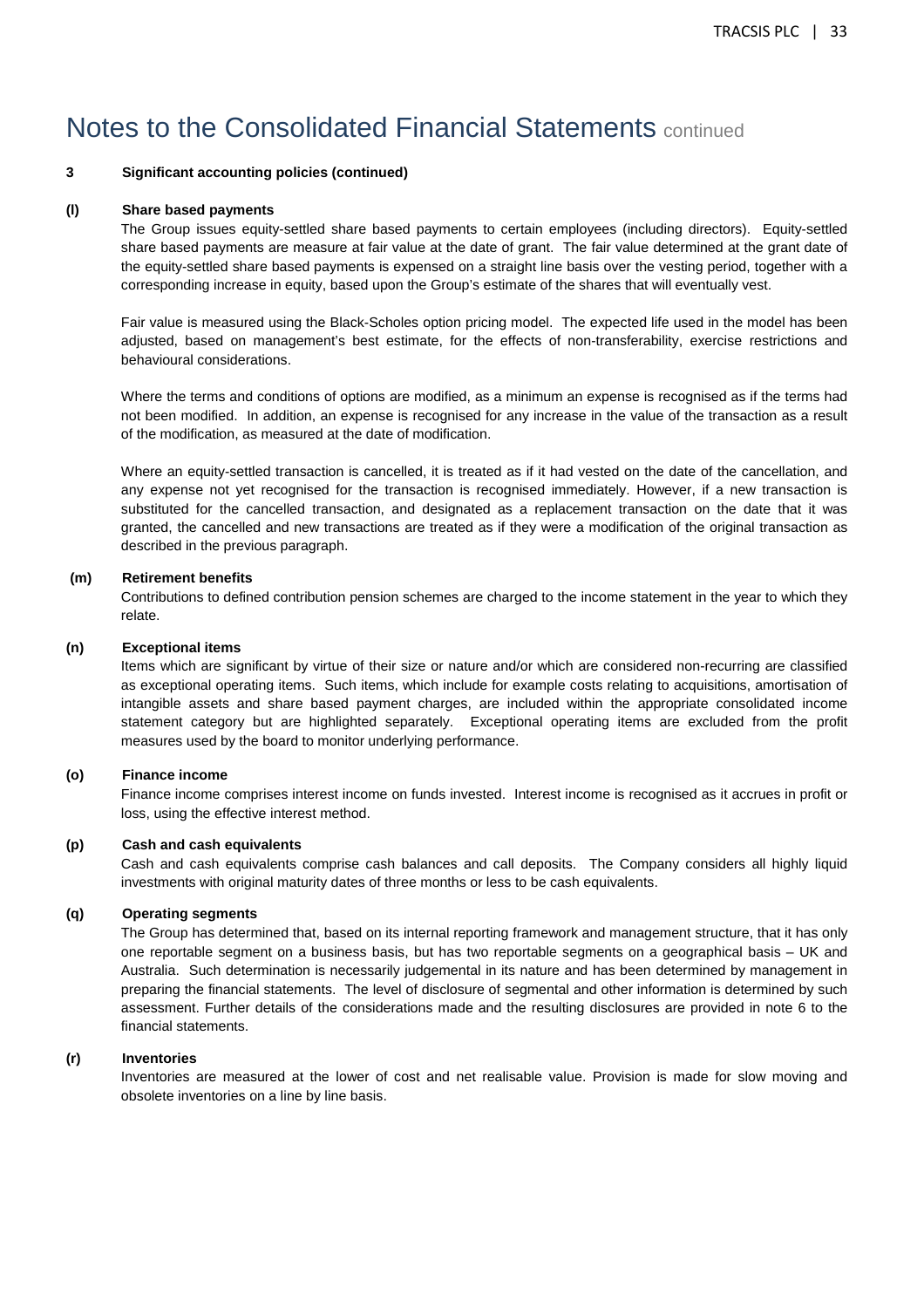#### **3 Significant accounting policies (continued)**

### **(s) Foreign currencies**

The individual financial statements of each Group entity are presented in the currency of the primary economic environment in which the entity operates (its functional currency). For the purpose of the consolidated financial statements, the results and financial position of each Group entity are expressed in Pounds Sterling, which is the functional currency of the Company and the presentation currency for the consolidated financial statements.

In preparing the financial statements of the individual entities, transactions in currencies other than the entity's functional currency (foreign currencies) are recorded at the rates of exchange prevailing at the dates of the transactions. At each balance sheet date, monetary items denominated in foreign currencies are retranslated at the rates prevailing at the balance sheet date. Non-monetary items carried at fair value that are denominated in foreign currencies are retranslated at the rates prevailing at the date when the fair value was determined.

Non-monetary items that are measured in terms of historical cost in a foreign currency are not retranslated.

Exchange differences are recognised in profit or loss in the period in which they arise except for:

- exchange differences that relate to assets under construction for future productive use, which are included in the cost of those assets when they are regarded as an adjustment to interest costs on foreign currency borrowings; and
- exchange differences on monetary items receivable from or payable to a foreign operation for which settlement is neither planned nor likely to occur, which form part of the net investment in a foreign operation, and which are recognised in the foreign currency translation reserve and recognised in profit or loss on disposal of the net investment.

### **(t) Translation of financial statements of foreign entities**

The assets and liabilities of foreign operations are translated using exchange rates at the balance sheet date. The components of shareholders' equity are stated at historical value. An average exchange rate for the period is used to translate the results and cash flows of foreign operations.

Exchange differences arising on translating the results and net assets of foreign operations are taken to the translation reserve in equity until the disposal of the investment. The gain or loss in the income statement on the disposal of foreign operations includes the release of the translation reserve relating to the operation that is being sold.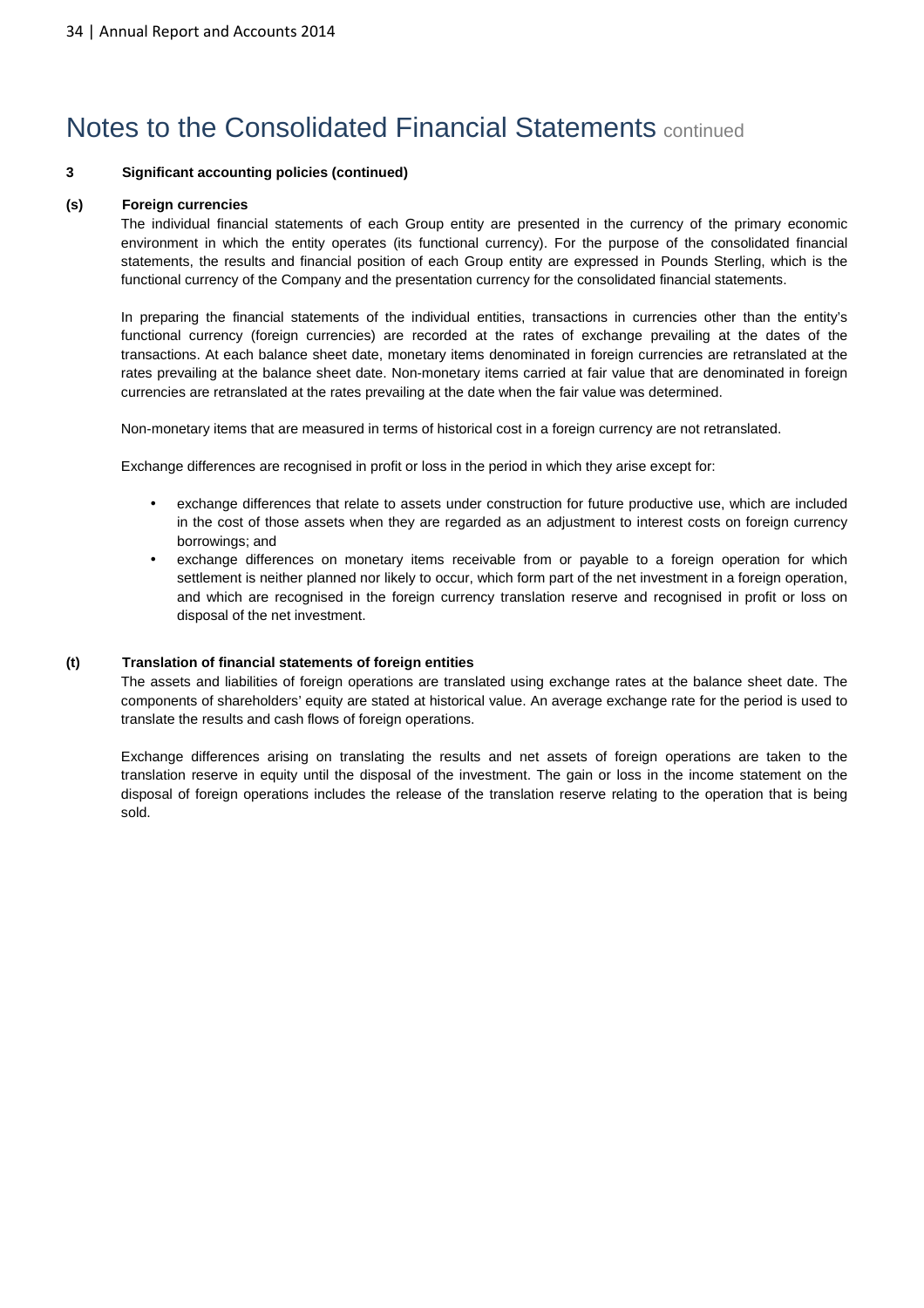#### **4 Critical Accounting Estimates and Judgements**

The Group's accounting policies are set out in Note 3.

The Directors consider that the key judgements and estimates made in the preparation of the consolidated financial statements are:

#### Intangible fixed assets

On acquisition, the Company calculates the fair value of the net assets acquired. Due to the nature of the companies acquired, this often requires the recognition of additional intangible assets, specifically in relation to technology or customer relationships. The assessment of intangible assets acquired is necessarily judgemental and has been performed using a discounted cash flow model. Significant judgement has been applied in assessing the future revenues to be achieved from that acquisition, the growth rate of that revenue, the associated costs and the discount factor to be applied. In addition, management make estimates as to the useful economic life of the resulting intangible assets, based on their industry expertise. These estimates affect the amount of amortisation recognised in each financial year.

Actual results may vary significantly from expectations in future years. Annual reviews of the Group's intangible fixed assets are carried out, using commercial judgements to determine whether there is any evidence that the useful economic life is no longer appropriate, or whether there are impairment indicators relating to specific intangible assets due to changes in circumstance during the financial year in question.

#### Revenue recognition

Certain of the Group's contracts for software licences, software provided as a service, maintenance services and other consultancy projects have a term of more than one year. The Directors assess the fair value of the entire contract attributable to each of the different services and the timing of when revenues should be recognised and this assessment can differ from the legally contracted values. A level of judgement and estimate is required in assessing the level of potential customer returns for certain hardware products. Some of the Group's revenue is derived from data capture/counting services, in which projects can last for an extended period of time. As such, an element of judgement is required when assessing the stage of completion at a period end.

#### Share-based payments

The Group has equity settled share-based remuneration schemes for employees. The fair value of share options is estimated by using the Black-Scholes valuation model, on the date of grant based on certain assumptions. These assumptions include, among others, expected volatility, expected life of the options and number of options expected to vest.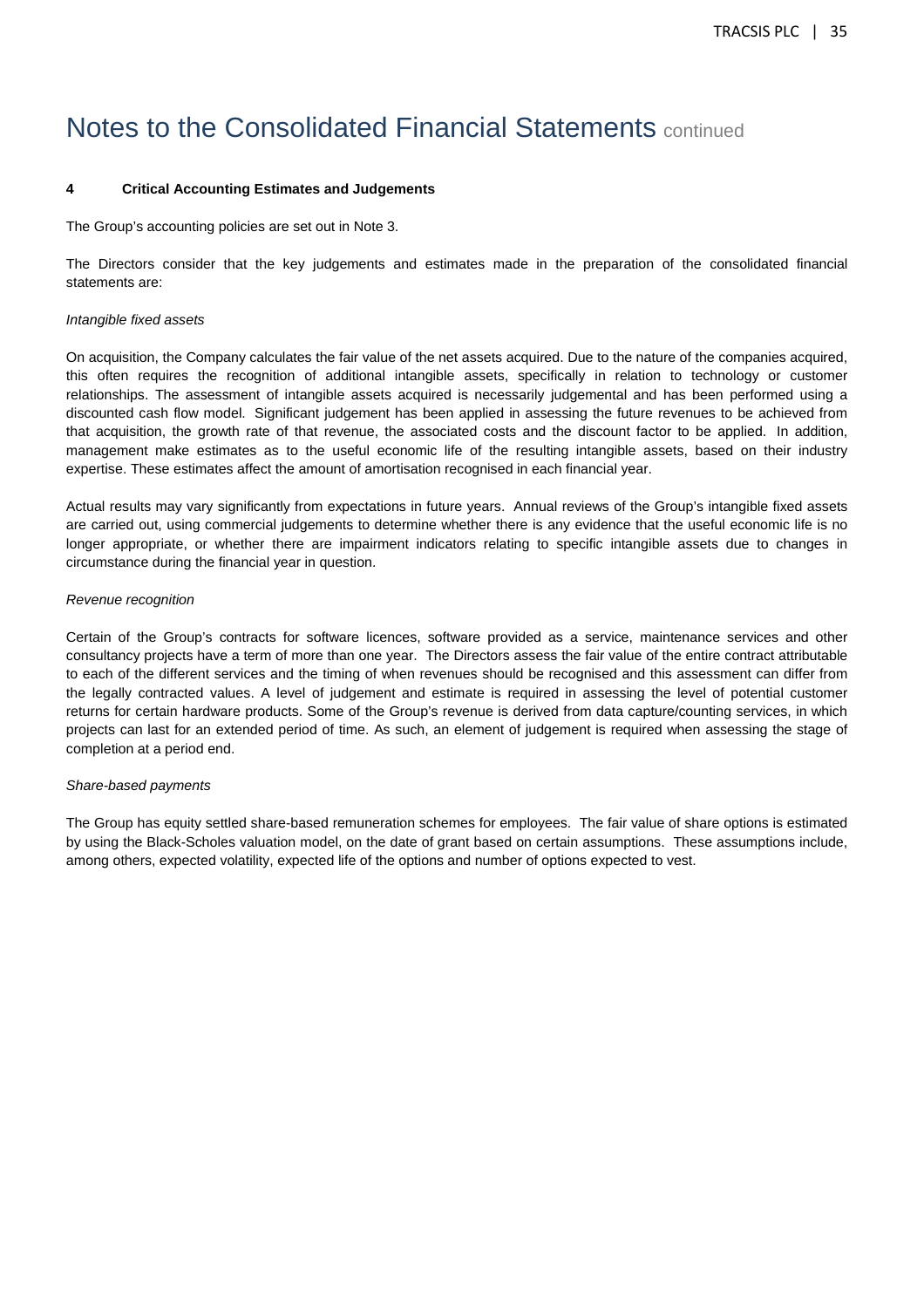### **5 Acquisition of subsidiaries**

### **(a) Acquisition in the current year: Datasys Integration Limited**

On 16 May 2014, the Group acquired 100% of the share capital of Datasys Integration Limited and its wholly owned subsidiary Datasys Limited (Datasys). Datasys Integration Limited is a holding company whilst Datasys Limited is a trading company. Based in Manchester, Datasys provides rail management software systems, business applications and hosting services for the majority of the UK's train operating companies. Its client base includes all of the major transport owning groups. The principle activity of the business is software development, sales and licensing with revenues predominantly derived from products that assist train operators capture, report and analyse the root causes of delays and other performance critical information. The vast majority of Datasys revenue comes from long term recurring software leases.

In the period to 31 July 2014 the company contributed revenue of £514,000 and operating profit of £75,000 to the Group's results, net of amortisation of associated intangible assets. If the acquisition had occurred on 1 August 2013, management estimates that consolidated revenue would have been £2,474,000 and consolidated profit for the year would have been £526,000. In determining these amounts, management has assumed that the fair value adjustments, determined provisionally that arose on the date of acquisition would have been the same if the acquisition had occurred on 1 August 2013.

The acquisition had the following effect on the Group's assets and liabilities on the acquisition date:

|                                                 |                 |             | Recognised  |
|-------------------------------------------------|-----------------|-------------|-------------|
|                                                 | Pre-acquisition | Fair value  | value on    |
|                                                 | carrying amount | adjustments | acquisition |
|                                                 | £000            | £000        | £000        |
| Intangible assets: Technology assets            |                 | 1,660       | 1,660       |
| Intangible assets: Customer relationships       |                 | 3,098       | 3,098       |
| Other intangible assets                         | 1,362           | (1, 362)    |             |
| Tangible fixed assets                           | 49              |             | 49          |
| Trade and other receivables                     | 483             |             | 483         |
| Deferred tax asset                              | 110             | (110)       |             |
| Trade and other payables and deferred income    | (1,463)         |             | (1,463)     |
| Income tax receivable /(payable)                | 27              |             | 27          |
| Deferred tax liability                          |                 | (952)       | (952)       |
| Net identified assets and liabilities           | 568             | 2,334       | 2,902       |
| Goodwill on acquisition                         |                 |             | 359         |
|                                                 |                 |             | 3,261       |
|                                                 |                 |             |             |
| Consideration paid in cash                      |                 |             | 4,150       |
| <b>Stamp Duty</b>                               |                 |             | 23          |
| Net cash acquired                               |                 |             | (1,287)     |
| Net cash flow                                   |                 |             | 2,886       |
| Consideration paid: fair value of shares issued |                 |             | 375         |
| Total consideration                             |                 |             | 3,261       |

Pre-acquisition carrying amounts were determined based on applicable IFRSs, immediately prior to the acquisition. The values of assets and liabilities recognised on acquisition are the estimated fair values. The goodwill that arose on acquisition can be attributed to a multitude of assets that cannot readily be separately identified for the purposes of fair value accounting.

The fair value adjustments were provisional and arise in accordance with the requirements of IFRSs to recognise intangible assets acquired. In determining the fair values of intangible assets the Group has used discounted cash flow forecasts. The fair value of shares issued was based on market value at the date of issue.

The Group incurred acquisition related costs of £31,000 which are included within administrative expenses.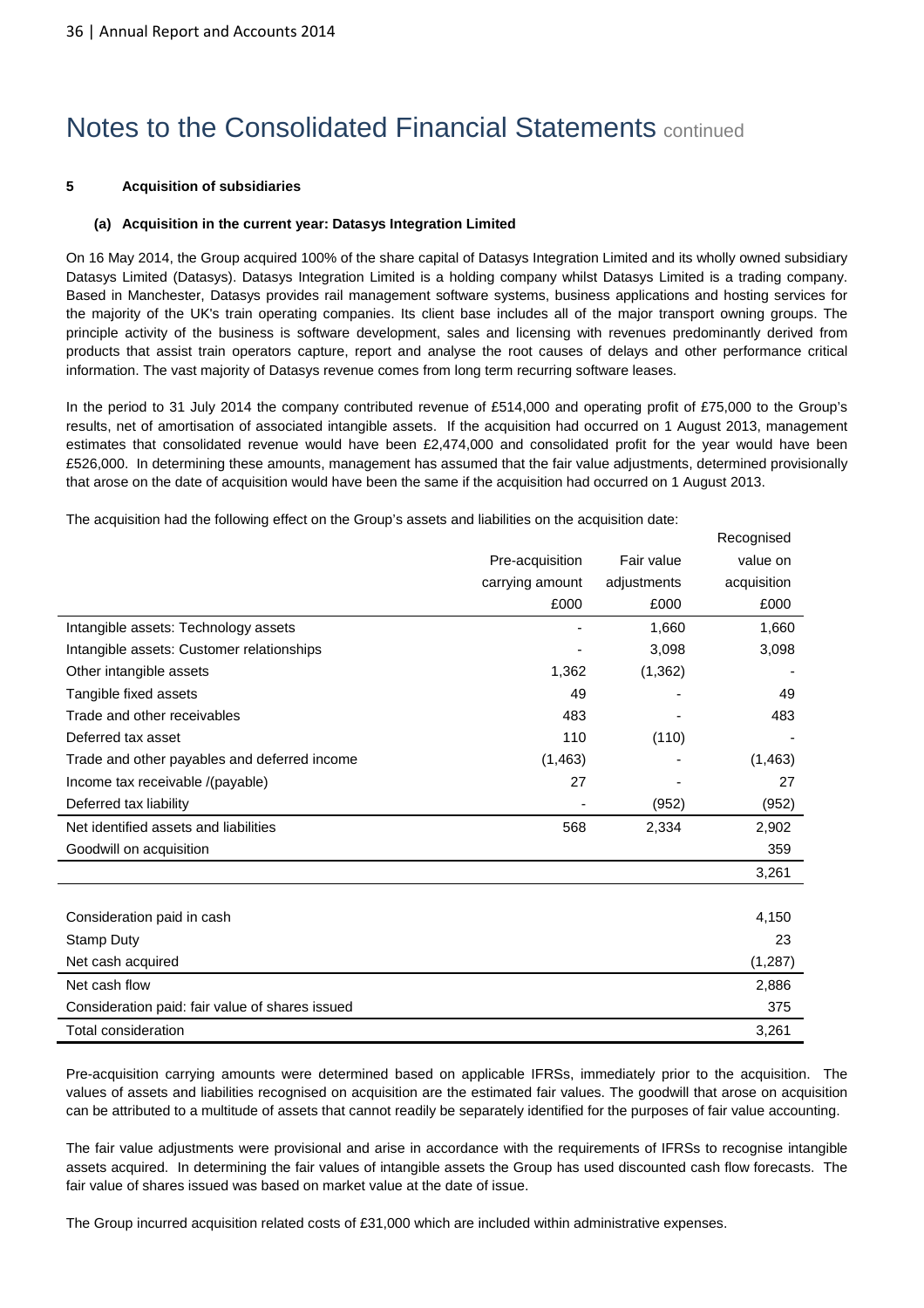#### **5 Acquisition of subsidiaries**

#### **(b) Acquisition in the previous year: Sky High plc (subsequently renamed Sky High Technology Limited)**

On 26 March 2013, the Group published a recommended cash offer to acquire the entire issued share capital of Sky High plc, for a combination of cash and share based consideration, with the share based consideration being dealt with via a Management Agreement and Prowse Trust Agreement. On 17 April 2013, the offer was declared unconditional in all respects as the Group had received valid acceptances of over 90% of the Offer Shares. Following this announcement, the Group exercised its rights under Sections 979 and 980 of Companies Act 2006 to compulsory transfer the remaining shares to Tracsis by applying the 'squeeze out' provisions of the Act. Sky High was delisted from AIM on 16 May 2013.

Sky High is a traffic data collection, aggregation and analysis company that provides primary information to a variety of clients that include government bodies, private companies well known within the market place and public sector groups. Its primary markets are the transport and people moving sectors ranging from highway agencies, stations and railways, to festival and conference organisers.

The acquisition took place as the Directors believe that Sky High operates in a similar market, cross selling opportunities exist, there is some overlap of customer base, and Sky High has a sizeable Australian presence which the Group may seek to capitalise on in the future. By removing duplicate PLC costs and achieving other synergies, there is also an opportunity to increase profitability, and Sky High management will be able to devote more time to the running of the business as opposed to being distracted by PLC related matters.

In the period to 31 July 2013 the company contributed revenue of £3,190,000 and operating profit of £217,000 to the Group's results. If the acquisition had occurred on 1 August 2012, management estimates that consolidated revenue would have been £9,594,000 and consolidated profit for the year would have been £349,000. In determining these amounts, management has assumed that the fair value adjustments, determined provisionally that arose on the date of acquisition would have been the same if the acquisition had occurred on 1 August 2012.

The acquisition had the following effect on the Group's assets and liabilities on the acquisition date:

|                                                 |                 |             | Recognised  |
|-------------------------------------------------|-----------------|-------------|-------------|
|                                                 | Pre-acquisition | Fair value  | value on    |
|                                                 | carrying amount | adjustments | acquisition |
|                                                 | £000            | £000        | £000        |
| Intangible assets: Customer relationships       |                 | 1,704       | 1,704       |
| Other intangible assets                         | 861             | (861)       |             |
| Tangible fixed assets                           | 1,200           |             | 1,200       |
| Trade and other receivables                     | 2,294           | (250)       | 2,044       |
| Hire purchase contract obligations              | (407)           |             | (407)       |
| Trade and other payables                        | (1, 488)        |             | (1,488)     |
| Income tax payable                              | (21)            |             | (21)        |
| Deferred tax liability                          | (64)            | (358)       | (422)       |
| Net identified assets and liabilities           | 2,375           | 235         | 2,610       |
| Goodwill on acquisition                         |                 |             | 390         |
|                                                 |                 |             | 3,000       |
|                                                 |                 |             |             |
| Consideration paid in cash                      |                 |             | 2,759       |
| Net cash acquired                               |                 |             | (297)       |
| Net cash flow                                   |                 |             | 2,462       |
| Consideration paid: fair value of shares issued |                 |             | 538         |
| Total consideration                             |                 |             | 3,000       |

Pre-acquisition carrying amounts were determined based on applicable IFRSs, immediately prior to the acquisition. The values of assets and liabilities recognised on acquisition are the estimated fair values.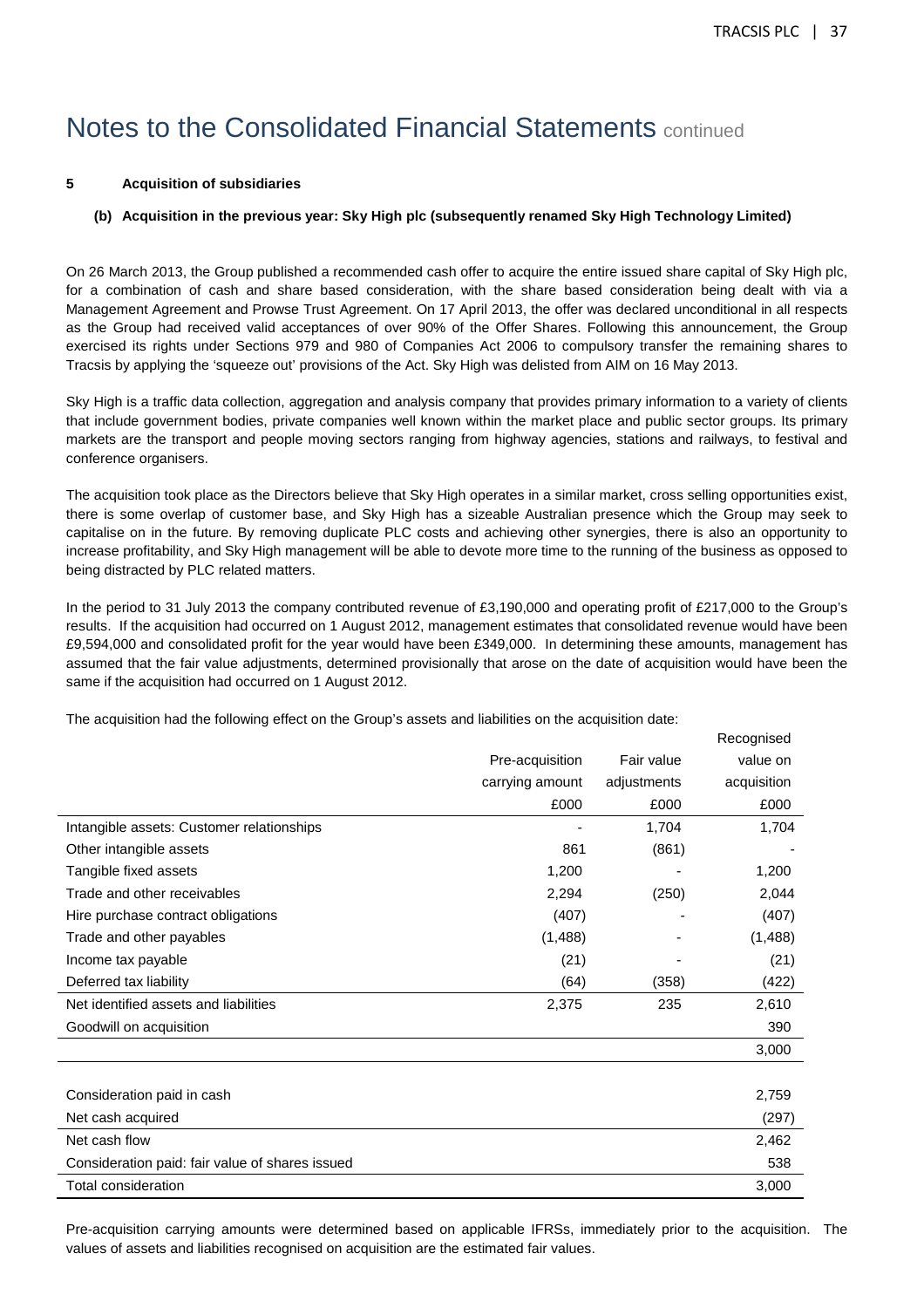### **5 Acquisition of subsidiaries - Acquisition in the previous year: Sky High plc (continued)**

The goodwill that arose on acquisition can be attributed to a multitude of assets that cannot readily be separately identified for the purposes of fair value accounting. These include an Australian presence which may be used to facilitate Tracsis overseas growth, cross selling opportunities, operating synergies, staff skills and capabilities, and a brand/reputation.

The fair value adjustments were provisional and arise in accordance with the requirements of IFRSs to recognise intangible assets acquired. In determining the fair values of intangible assets the Group has used discounted cash flow forecasts. The fair value of shares issued was based on market value at the date of issue.

The Group incurred acquisition related costs of £225,000 which are included within administrative expenses.

#### **6 Segmental analysis**

The Group's revenue and profit was derived from its principal activity which is the solving a variety of data capture, reporting and resource optimisation problems along with the provision of a range of associated professional services.

In accordance with IFRS 8 'Operating Segments', the Group has made the following considerations to arrive at the disclosure made in these financial statements.

IFRS 8 requires consideration of the Chief Operating Decision Maker ("CODM") within the Group. In line with the Group's internal reporting framework and management structure, the key strategic and operating decisions are made by the Board of Directors, who review internal monthly management reports, budgets and forecast information as part of this. Accordingly, the Board of Directors are deemed to be the CODM.

Operating segments have then been identified based on the internal reporting information and management structures within the Group. From such information it has been noted that the CODM reviews the business as a single operating segment, receiving internal information on that basis. The management structure and allocation of key resources, such as operational and administrative resources, are arranged on a centralised basis. Due to the small size and low complexity of the business, profitability is not analysed in further detail beyond the operating segment level and is not divided by revenue stream.

The CODM reviews a split of revenue streams on a monthly basis and, as such, this additional information has been provided below.

|                                                                             | 2014   | 2013   |
|-----------------------------------------------------------------------------|--------|--------|
| Revenue                                                                     | £000   | £000   |
| Software licences and post contract customer support                        | 2,798  | 2,142  |
| Rail Consultancy and professional services                                  | 1,815  | 1.145  |
| Data capture & Analytics and passenger counting                             | 11.987 | 4.124  |
| Condition monitoring technology and embedded software & associated hardware | 5.757  | 3,420  |
| Total revenue                                                               | 22,357 | 10.831 |

### **Reconciliations of reportable segment revenues, profit or loss, assets and liabilities and other material items**

Information regarding the results of the reportable segment is included below. Performance is measured based on segment profit before income tax, as included in the internal management reports that are reviewed by the Board of Directors. Segment profit is used to measure performance. There are no material inter-segment transactions, however, when they do occur, pricing between segments is determined on an arm's length basis. Revenues disclosed below materially represent revenues to external customers.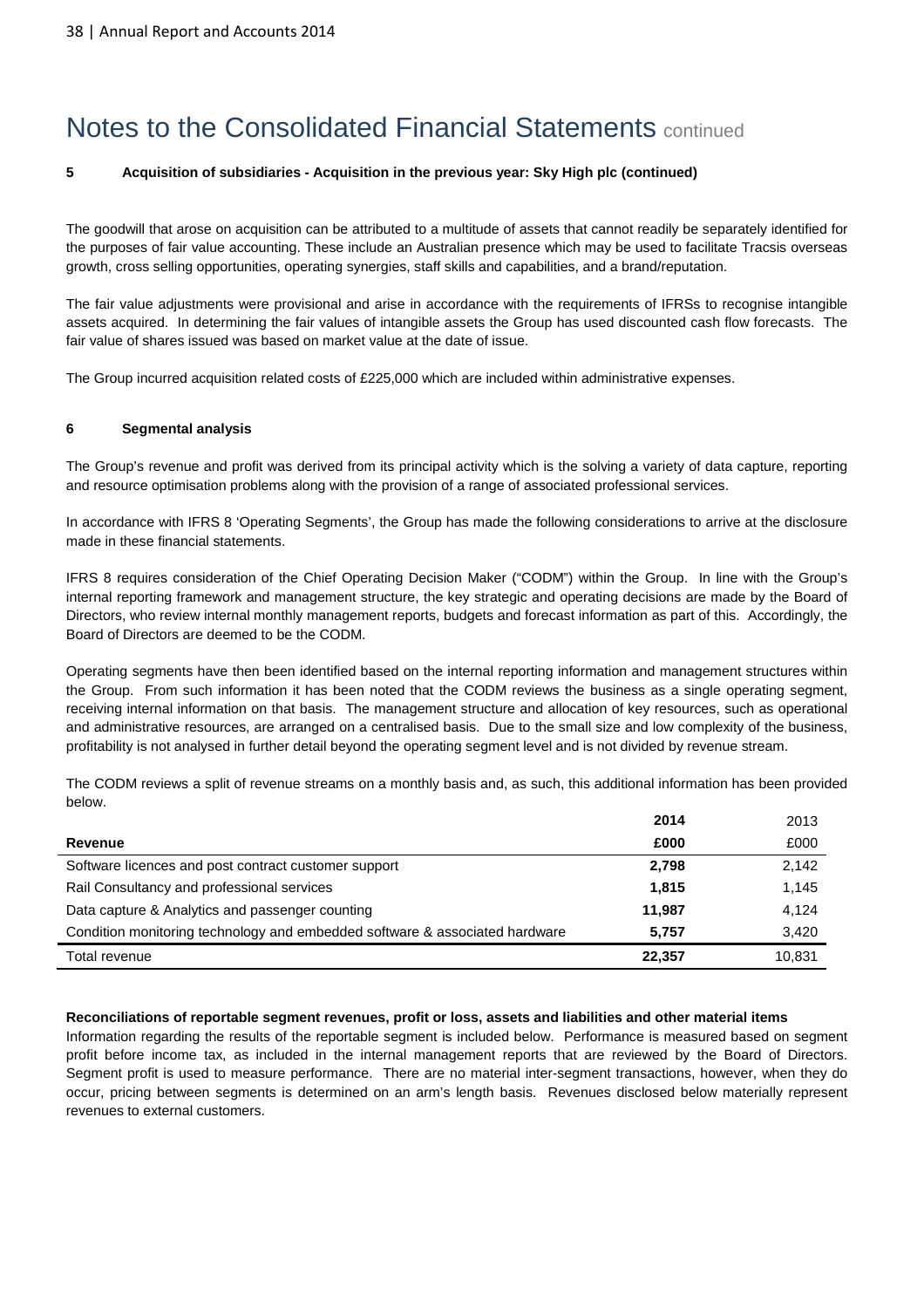### **6 Segmental analysis (continued)**

|                                              | 2014      |                  |              |
|----------------------------------------------|-----------|------------------|--------------|
|                                              | <b>UK</b> | <b>Australia</b> | <b>Total</b> |
|                                              | £000      | £000             | £000         |
| <b>Revenues</b>                              |           |                  |              |
| Total revenue for reportable segments        | 20,634    | 1,723            | 22,357       |
| Consolidated revenue                         | 20,634    | 1,723            | 22,357       |
| <b>Profit or loss</b>                        |           |                  |              |
| Total profit or loss for reportable segments | 5,295     | 139              | 5,434        |
| Unallocated amounts:                         |           |                  |              |
| Share based payment charge                   | (315)     |                  | (315)        |
| Other exceptional items (net)                | (31)      |                  | (31)         |
| Depreciation                                 | (339)     | (92)             | (431)        |
| Amortisation of intangible assets            | (460)     |                  | (460)        |
| Interest receivable/payable(net)             | 17        | (13)             | 4            |
| Consolidated profit/(loss) before tax        | 4,167     | 34               | 4,201        |

|                                              |        | 2013      |        |
|----------------------------------------------|--------|-----------|--------|
|                                              | UK     | Australia | Total  |
|                                              | £000   | £000      | £000   |
| Revenues                                     |        |           |        |
| Total revenue for reportable segments        | 10,374 | 457       | 10,831 |
| Consolidated revenue                         | 10,374 | 457       | 10,831 |
| Profit or loss                               |        |           |        |
| Total profit or loss for reportable segments | 3,422  | (55)      | 3,367  |
| Unallocated amounts:                         |        |           |        |
| Share based payment charge                   | (189)  |           | (189)  |
| Other exceptional items (net)                | (225)  |           | (225)  |
| Depreciation                                 | (129)  | (25)      | (154)  |
| Amortisation of intangible assets            | (273)  |           | (273)  |
| Interest receivable/payable(net)             | 67     | (3)       | 64     |
| Consolidated profit/(loss) before tax        | 2,673  | (83)      | 2,590  |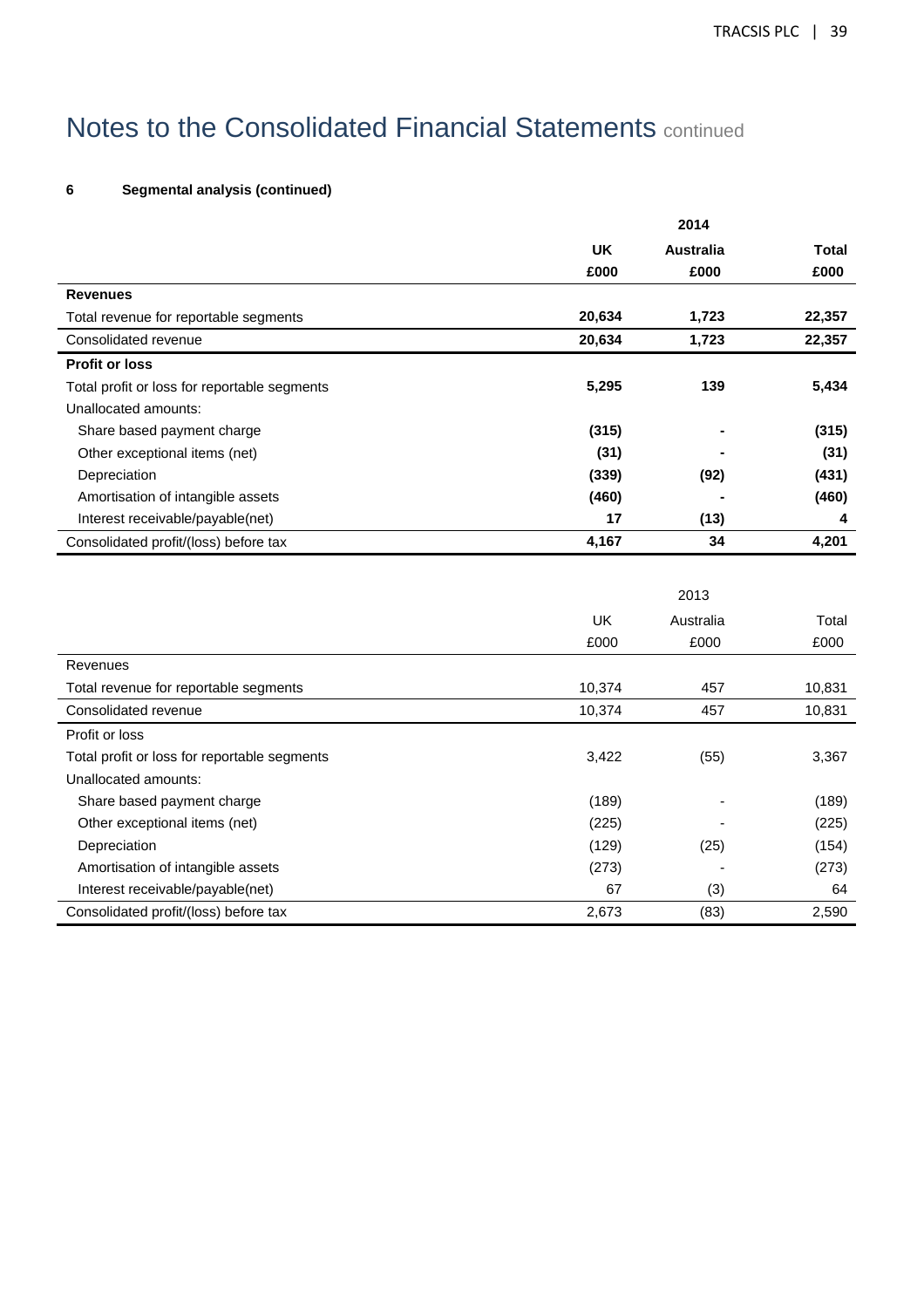### **6 Segmental analysis (continued)**

|                                           |           | 2014             |              |
|-------------------------------------------|-----------|------------------|--------------|
|                                           | <b>UK</b> | <b>Australia</b> | <b>Total</b> |
|                                           | £'000     | £000             | £000         |
| <b>Assets</b>                             |           |                  |              |
| Total assets for reportable segments      | 14,686    | 628              | 15,314       |
| Unallocated assets - intangible assets    | 10,724    |                  | 10,724       |
| Consolidated total assets                 | 25,410    | 628              | 26,038       |
| <b>Liabilities</b>                        |           |                  |              |
| Total liabilities for reportable segments | 6,428     | 373              | 6,801        |
| Unallocated liabilities - deferred tax    | 1,388     |                  | 1,388        |
| Consolidated total liabilities            | 7,816     | 373              | 8,189        |
|                                           |           |                  |              |
|                                           | <b>UK</b> | 2013             |              |
|                                           |           | Australia        | Total        |
|                                           | £'000     | £000             | £000         |
| Assets                                    |           |                  |              |
| Total assets for reportable segments      | 11,622    | 650              | 12,272       |
| Unallocated assets - intangible assets    | 6,067     |                  | 6,067        |
| Consolidated total assets                 | 17,689    | 650              | 18,339       |
|                                           |           |                  |              |
| Liabilities                               |           |                  |              |
| Total liabilities for reportable segments | 3,858     | 226              | 4,084        |
| Unallocated liabilities - deferred tax    | 1,046     |                  | 1,046        |
| Consolidated total liabilities            | 4,904     | 226              | 5,130        |

#### **Major customers**

Transactions with the Group's largest customer represent 25% of the Group's total revenues (2013: 31%).

### **Geographic split of revenue**

A geographical analysis of revenue is provided below: **2014** <sup>2013</sup>

|                   | £000   | £000   |
|-------------------|--------|--------|
| United Kingdom    | 20,252 | 9,951  |
| Australia         | 1,723  | 457    |
| Rest of the World | 382    | 423    |
| Total             | 22,357 | 10,831 |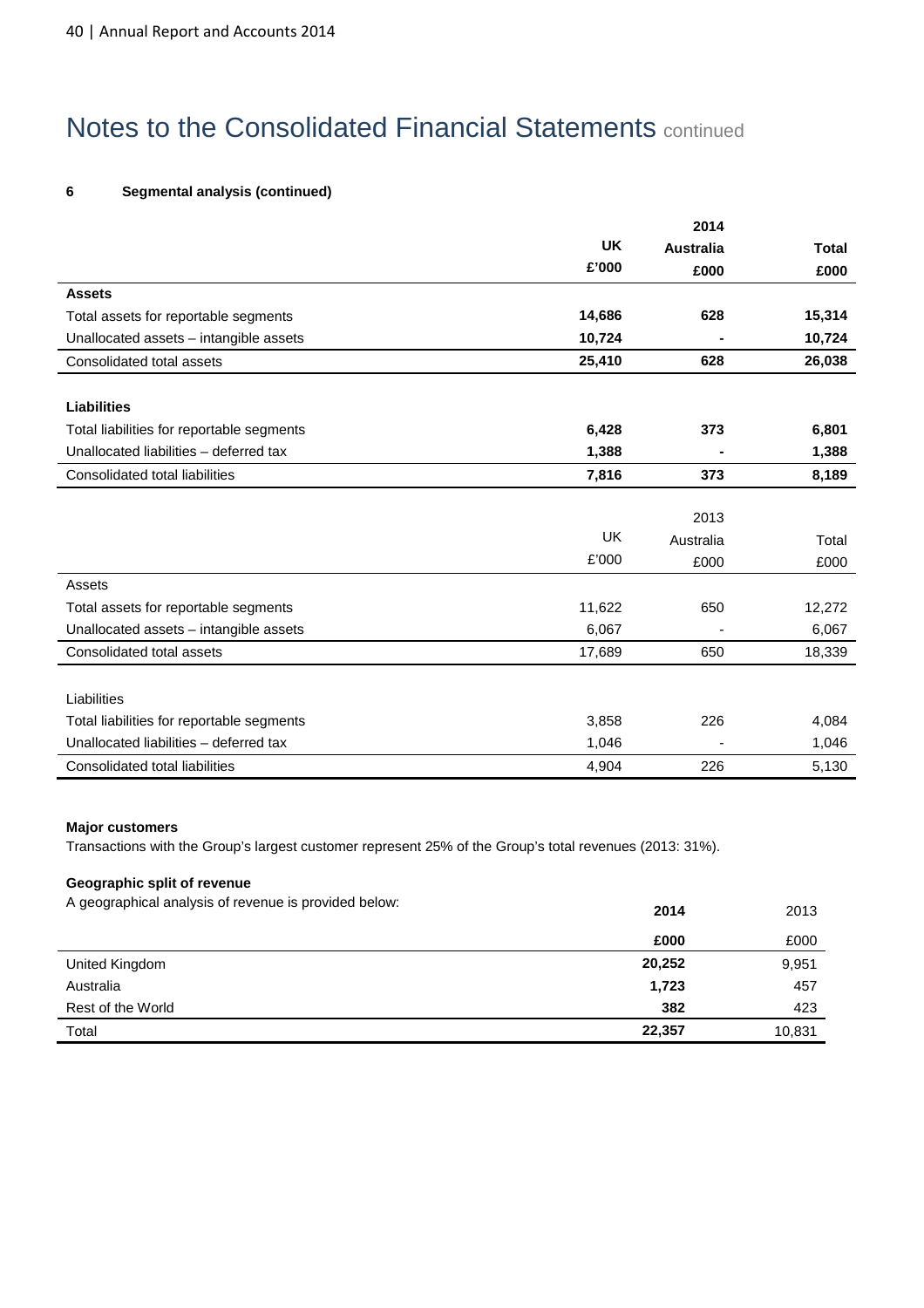### **7 Employees and personnel costs**

|                                                               | 2014  | 2013  |
|---------------------------------------------------------------|-------|-------|
|                                                               | £000  | £000  |
| Staff costs:                                                  |       |       |
| Wages and salaries                                            | 8,363 | 4,078 |
| Social security contributions                                 | 684   | 344   |
| Contributions to defined contribution plans                   | 135   | 67    |
| Equity-settled share based payment transactions               | 315   | 189   |
|                                                               | 9,497 | 4,678 |
|                                                               |       |       |
| Average number of employees (including directors) in the year | 295   | 138   |

The increase in staff costs and numbers is due to the impact of having Sky High within the Group for a full year during this financial year. Parts of the business utilise high levels of casual workers for periods of time, and as such, full time equivalent figures have been derived.

The directors' remuneration and share options are detailed within the Directors' Remuneration Report on pages 16 to 18.

### **8 Share based payments**

The Group has two share option schemes for all employees (including directors).

### EMI Share options

Options are exercisable at a price agreed at the date of grant. The vesting period is usually between one and five years. The exercise of options is dependent upon eligible employees meeting performance criteria. The options may not be exercised before the occurrence of a takeover, sale or admission. The options are settled in equity once exercised. If the options remain unexercised after a period of 10 years from the date of grant, the options expire. Options are forfeited if the employee leaves the Group before the options vest.

### Discounted EMI Share options

In August 2012, the Group implemented a new EMI share option scheme, resulting in discounted EMI share options being issued to staff instead of cash bonuses, provided certain predetermined performance criteria were met for both the overall group, and the part of the business the employee directly works in. This scheme was made available to all staff. Staff are also able to exchange an element of annual salary in return for share options too. The vesting period is three years. The exercise of options is dependent upon eligible employees meeting performance criteria. The options may not be exercised before the occurrence of a takeover, sale or admission. The options are settled in equity once exercised. If the options remain unexercised after a period of 10 years from the date of grant, the options expire. Options are forfeited if the employee leaves the Group before the options vest.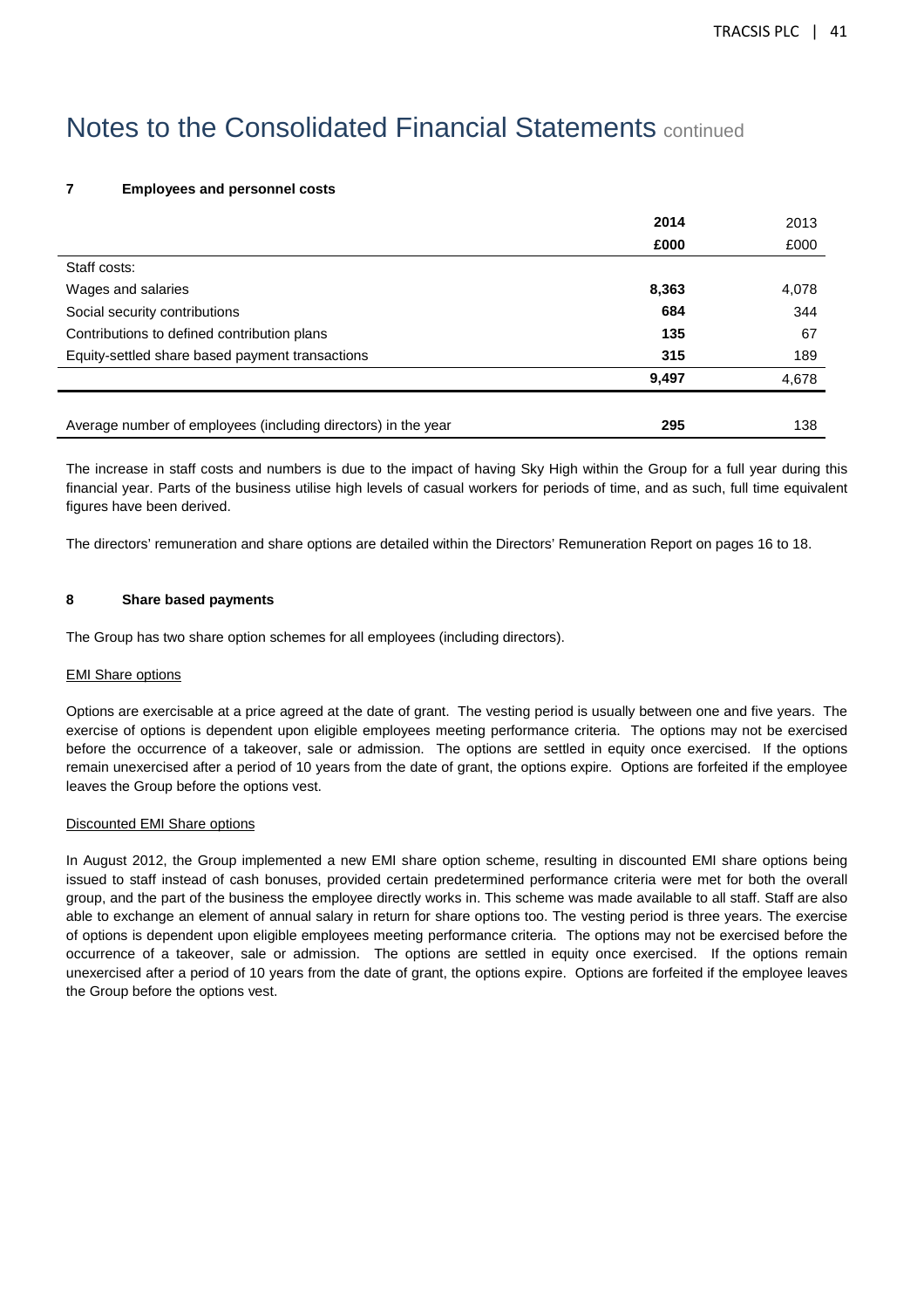#### **8 Share based payments (continued)**

Details of the schemes are given below:

|             |                |            |             |           | Earliest       |            |
|-------------|----------------|------------|-------------|-----------|----------------|------------|
|             | Employees      | Number     | Performance | Exercise  | exercise       | Expiry     |
| Grant date  | entitled       | of options | conditions  | price (p) | date           | date       |
| 28/01/2009  | $\overline{4}$ | 143,000    | Time served | 52.0      | 28/07/2009*    | 28/01/2019 |
| 20/05/2010  | $\overline{c}$ | 62,000     | Time served | 51.5      | 20/01/2011*    | 20/05/2020 |
| 12/01/2011  | 2              | 12,500     | Time served | 49.5      | 12/07/2011*    | 12/01/2021 |
| 01/06/2011  | 1              | 90,000     | Time served | 50.0      | 01/12/2011*    | 01/06/2021 |
| 22/09/2011  | 12             | 267,500    | Time served | 63.5      | 22/03/2012*    | 22/09/2021 |
| 21/11/2011  | 1              | 25,000     | Time served | 57.5      | 21/05/2012*    | 21/11/2021 |
| 20/06/2012  | 1              | 150,000    | Time served | 89.0      | 20/12/2012*    | 20/06/2022 |
| 02/08/2012  | 24             | 72,592     | Time served | 0.40      | 02/08/2013**   | 02/08/2022 |
| 02/08/2012  | $\overline{7}$ | 72,500     | Time served | 123.0     | 02/02/2013*    | 02/08/2022 |
| 01/11/2012  | 1              | 100,000    | Time served | 133.5     | 01/06/2013*    | 01/11/2022 |
| 08/01/2013  | 7              | 55,000     | Time served | 159.0     | 08/07/2013*    | 08/01/2023 |
| 28/01/2013  | 1              | 4,823      | Time served | 0.40      | 28/01/2014**   | 28/01/2023 |
| 28/01/2013  | 1              | 70,000     | Time served | 155.5     | 28/07/2013*    | 28/01/2023 |
| 26/03/2013  | 3              | 175,000    | Time served | 175.0     | 26/06/2013***  | 26/03/2023 |
| 26/03/2013  | 1              | 14,286     | Time served | 0.40      | 26/03/2014**   | 26/03/2023 |
| 01/08/2013  | 11             | 312,500    | Time served | 162.5     | 01/02/2014*    | 01/08/2023 |
| 01/08/2013  | 35             | 62,173     | Time served | 0.40      | 01/08/2014**   | 01/08/2023 |
| 01/11/2013  | 1              | 50,000     | Time served | 185.0     | 01/02/2014**** | 01/11/2023 |
| 01/01/2014  | $\overline{c}$ | 75,000     | Time served | 199.5     | 01/07/2014*    | 01/01/2024 |
| 01/01/2014  | $\overline{c}$ | 24,686     | Time served | 0.40      | 01/01/2015**   | 01/01/2024 |
| Outstanding |                | 1,838,560  |             |           |                |            |

\* Vesting dates for these options are: 10% vest six months after grant date, 15% vest 12 months after grant date, 15% vest 18 months after grant date, 15% vest 24 months after grant date, 20% vest 30 months after grant date, 25% vest 36 months after grant date.

\*\* Vesting dates for these options are linked to time served, and were awarded based on certain performance conditions being met, and in exchange for an annual cash bonus. The full vesting is achieved over a 3 year period, with various forfeit/reductions if exercise takes place sooner

\*\*\* Vesting dates for these options are in equal three month instalments over a 24 month period

\*\*\*\* Vesting dates for these options are in equal three month instalments over a 36 month period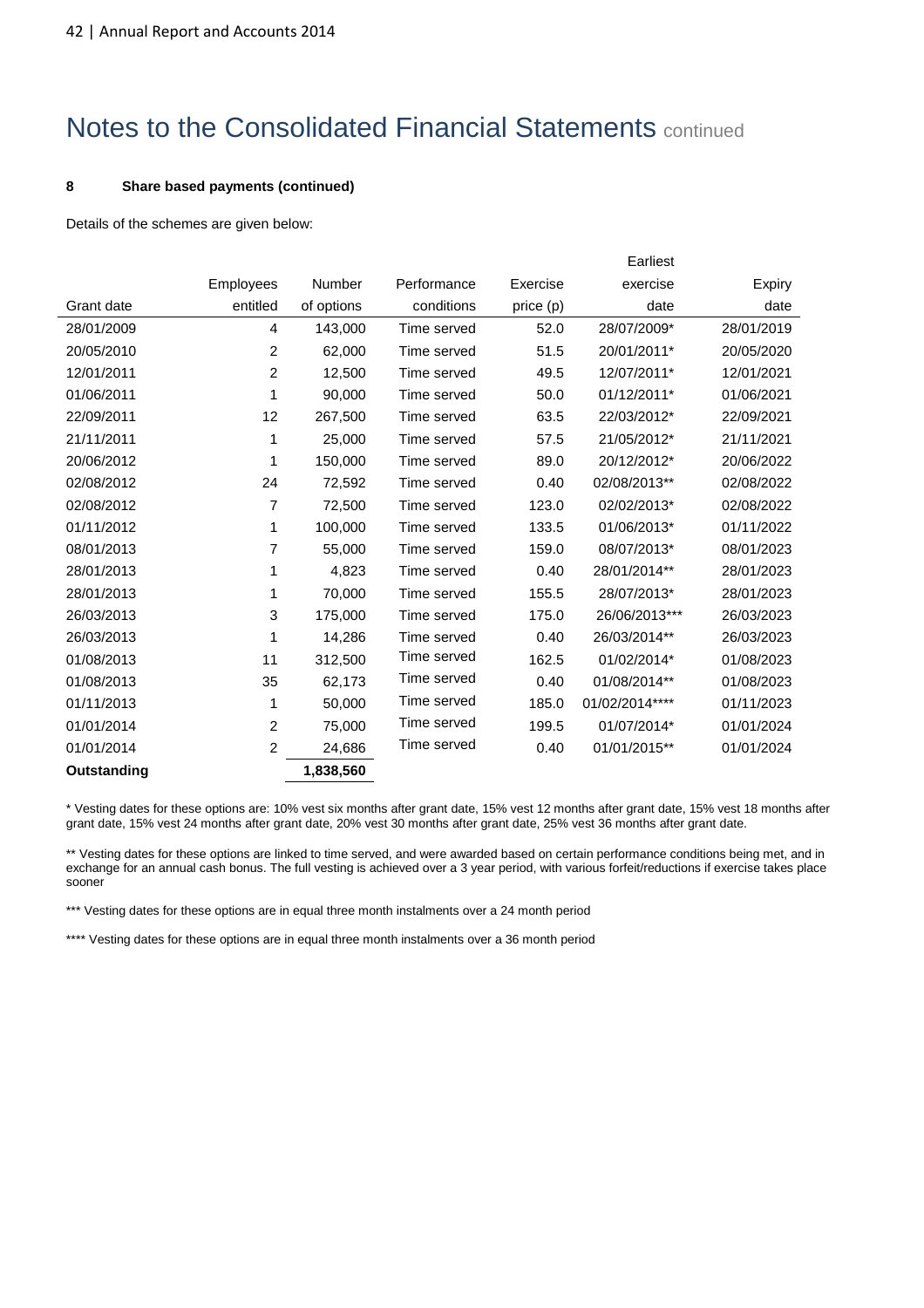### **8 Share based payments (continued)**

The number and weighted average exercise price of share options are as follows:

|                         |               | 2014              |            | 2013     |
|-------------------------|---------------|-------------------|------------|----------|
|                         |               | Weighted          |            | Weighted |
|                         |               | Average           |            | Average  |
|                         | 2014          | <b>Exercise</b>   | 2013       | Exercise |
|                         | <b>Number</b> | <b>Price</b>      | Number     | Price    |
| Outstanding at 1 August | 1,929,016     | 79.1 <sub>p</sub> | 1,784,102  | 53.6p    |
| Granted                 | 525,251       | 142.8p            | 664,965    | 133.0p   |
| Forfeited               | (10, 674)     | 111.8p            | (141,500)  | 104.2p   |
| Exercised               | (605, 033)    | 51.8p             | (378, 551) | 44.7p    |
| Outstanding at 31 July  | 1,838,560     | 106.0p            | 1,929,016  | 79.1p    |
| Exercisable at 31 July  | 940,026       | 87.9p             | 1,031,837  | 56.4p    |

The share options outstanding at the end of the year have a weighted average remaining contractual life of 7 years (2013: 6 years).

### **Fair value assumptions of share based payment charges**

The estimate of the fair value of share based awards is calculated using the Black-Scholes option pricing model. The following assumptions were used:

Options granted in previous years:

l.

j.

| Options granted on                               | 01/06/<br>2011    | 12/01/<br>2011 | 01/08/<br>2010 | 20/05/<br>2010 | 17/03/<br>2010 | 28/01/<br>2009 | 26/11/<br>2007  |
|--------------------------------------------------|-------------------|----------------|----------------|----------------|----------------|----------------|-----------------|
| Share price at date of grant                     | 50.0p             | 49.5p          | 50.5p          | 51.5p          | 50.5p          | 52p            | 40 <sub>p</sub> |
| Exercise price                                   | 50.0 <sub>p</sub> | 49.5p          | 50.5p          | 51.5p          | 50.5p          | 52p            | 40 <sub>p</sub> |
| Vesting period (years)                           | 3                 | 3              | 3              | 3              | 3              | 3              |                 |
| Expected volatility                              | 15%               | 15%            | 15%            | 15%            | 15%            | 15%            | 40%             |
| Option life (years)                              | 10                | 10             | 10             | 10             | 10             | 10             | 10              |
| Expected life (years)                            | 10                | 10             | 10             | 10             | 10             | 10             | 10              |
| Risk-free rate                                   | 3.5%              | 0.5%           | 0.5%           | 0.5%           | 0.5%           | 0.5%           | 4.75%           |
| Expected dividends expressed as a dividend yield |                   |                |                |                |                |                |                 |

Options granted in previous years (continued):

| Options granted on                               | 22/09/<br>2011 | 21/11/<br>2011 | 01/02/<br>2012 | 20/06/<br>2012 |
|--------------------------------------------------|----------------|----------------|----------------|----------------|
| Share price at date of grant                     | 63.5p          | 57.5p          | 62.0p          | 89.0p          |
| Exercise price                                   | 63.5p          | 57.5p          | 62.0p          | 89.0p          |
| Vesting period (years)                           | 3              | 3              | 3              | 3              |
| Expected volatility                              | 50%            | 50%            | 50%            | 50%            |
| Option life (years)                              | 10             | 10             | 10             | 10             |
| Expected life (years)                            | 10             | 10             | 10             | 10             |
| Risk-free rate                                   | 3.5%           | 3.5%           | 3.5%           | 3.5%           |
| Expected dividends expressed as a dividend yield |                |                |                |                |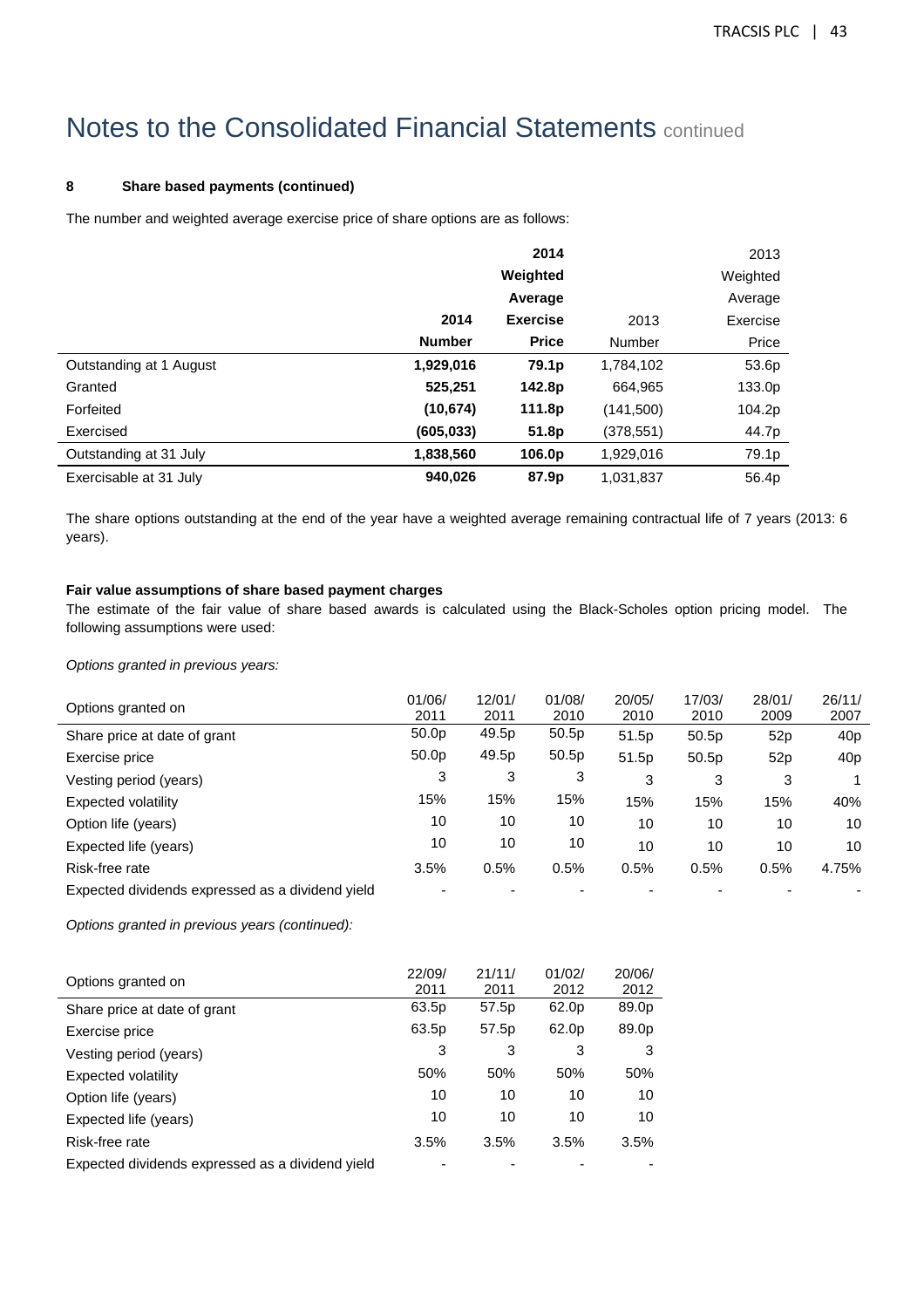### **8 Share based payments (continued)**

Options granted in previous years (continued):

| Options granted on                               | 02/08/ | 02/08/ | 01/11/ | 08/01/ | 28/01/ | 28/01/ | 26/03/ | 26/03/ |
|--------------------------------------------------|--------|--------|--------|--------|--------|--------|--------|--------|
|                                                  | 2012   | 2012   | 2012   | 2013   | 2013   | 2013   | 2013   | 2013   |
| Share price at date of grant                     | 123.0p | 123.0p | 133.5p | 159.0p | 155.5p | 155.0p | 175.0p | 175.0p |
| Exercise price                                   | 0.4p   | 123.0p | 133.5p | 159.0p | 0.4p   | 155.0p | 175.0p | 0.4p   |
| Vesting period (years)                           | 3      | 3      | 3      | 3      | 3      | 3      | 2      | 3      |
| Expected volatility                              | 20%    | 20%    | 20%    | 20%    | 20%    | 20%    | 20%    | 20%    |
| Option life (years)                              | 10     | 10     | 10     | 10     | 10     | 10     | 10     | 10     |
| Expected life (years)                            | 10     | 10     | 10     | 10     | 10     | 10     | 10     | 10     |
| Risk-free rate                                   | 3.5%   | 3.5%   | 3.5%   | 3.5%   | 3.5%   | 3.5%   | 3.5%   | 3.5%   |
| Expected dividends expressed as a dividend yield |        |        |        |        |        |        |        |        |

Options granted in the current year:

| Options granted on                               | 01/08/ | 01/08/           | 01/11/ | 01/01/ | 01/01/           |
|--------------------------------------------------|--------|------------------|--------|--------|------------------|
|                                                  | 2013   | 2013             | 2013   | 2014   | 2014             |
| Share price at date of grant                     | 162.5p | 162.5p           | 185.0p | 199.5p | 199.5p           |
| Exercise price                                   | 162.5p | 0.4 <sub>D</sub> | 185.0p | 199.5p | 0.4 <sub>p</sub> |
| Vesting period (years)                           | 3      | 3                | 3      | 3      | 3                |
| Expected volatility                              | 30%    | 30%              | 30%    | 30%    | 30%              |
| Option life (years)                              | 10     | 10               | 10     | 10     | 10               |
| Expected life (years)                            | 10     | 10               | 10     | 10     | 10               |
| Risk-free rate                                   | 3.5%   | 3.5%             | 3.5%   | 3.5%   | 3.5%             |
| Expected dividends expressed as a dividend yield |        |                  |        |        |                  |

The expected volatility is based on the historic volatility of the Company's share price.

#### **Charge to the income statement**

Ŷ.

|                             | 2014 | 2013 |
|-----------------------------|------|------|
|                             | £000 | £000 |
| Share based payment charges | 315  | 189  |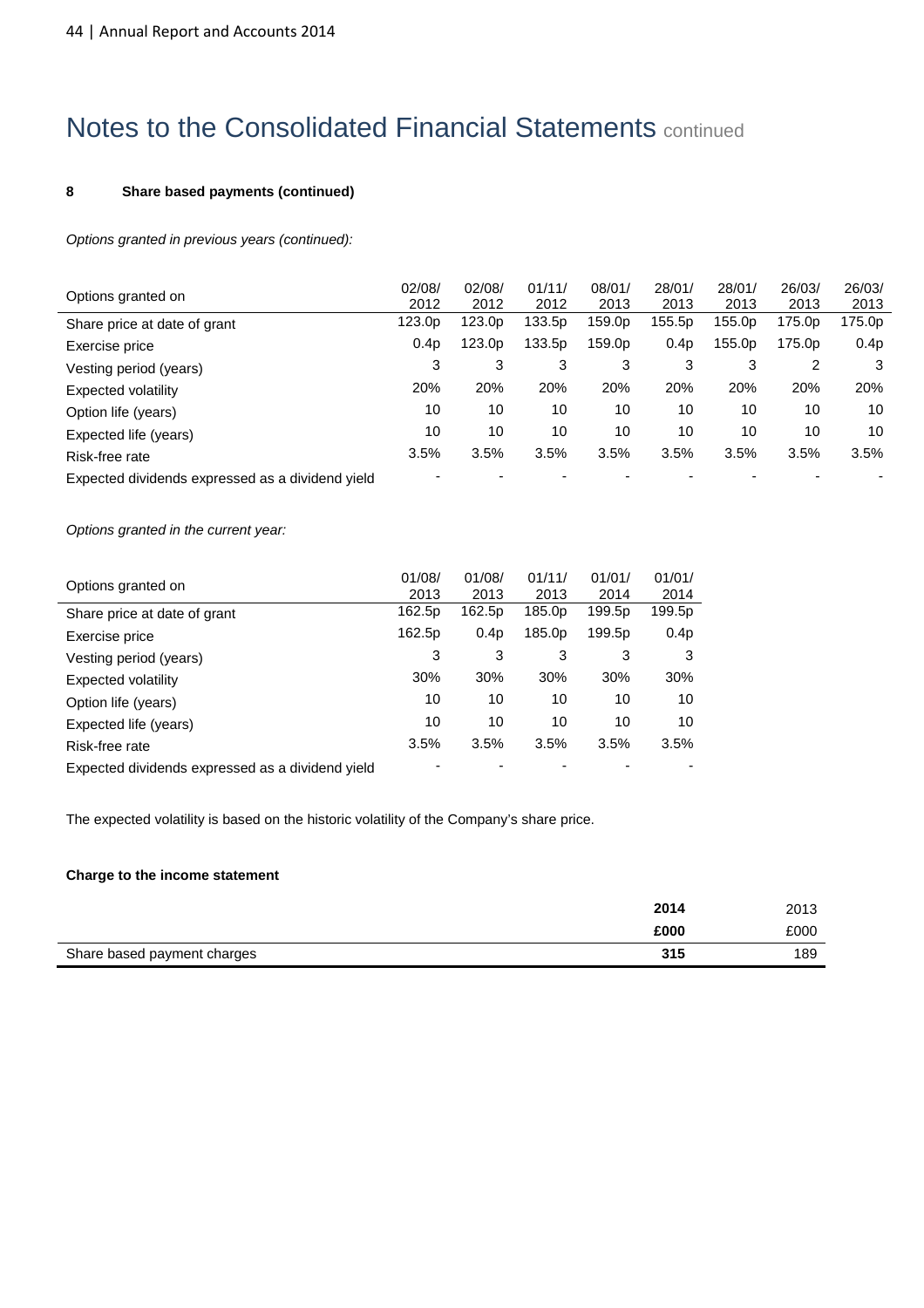## **9 Operating profit**

| Operating profit is stated after charging:                              | 2014 | 2013 |
|-------------------------------------------------------------------------|------|------|
|                                                                         | £000 | £000 |
| Depreciation of property, plant and equipment - owned                   | 372  | 129  |
| Depreciation of property, plant and equipment - leased                  | 59   | 25   |
| <b>Total depreciation</b>                                               | 431  | 154  |
| Operating lease rentals: Land and buildings                             | 210  | 114  |
| Operating lease rentals: Plant & machinery                              | 59   | 22   |
| Total operating lease rentals                                           | 269  | 136  |
| Research and development expenditure expensed as incurred               | 393  | 411  |
|                                                                         |      |      |
|                                                                         | 2014 | 2013 |
|                                                                         | £000 | £000 |
| Auditor's remuneration:                                                 |      |      |
| Audit of these financial statements                                     | 20   | 43   |
| Amounts receivable by auditors and their associates in respect of:      |      |      |
| - Audit of financial statements of subsidiaries pursuant to legislation | 33   | 3    |
| - Other services relating to taxation                                   | 3    | 3    |
| - Other services                                                        | 18   | 46   |
| <b>Finance income</b><br>10                                             |      |      |
|                                                                         | 2014 | 2013 |
|                                                                         | £000 | £000 |
| Interest received on bank deposits                                      | 36   | 75   |
| 11<br><b>Finance expense</b>                                            |      |      |
|                                                                         | 2014 | 2013 |
|                                                                         | £000 | £000 |
| Interest on finance lease obligations                                   | 32   | 11   |
| <b>Taxation</b><br>12<br>12.1<br>Recognised in the income statement     |      |      |
|                                                                         | 2014 | 2013 |
|                                                                         | £000 | £000 |
| <b>Current tax expense</b>                                              |      |      |
| Current year                                                            | 901  | 563  |
| Adjustment in respect of prior periods                                  | 44   | 1    |
| Total current year                                                      | 945  | 564  |
| <b>Deferred tax</b>                                                     |      |      |
| Current year                                                            | (47) | (78) |
| Adjustment in respect of prior periods                                  |      |      |
| Total deferred tax                                                      | (47) | (78) |
| Total tax in income statement                                           | 898  | 486  |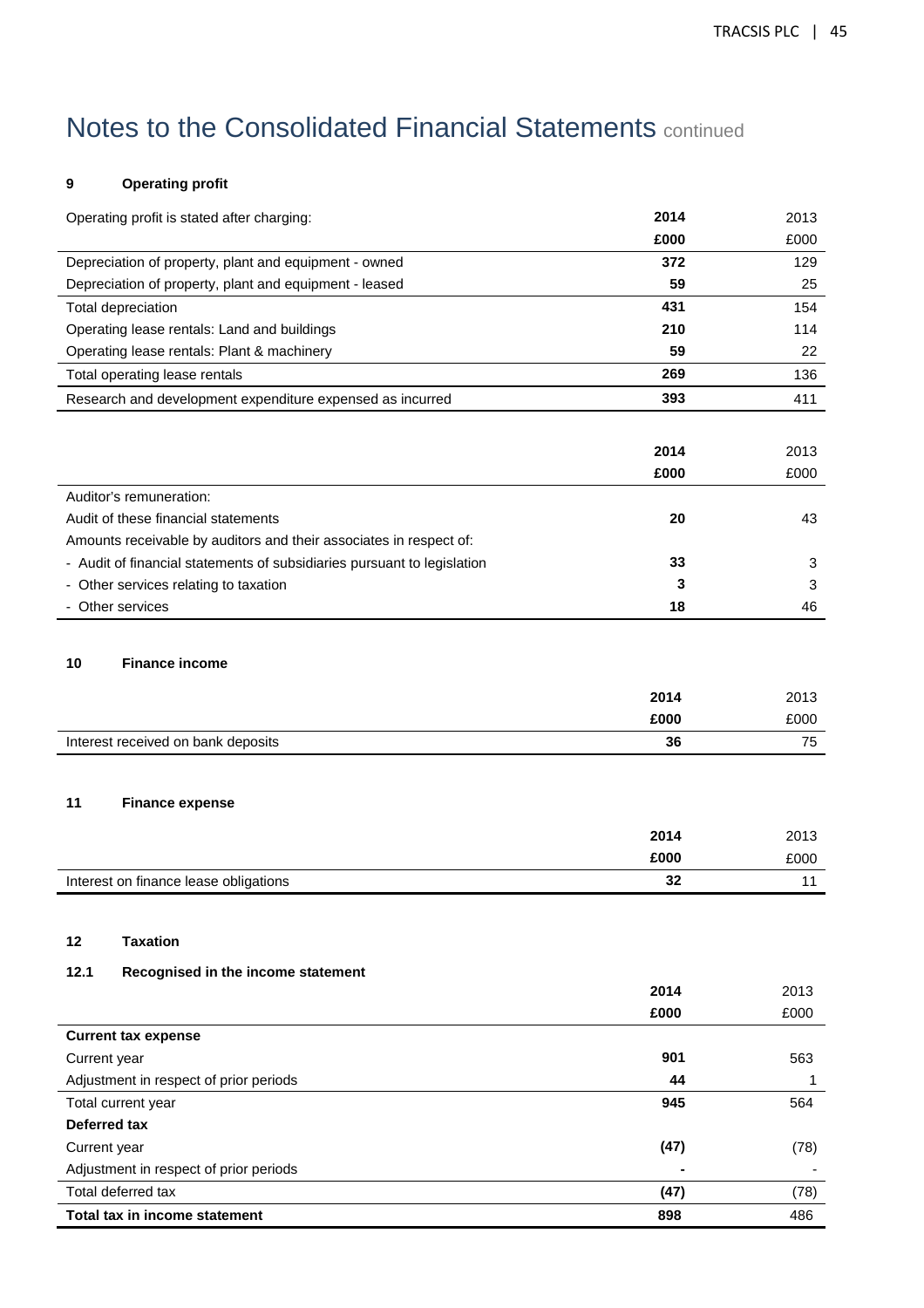### **12 Taxation (continued)**

Reconciliation of the effective tax rate

|                                                                                                                                                     | 2014      | 2014        | 2013      | 2013        |
|-----------------------------------------------------------------------------------------------------------------------------------------------------|-----------|-------------|-----------|-------------|
|                                                                                                                                                     | £000      | %           | £000      | %           |
| Profit before tax for the period                                                                                                                    | 4,201     | 100.0       | 2,590     | 100.0       |
| Expected tax charge based on the standard rate of<br>corporation tax in the UK of 22.33% (2013: 23.66%)<br>Expenses not deductible for tax purposes | 938<br>18 | 22.3<br>0.4 | 613<br>51 | 23.7<br>2.0 |
| Research and development enhancement                                                                                                                | (110)     | (2.5)       | (121)     | (4.7)       |
| Adjustment in respect of prior periods                                                                                                              | 44        | 1.0         |           |             |
| Marginal relief / effect of small company tax rates                                                                                                 |           |             | (3)       | (0.1)       |
| Other movements                                                                                                                                     | 8         | 0.2         | (55)      | (2.1)       |
| Total tax expense                                                                                                                                   | 898       | 21.4        | 486       | 18.8        |

Reductions in Corporation tax rates to 21% from 1 April 2014 and 20% from 1 April 2015 were substantially enacted on 2 July 2013. This reduces the Group's future tax charge accordingly. The Group also has some tax losses in respect of the Datasys acquisition where no deferred tax asset has been recognised which may reduce the future charge should these be utilised.

#### **12.2 Recognised in reserves – direct to equity**

|                                               | 2014 | 2013 |
|-----------------------------------------------|------|------|
|                                               | £000 | £000 |
| <b>Deferred Tax</b>                           |      |      |
| Deferred tax relating to share based payments | 563  | -    |

#### **13 Earnings per share**

#### **Basic earnings per share**

The calculation of basic earnings per share at 31 July 2014 was based on the profit attributable to ordinary shareholders of £3,303,000 (2013: £2,104,000) and a weighted average number of ordinary shares in issue of 25,608,000 (2013: 24,982,000), calculated as follows:

### **Weighted average number of ordinary shares**

In thousands of shares

|                                                          | 2014   | 2013   |
|----------------------------------------------------------|--------|--------|
| Issued ordinary shares at 1 August                       | 25,526 | 24,839 |
| Effect of shares issued related to business combinations | 26     | 70     |
| Effect of shares issued for cash                         | 56     | 73     |
| Weighted average number of shares at 31 July             | 25,608 | 24.982 |

#### **Diluted earnings per share**

The calculation of diluted earnings per share at 31 July 2014 was based on profit attributable to ordinary shareholders of £3,303,000 (2013: £2,104,000) and a weighted average number of ordinary shares in issue after adjustment for the effects of all dilutive potential ordinary shares of 26,559,000 (2013: 25,827,000):

In addition, adjusted EBITDA\* is shown below on the grounds that it is a common metric used by the market in monitoring similar businesses.

|                                    | 2014               | 2013   |
|------------------------------------|--------------------|--------|
|                                    | £000               | £000   |
| Adjusted EBITDA*                   | 5.434              | 3,367  |
| Basic adjusted EBITDA* per share   | 21.22p             | 13.48p |
| Diluted adjusted EBITDA* per share | 20.46 <sub>p</sub> | 13.04p |

\* Earnings before finance income, tax, depreciation, amortisation, exceptional items and share-based payment charges.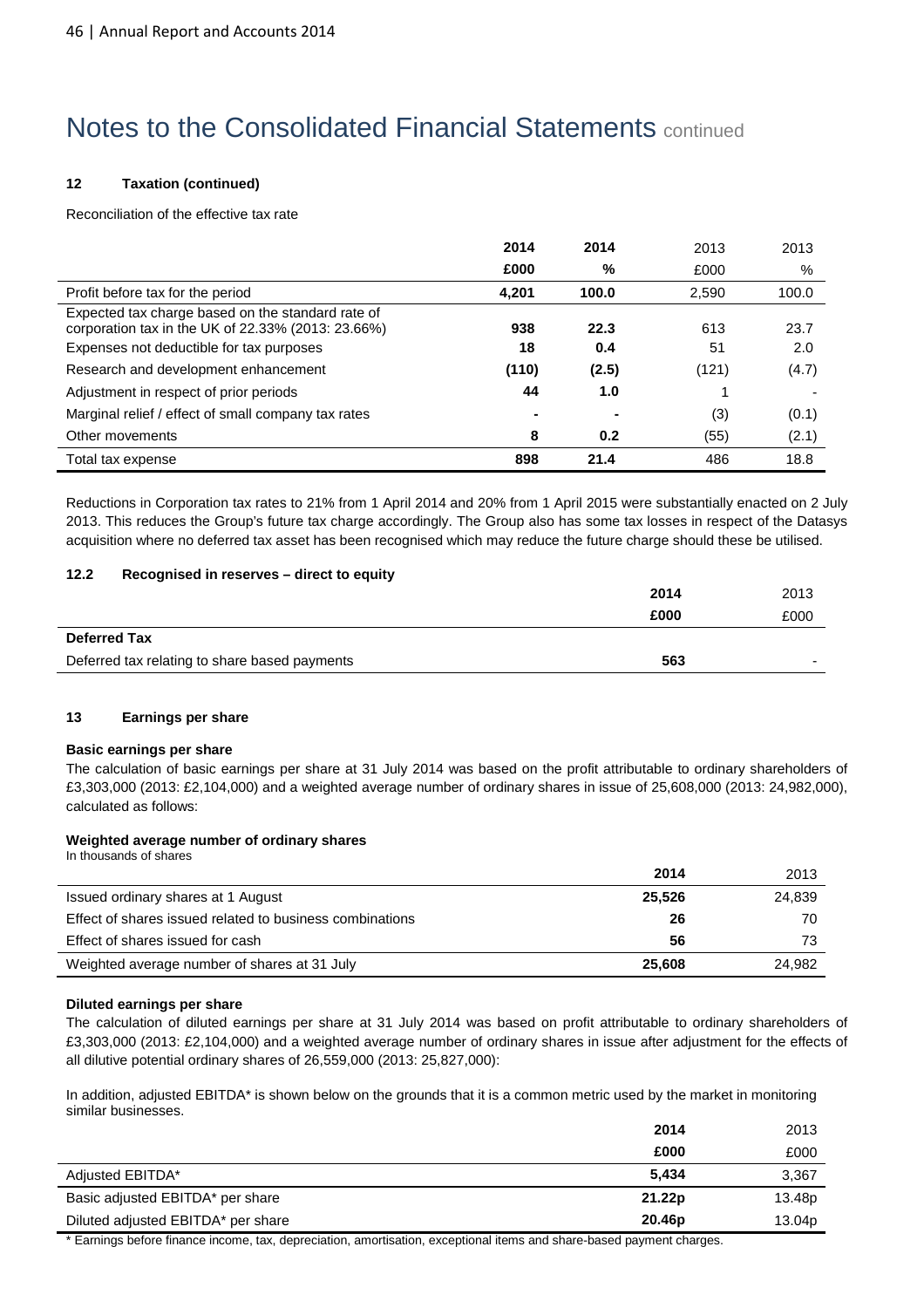### **14 Property, plant and equipment**

|                         | Freehold                     |                |           | Office     |              |
|-------------------------|------------------------------|----------------|-----------|------------|--------------|
|                         | Land &                       | Motor          | Computer  | fixtures   |              |
|                         | <b>Buildings</b>             | Vehicles       | equipment | & fittings | <b>Total</b> |
|                         | £000                         | £000           | £000      | £000       | £000         |
| Cost                    |                              |                |           |            |              |
| At 1 August 2012        | 400                          | 21             | 131       | 41         | 593          |
| <b>Additions</b>        |                              | 8              | 46        | 37         | 91           |
| Arising on acquisition  | $\overline{\phantom{a}}$     | 719            | 619       | 1,162      | 2,500        |
| Exchange rate variances | ä,                           | (18)           | (40)      | (14)       | (72)         |
| At 31 July 2013         | 400                          | 730            | 756       | 1,226      | 3,112        |
| Additions               |                              | 55             | 207       | 209        | 471          |
| Arising on acquisition  | ٠                            |                | 243       | 61         | 304          |
| Exchange rate variances | $\blacksquare$               | (14)           | (34)      | (9)        | (57)         |
| At 31 July 2014         | 400                          | 771            | 1,172     | 1,487      | 3,830        |
|                         |                              |                |           |            |              |
| <b>Depreciation</b>     |                              |                |           |            |              |
| At 1 August 2012        | 18                           | 14             | 86        | 12         | 130          |
| Charge for the year     | 12                           | 38             | 61        | 43         | 154          |
| Arising on acquisition  | ÷                            | 339            | 426       | 535        | 1,300        |
| Exchange rate variances | $\qquad \qquad \blacksquare$ | (14)           | (36)      | (22)       | (72)         |
| At 31 July 2013         | 30                           | 377            | 537       | 568        | 1,512        |
| Charge for the year     | 12                           | 117            | 151       | 151        | 431          |
| Arising on acquisition  |                              |                | 225       | 30         | 255          |
| Exchange rate variances | $\blacksquare$               | (14)           | (34)      | (9)        | (57)         |
| At 31 July 2014         | 42                           | 480            | 879       | 740        | 2,141        |
|                         |                              |                |           |            |              |
| Net book value          |                              |                |           |            |              |
| At 1 August 2012        | 382                          | $\overline{7}$ | 45        | 29         | 463          |
| At 31 July 2013         | 370                          | 353            | 219       | 658        | 1,600        |
| At 31 July 2014         | 358                          | 291            | 293       | 747        | 1,689        |

The net book value of assets held under finance lease obligations is £194,000 (2013: £305,000).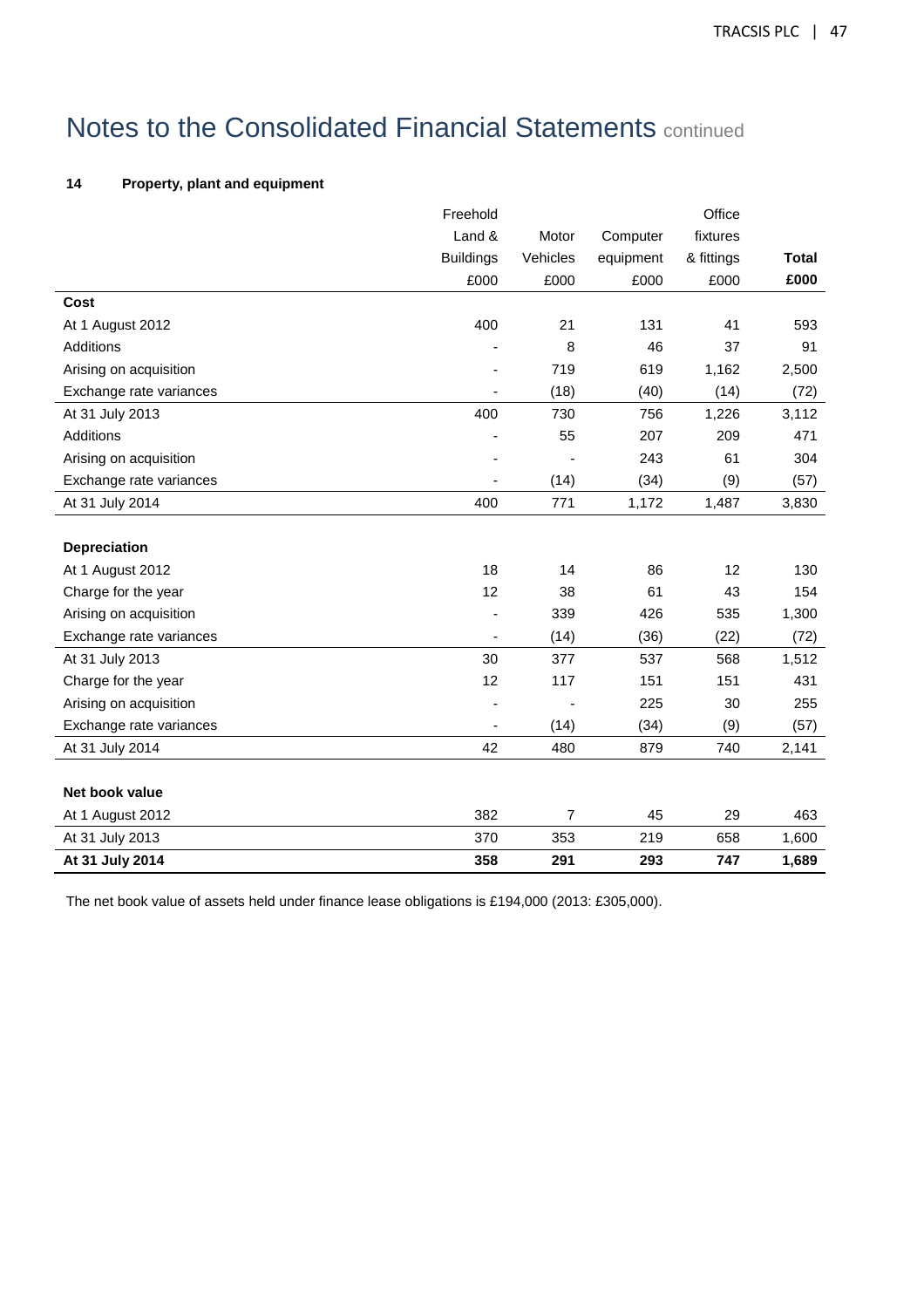### **15 Intangible assets**

j.

|                                    |                          | Customer<br>related | Technology<br>related |        |
|------------------------------------|--------------------------|---------------------|-----------------------|--------|
|                                    | Goodwill                 | intangibles         | intangibles           | Total  |
|                                    | £000                     | £000                | £000                  | £000   |
| Cost                               |                          |                     |                       |        |
| At 1 August 2012                   | 1,119                    | 2,628               | 914                   | 4,661  |
| Arising on acquisition             | 390                      | 1,704               |                       | 2,094  |
| At 31 July 2013                    | 1,509                    | 4,332               | 914                   | 6,755  |
| Arising on acquisition             | 359                      | 3,098               | 1,660                 | 5,117  |
| At 31 July 2014                    | 1,868                    | 7,430               | 2,574                 | 11,872 |
|                                    |                          |                     |                       |        |
| <b>Amortisation and impairment</b> |                          |                     |                       |        |
| At 1 August 2012                   |                          | 274                 | 141                   | 415    |
| Charge for the year                |                          | 182                 | 91                    | 273    |
| At 31 July 2013                    | $\overline{\phantom{0}}$ | 456                 | 232                   | 688    |
| Charge for the year                |                          | 333                 | 127                   | 460    |
| At 31 July 2014                    | $\overline{\phantom{0}}$ | 789                 | 359                   | 1,148  |
|                                    |                          |                     |                       |        |
| <b>Carrying amounts</b>            |                          |                     |                       |        |
| At 1 August 2012                   | 1,119                    | 2,354               | 773                   | 4,246  |
| At 31 July 2013                    | 1,509                    | 3,876               | 682                   | 6,067  |
| At 31 July 2014                    | 1,868                    | 6,641               | 2,215                 | 10,724 |

The following carrying values of intangible assets arising from the acquisitions of RWA Rail Limited in August 2008, Peeping Limited in July 2009, Safety Information Systems Limited in December 2009, MPEC Technology Limited in June 2011, Sky High plc in April 2013, and Datasys Integration Limited in May 2014 are analysed as follows:

|                                    | Goodwill |       |       | <b>Customer related</b><br>intangibles |                | <b>Technology related</b><br>intangibles |  |
|------------------------------------|----------|-------|-------|----------------------------------------|----------------|------------------------------------------|--|
|                                    | 2014     | 2013  | 2014  | 2013                                   | 2014           | 2013                                     |  |
|                                    | £000     | £000  | £000  | £000                                   | £000           | £000                                     |  |
| <b>RWA Rail Limited</b>            | 671      | 671   | 531   | 567                                    | $\blacksquare$ |                                          |  |
| Peeping Limited                    | 43       | 43    | 277   | 295                                    |                |                                          |  |
| Safety Information Systems Limited | 136      | 136   | 209   | 222                                    | 123            | 146                                      |  |
| <b>MPEC Technology Limited</b>     | 269      | 269   | 1,075 | 1,139                                  | 467            | 536                                      |  |
| Sky High Technology Limited        | 390      | 390   | 1.484 | 1,653                                  |                |                                          |  |
| Datasys Integration Limited        | 359      |       | 3,065 | ٠                                      | 1,625          |                                          |  |
|                                    | 1,868    | 1,509 | 6,641 | 3,876                                  | 2,215          | 682                                      |  |

The amortisation charge is recognised in the following line items in the income statement:

|                         | 2014 | 2013 |
|-------------------------|------|------|
|                         | £000 | £000 |
| Administrative expenses | 460  | 273  |

Customer related intangibles and technology related intangibles are amortised over their useful life, which is the period during which they are expected to generate revenue.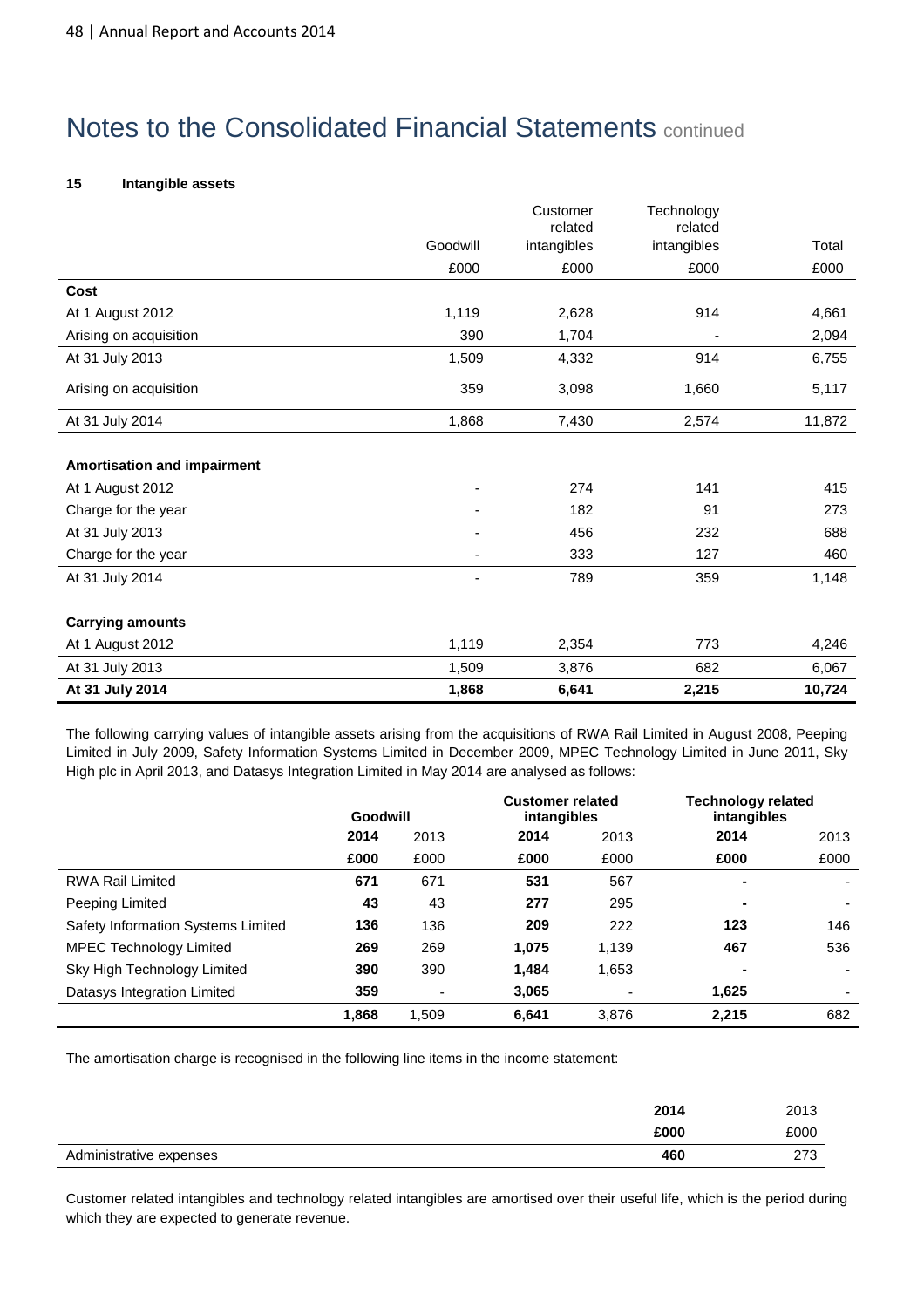### **15 Intangible assets (continued)**

Goodwill acquired in a business combination is allocated to cash generating units (CGUs) and is tested for impairment on an annual basis, or more frequently if there are indications that the carrying value might be impaired, by comparing the carrying amount against the discounted cash flow projections of the CGU. CGUs are not larger than the operating segments of the Group.

The carrying value of the goodwill has been determined based on value in use calculations, covering detailed budgets and three year forecasts, followed by an extrapolation of expected cash flows at growth rates given below. The growth rates reflect prudent long term growth rates for the services provided by the CGU. Gross and operating margins have been assumed to remain constant based on budget and past experience.

|                       | 2014 | 2013   |
|-----------------------|------|--------|
| Long term growth rate | 1.0% | $.0\%$ |
| Discount rate         | 10%  | 10%    |

The directors' key assumptions relate to revenue growth and the discount rate, however, carrying value is not significantly sensitive to reasonably foreseeable changes in either assumption. No impairment charges in respect of goodwill arose during the year.

### **16 Inventories**

|                                  | 2014 | 2013 |
|----------------------------------|------|------|
|                                  | £000 | £000 |
| Raw materials & work in progress | 184  | 138  |
| Finished goods                   | 79   | 98   |
|                                  | 263  | 236  |

The value of inventories expensed in the period in cost of sales was £2,034,000 (2013: £922,000). Provision is made for slow moving and obsolete stock on a line by line basis. The value of any write downs/reversals in the current and previous period was not material.

#### **17 Hire purchase contracts**

|                                         | 2014 | 2013 |
|-----------------------------------------|------|------|
|                                         | £000 | £000 |
| Due within one year                     | 100  | 96   |
| Due after more than one year:           |      |      |
| Between one and two years               | 79   | 100  |
| Between two and three years             | 32   | 83   |
| Between three and four years            | 22   | 25   |
| Between four and five years             |      | 24   |
| Total due after more than one year      | 133  | 232  |
| Total hire purchase contract obligation | 233  | 328  |

A reconciliation of the obligation is stated below.

|                             | 2014           | 2013                     |
|-----------------------------|----------------|--------------------------|
|                             | £000           | £000                     |
| At start of the year        | 328            | $\overline{\phantom{0}}$ |
| Arising on acquisition      | $\blacksquare$ | 407                      |
| New hire purchase contracts | 25             | 16                       |
| Repayments                  | (120)          | (95)                     |
| At end of the year          | 233            | 328                      |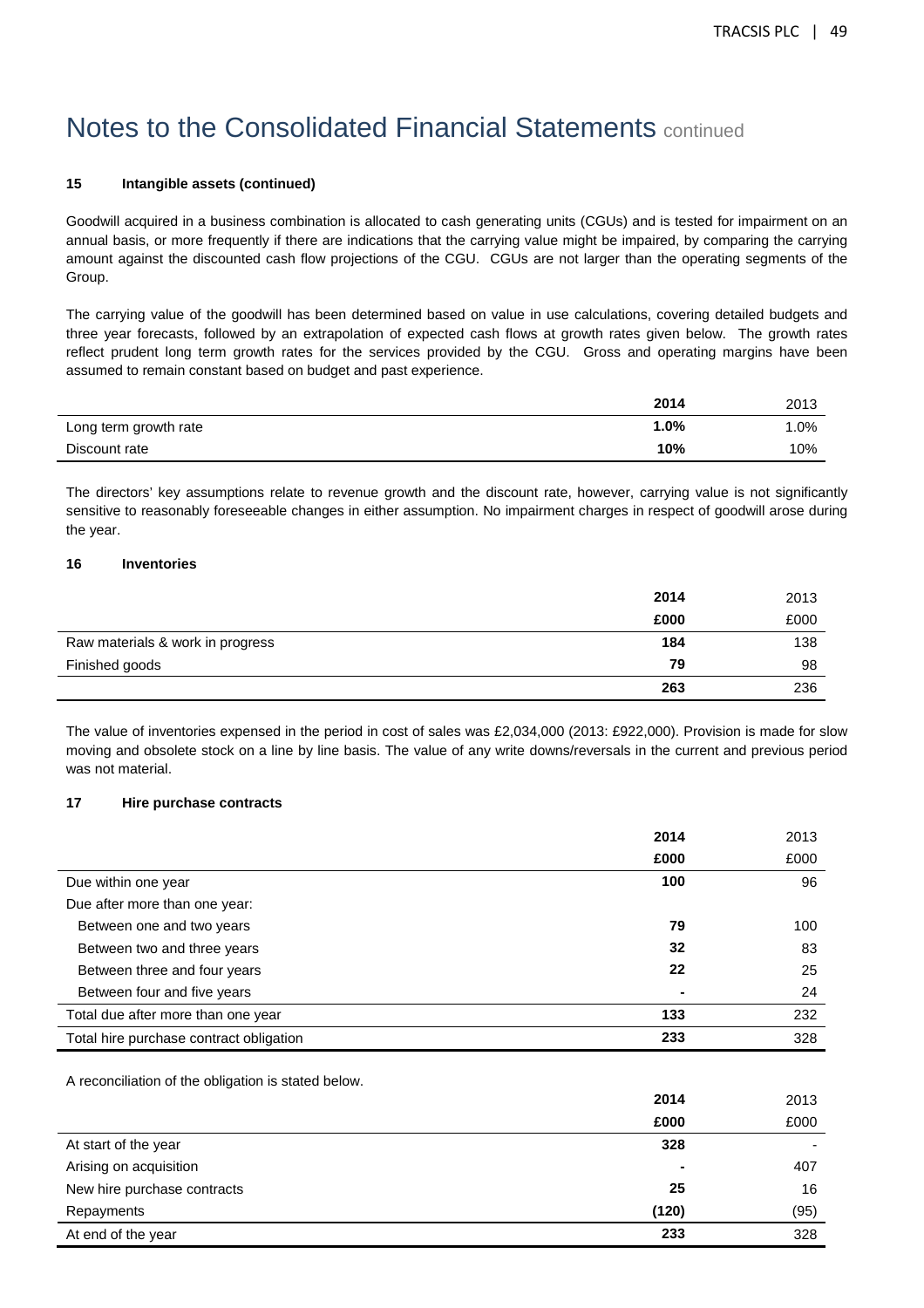### **17 Hire purchase contracts (continued)**

|                           | Carrying<br>amount<br>£000 | Contractual<br>cash flows<br>£000 | Less than<br>one year<br>£000 | One to<br>Two years<br>£000 | Two to<br>Five years<br>£000 |
|---------------------------|----------------------------|-----------------------------------|-------------------------------|-----------------------------|------------------------------|
| Hire Purchase Obligations |                            |                                   |                               |                             |                              |
| 2014                      | 233                        | 255                               | 114                           | 84                          | 57                           |
| 2013                      | 328                        | 365                               | 113                           | 113                         | 139                          |

### **18 Trade and other receivables**

|                                   | 2014  | 2013  |
|-----------------------------------|-------|-------|
|                                   | £000  | £000  |
| Trade receivables                 | 3,165 | 3,019 |
| Other receivables and prepayments | 387   | 220   |
| Amounts recoverable on contracts  | 890   | 626   |
|                                   | 4,442 | 3,865 |

A breakdown of trade receivables between the United Kingdom and Australia operations is as follows:

|                | 2014  | 2013  |
|----------------|-------|-------|
|                | £000  | £000  |
| United Kingdom | 2,970 | 2,889 |
| Australia      | 195   | 130   |
|                | 3,165 | 3,019 |

Although the Group has a large number of customers, there is a concentration of risk in that the Group derives a large amount of revenue from one major customer, though the credit worthiness of this customer is unquestionably strong. In other cases, where one customer represents a significant proportion of overall revenue, the relationship consists of a large number of small contracts which are not considered to be interdependent. The directors do not consider that any of the amounts from the sale of goods to be irrecoverable, hence no provision has been made for bad or doubtful debts in either the current or preceding year.

The fair values of trade and other receivables are the same as their book values.

Amounts recoverable on contracts relate to part completed projects related to the Group's transportation data collection operations.

Trade receivables that are past due are considered individually for impairment. The Group uses a monthly ageing profile as an indicator when considering impairment. The summarised ageing analysis of trade receivables past due but considered to be not impaired is as follows:

|                                | 2014  | 2013  |
|--------------------------------|-------|-------|
|                                | £000  | £000  |
| Under 30 days overdue          | 941   | 988   |
| Between 30 and 60 days overdue | 282   | 131   |
| Over 60 days overdue           | 66    | 220   |
|                                | 1,289 | 1,339 |

The other classes within trade and other receivables do not contain impaired assets. The Group did not incur any material impairment losses on trade receivables in the period. The ageing profile above takes account of the enlarged Group, and the fact that the payment terms/collection period for an enlarged Group with a wide variety of customers has evolved.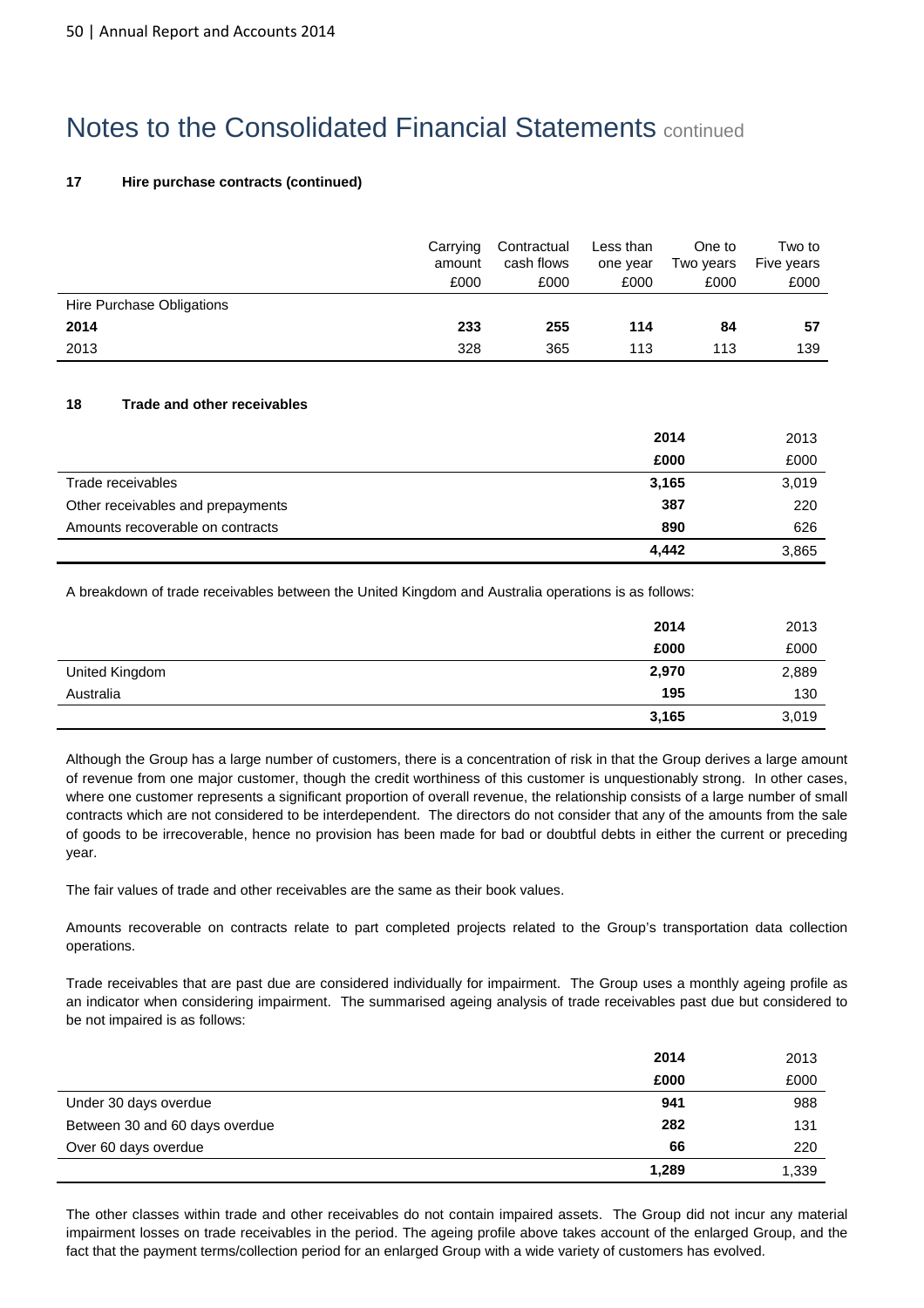### **19 Trade and other payables**

|                               | 2014  | 2013  |
|-------------------------------|-------|-------|
|                               | £000  | £000  |
| Trade payables                | 760   | 521   |
| Other tax and social security | 1,391 | 967   |
| Deferred income               | 1,731 | 785   |
| Accruals and other payables   | 2,193 | 1,259 |
|                               | 6,075 | 3,532 |

The Directors consider that the carrying amounts of trade payables approximates to their fair value.

Deferred income relates to sales invoiced in advance of the completion of post contract customer support and hosting obligations, instances where the Group has raised sales invoices in advance of installation and acceptance of certain software sales, and also for software licences covering several accounting periods. Support, and revenue from Software as a Service will be recognised in the income statement over the remaining period of the contract, with other deferred income being recognised when the successful installation takes place, or over the period of time for which multiyear deals relate to.

#### **20 Deferred tax**

|                                     |            | Accelerated |              |                |       |
|-------------------------------------|------------|-------------|--------------|----------------|-------|
|                                     | Intangible | capital     | <b>Share</b> |                |       |
| Non-current liability/(asset)       | assets     | allowances  | options      | Other          | Total |
|                                     | £000       | £000        | £000         | £000           | £000  |
| At 31 July 2012                     | 718        | 24          | (40)         |                | 702   |
| Arising on acquisition              | 358        | 64          |              | ٠              | 422   |
| (Credit)/charge to income statement | (62)       | (7)         | 47           | -              | (22)  |
| Change in tax rates                 | (58)       | (2)         | 4            | -              | (56)  |
| At 31 July 2013                     | 956        | 79          | 11           | ٠              | 1,046 |
| Arising on acquisition              | 952        | ٠           |              |                | 952   |
| (Credit)/charge to income statement | (96)       | 27          | (8)          | 76             | (1)   |
| Change in tax rates                 | (41)       | (5)         |              |                | (46)  |
| Recognised in equity                |            | ۰           | (563)        | $\overline{a}$ | (563) |
| At 31 July 2014                     | 1,771      | 101         | (560)        | 76             | 1,388 |

Deferred tax is disclosed as a non-current liability in the Consolidated Balance Sheet.

The closing deferred tax asset and liability has been calculated at 20% as at 31 July 2014 (2013: 21%).

#### **21 Share capital**

|                                     | 2014          | 2014    | 2013       | 2013    |
|-------------------------------------|---------------|---------|------------|---------|
|                                     | <b>Number</b> |         | Number     |         |
| Allotted, called up and fully paid: |               |         |            |         |
| Ordinary shares of 0.4p each        | 26,258,114    | 105.032 | 25,526,306 | 102.105 |

The following share transactions have taken place during the year ended 31 July 2014:

126,775 shares were issued in respect of the acquisition of Datasys Integration Limited.

605,033 share options, under the Group's share options schemes were exercised at various points in the year.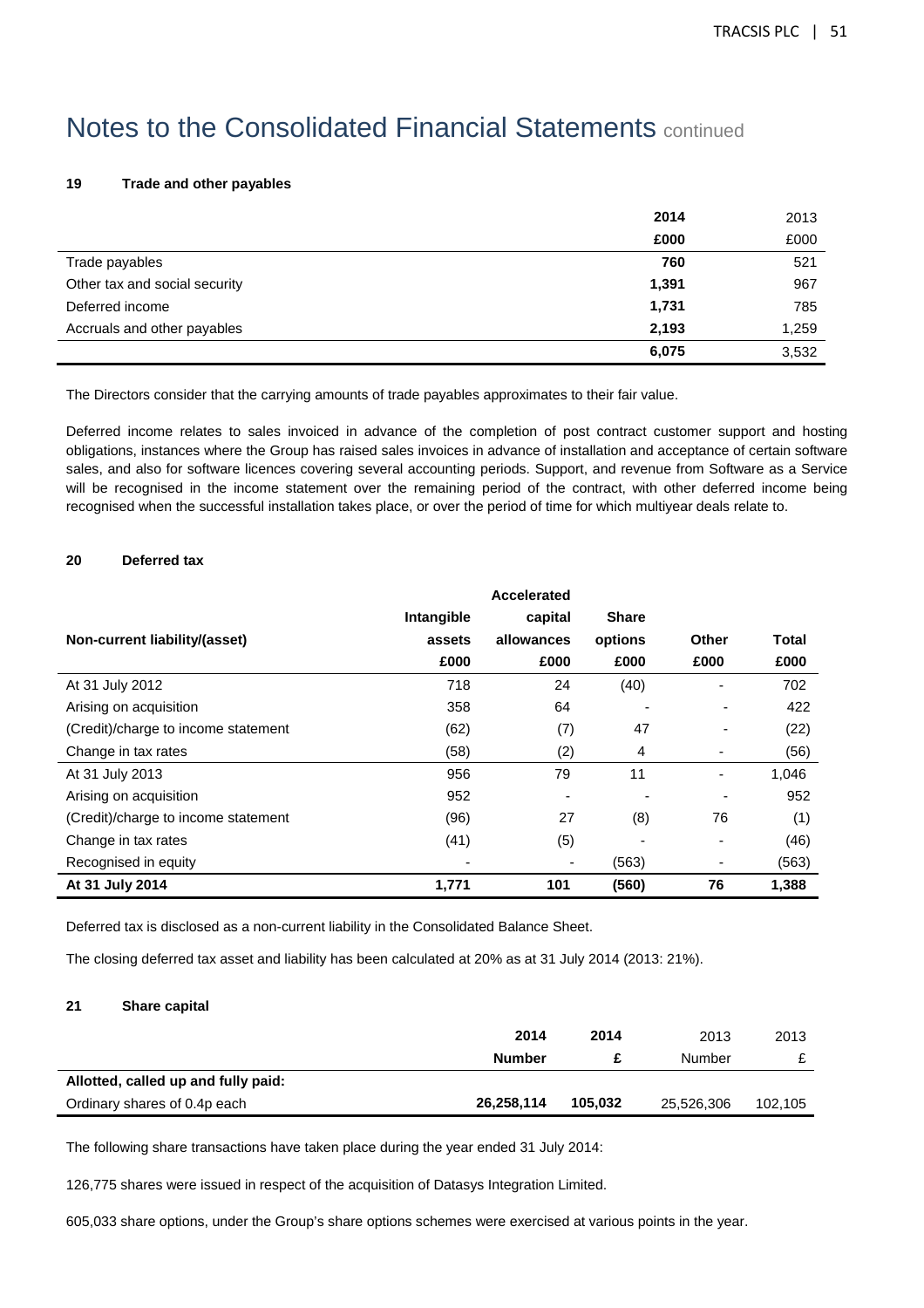### **21 Share capital (continued)**

The movement in share capital in the year summarised as follows:

|                                                   | 2014          | 2013       |
|---------------------------------------------------|---------------|------------|
|                                                   | <b>Number</b> | Number     |
| At start of the year                              | 25,526,306    | 24,839,192 |
| Issued as consideration for business combinations | 126,775       | 308,563    |
| Exercise of share options                         | 605.033       | 378,551    |
| At end of the year                                | 26,258,114    | 25,526,306 |

### **22 Capital and reserves**

The following describes the nature and purpose of each reserve:

| <b>Reserve</b>               | <b>Description and purpose</b>                                                                                                               |
|------------------------------|----------------------------------------------------------------------------------------------------------------------------------------------|
| Share capital                | Amount subscribed for share capital at nominal value                                                                                         |
| Share premium                | Amount subscribed for share capital in excess of nominal value                                                                               |
| Merger reserve               | Amounts arising from the premium of the fair value of shares issued over their<br>nominal value, in respect of certain business combinations |
| Share based payments reserve | Amounts arising from the requirement to expense the fair value of share options<br>in accordance with IFRS2 Share-based Payments             |
| Retained earnings            | Cumulative net profits recognised in the income statement                                                                                    |
| <b>Translation reserve</b>   | Translation differences on retranslation of Australian subsidiary                                                                            |

### **23 Operating leases**

#### **Leases as lessee**

Total outstanding commitments for future minimum lease payments under non-cancellable operating leases are set out below:

### **Land and buildings**

The Group leases several office facilities in the United Kingdom and Australia under operating leases. During the year £269,000 was recognised as an expense in the income statement in respect of operating leases (2013: £136,000).

|                                       | 2014  | 2013  |
|---------------------------------------|-------|-------|
|                                       | £'000 | £'000 |
| Expiring within one year              | 59    | 20    |
| Expiring in the second to fifth years | 195   | 233   |
|                                       | 254   | 253   |

### **Plant and machinery**

|                                       | 2014  | 2013  |
|---------------------------------------|-------|-------|
|                                       | £'000 | £'000 |
| Expiring within one year              | 24    | 14    |
| Expiring in the second to fifth years | 225   | 247   |
|                                       | 249   | 261   |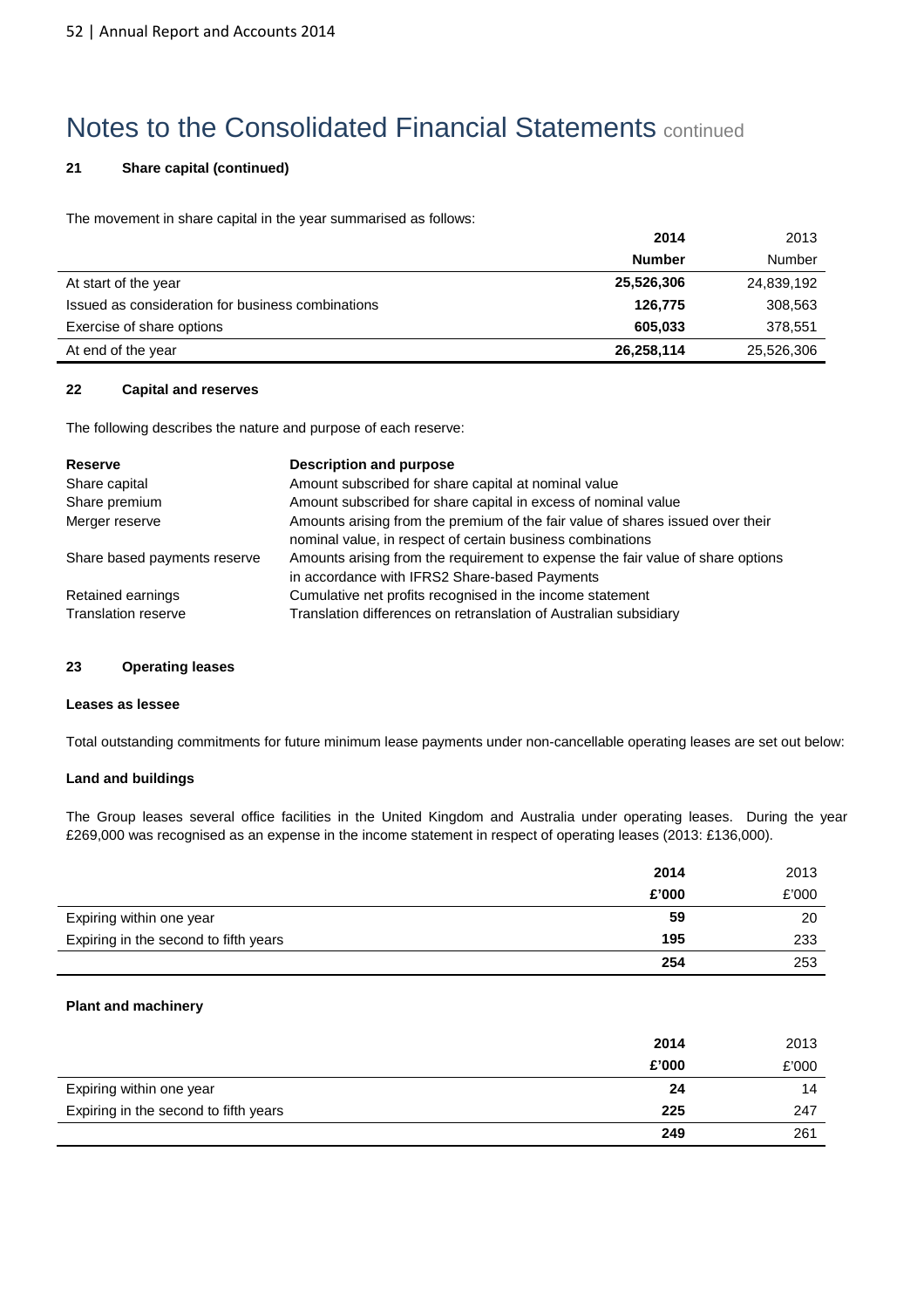### **24 Financial risk management**

The principal financial instruments comprise cash and short term deposits. The main purpose of these financial instruments is to provide finance for the Group's operations. The Group has various other financial instruments, such as trade receivables and payables that arise directly from its operations. The Group has taken advantage of the exemption to exclude short term debtors and creditors from the disclosures given below. The fair values of the financial instruments are equal to their year end carrying values and represent the maximum exposure.

|                              |       | 2014            |       |                          | 2013     |       |
|------------------------------|-------|-----------------|-------|--------------------------|----------|-------|
|                              | Fixed | <b>Floating</b> |       | Fixed                    | Floating |       |
| <b>Financial assets</b>      | Rate  | Rate            | Total | Rate                     | Rate     | Total |
|                              | £000  | £000            | £000  | £000                     | £000     | £000  |
| Cash and short term deposits | 1,500 | 7.420           | 8,920 | $\overline{\phantom{0}}$ | 6.571    | 6,571 |

The Group had no financial liabilities or derivative contracts in either the current or previous year. It is policy that no trading in financial instruments should be undertaken. The surplus cash balances have been invested in deposit accounts.

The principal financial instruments used by the Group, from which financial instrument risk arises, are as follows:

- trade receivables:
- cash at bank;
- trade and other payables.

The main risks arising from the financial instruments are interest rate risk and liquidity risk. The Board reviews and agrees policies for managing each of these risks and they are summarised below.

### **Fair value or cash flow interest rate risk**

Currently the Group has surplus cash balances so does not have a borrowing requirement. Surplus cash is put on short term deposit with high credit worthy banking institutions where appropriate at either fixed or floating rates. The Board monitors the financial markets and the Group's future cash requirements to ensure that this policy is exercised in the Group's best interests.

At 31 July 2014, the Group had fixed-rate deposits in place as follows:

- £750,000 placed on a fixed 3 month deposit at an interest rate of 0.55%
- £750,000 placed on a fixed 3 month deposit at an interest rate of 0.55%

#### **Credit risk**

The Group monitors credit risk closely and considers that its current policies of credit checks meet its objectives of managing exposure to risk. The Group has no significant concentration of credit risk. Amounts shown in the balance sheet best represent the maximum credit risk exposure in the event that other parties fail to perform their obligations under financial instruments.

#### **Liquidity risk**

Liquidity risk is managed on a day to day basis. Facilities are agreed at appropriate levels having regard to the Group's forecast operating cash flows and future capital expenditures.

#### **Capital disclosures**

The Group's objectives when maintaining capital are:

- to safeguard the entity's ability to continue as a going concern, so that it can continue to provide returns for shareholders and benefits for other stakeholders, and;
- to provide an adequate return to shareholders by pricing products and services commensurately with the level of risk.

The capital structure of the Group consists of cash and cash equivalents, and equity attributable to shareholders of the parent, comprising issued share capital, reserves and retained earnings as disclosed in the Consolidated Statement of Changes in Equity and Notes 13, 21 and 22. The Group sets the amount of capital it requires in proportion to risk. The Group manages its capital structure and makes adjustments to it in the light of changes in economic conditions and the risk characteristics of the underlying assets. In order to maintain or adjust the capital structure, the Group may adjust the amount of dividends paid to shareholders, return capital to shareholders, issue new shares or sell assets to reduce debt.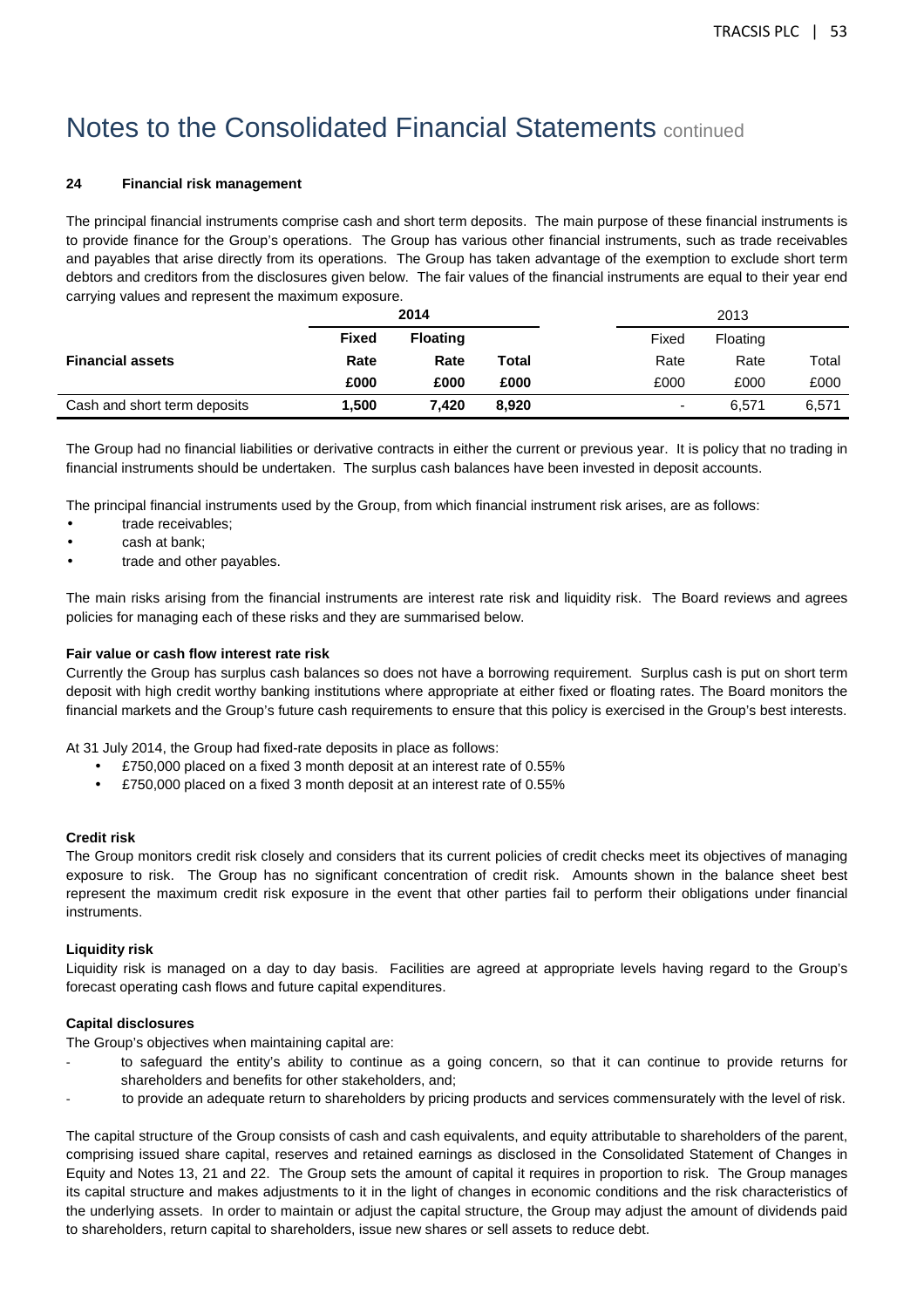#### **24 Financial risk management (continued)**

#### **Sensitivity analysis**

In managing interest rates the Group aims to reduce the impact of short term fluctuations on the Group's earnings. Over the long term, permanent changes in interest rates would have an impact on consolidated earnings. The Directors consider that a change of 100 basis points in interest rates at any period end would not have a material impact on cash flows.

#### **Market risks**

The Directors consider that the Group has no significant exposure to market risks with respect to its financial instruments. The Group had some deposits and access accounts with Co-Operative Bank, but following their downgrade in the previous year, the majority of these were subsequently withdrawn and funds placed with alternative financial institutions who were deemed more creditworthy.

#### **Foreign currency risk**

The Group has an Australian subsidiary which is owned by Sky High plc. Balances and transactions in Australian dollars are converted into Sterling and hence the group is exposed to an element of currency risk/fluctuation.

### **25 Related Party Transactions**

The following transactions took place during the year with other related parties:

|                                   | <b>Purchase of</b><br>goods and services |      | <b>Amounts owed to</b><br>related parties |      |
|-----------------------------------|------------------------------------------|------|-------------------------------------------|------|
|                                   |                                          |      |                                           |      |
|                                   | 2014                                     | 2013 | 2014                                      | 2013 |
|                                   | £000                                     | £000 | £000                                      | £000 |
| Leeds Innovation Centre Limited 1 | 71                                       | 80   |                                           | 6    |

1 - Leeds Innovation Centre Limited is a company which is connected to The University of Leeds. Tracsis plc rents its office accommodation, along with related office services, from this company.

|                        |      | Sale of<br>goods and services |                 | Amounts owed by          |
|------------------------|------|-------------------------------|-----------------|--------------------------|
|                        |      |                               | related parties |                          |
|                        | 2014 | 2013                          | 2014            | 2013                     |
|                        | £000 | £000                          | £000            | £000                     |
| WSP Group <sup>2</sup> | 41   | ۰.                            | 36              | $\overline{\phantom{a}}$ |

2 – WSP Group (WSP) is a company which is connected to Chris Cole, a Director of Tracsis plc since 28 April 2014. Chris Cole is nonexecutive Chairman of Tracsis plc and is also a Director of WSP. Sales to WSP took place at arm's length commercial rates, and were not connected to Mr Cole's position at WSP as the group traded with WSP prior to his appointment at Tracsis. The values disclosed above represent amounts invoiced since 28 April 2014, the date on which Mr Cole became a Director and therefore the date from which WSP became a related party

#### **Terms and conditions of transactions with related parties**

The purchases from related parties are made at normal market prices. Outstanding balances that relate to trading balances are unsecured, interest free and settlement occurs in cash. There have been no guarantees provided or received for any related party receivables or payables.

#### **Compensation of key management personnel of the Group**

The Group considers the directors to be its key management personnel. Full details of their compensation are set out in the Directors' Remuneration Report.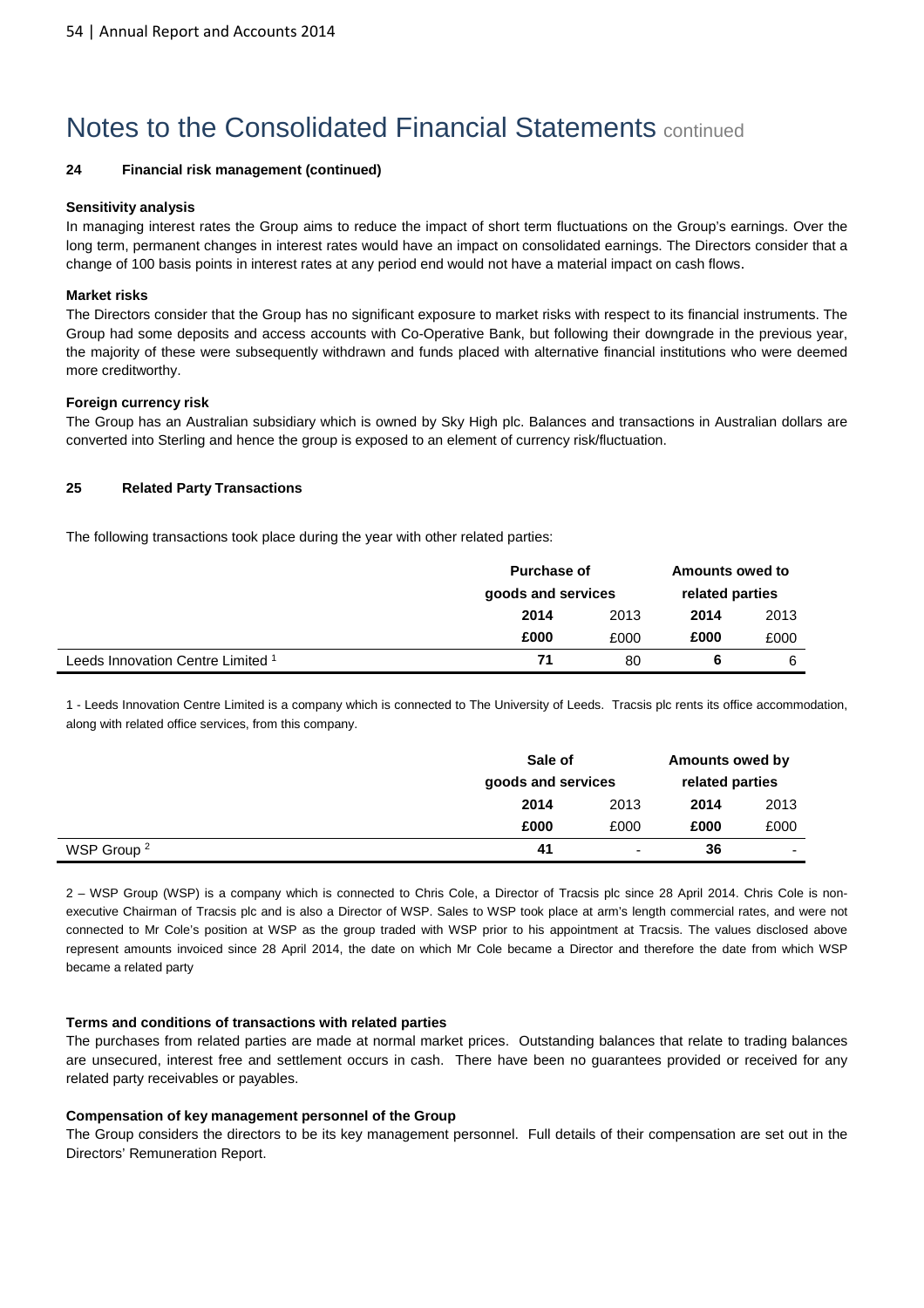#### **26 Employee benefits**

The Group makes contributions to defined contribution pension schemes for its employees. The pension cost charge for the year comprises contributions payable by the Group to the schemes and other personal pension plans and amounted to £135,000 (2013: £67,000). There were outstanding contributions at 31 July 2014 of £17,000 (2013: £10,000).

#### **27 Group entities**

Below are the principal subsidiary undertakings which contribute to the Group results:

|                                                               |                                         |                                 | % ordinary<br>share |
|---------------------------------------------------------------|-----------------------------------------|---------------------------------|---------------------|
| <b>Held by Tracsis plc</b>                                    | <b>Principal activity</b>               | <b>Country of incorporation</b> | capital owned       |
| R.W.A. Rail Limited                                           | Rail industry consultancy               | <b>England and Wales</b>        | 100%                |
| Peeping Limited                                               | Rail industry consultancy               | <b>England and Wales</b>        | 100%                |
| Safety Information Systems Limited                            | Software and consultancy                | <b>England and Wales</b>        | 100%                |
| <b>MPEC Technology Limited</b>                                | Rail industry hardware &<br>Datalogging | <b>England and Wales</b>        | 100%                |
| Sky High Technology Limited<br>(previously Sky High plc)      | Transportation data<br>collection       | <b>England and Wales</b>        | 100%                |
| Datasys Integration Limited<br>(owns 100% of Datasys Limited) | Software                                | England and Wales               | 100%                |

#### **28 Dividends**

The Group introduced a progressive dividend policy during previous years. The cash cost of the dividend payments is shown below:

|                                                      | 2014           | 2013 |
|------------------------------------------------------|----------------|------|
|                                                      | £000           | £000 |
| Final dividend for 2011/12 of 0.35p per share paid   |                | 87   |
| Interim dividend for 2012/13 of 0.30p per share paid | $\blacksquare$ | 75   |
| Final dividend for 2012/13 of 0.40p per share paid   | 102            |      |
| Interim dividend for 2013/14 of 0.35p per share paid | 89             |      |
| Total dividends paid                                 | 191            | 162  |

The dividends paid or proposed in respect of each financial year is as follows:

|                                                        | 2014<br>£000 | 2013<br>£000 | 2012<br>£000 |
|--------------------------------------------------------|--------------|--------------|--------------|
| Interim dividend for 2011/12 of 0.20p per share paid   |              |              | 48           |
| Final dividend for 2011/12 of 0.35p per share paid     |              |              | 87           |
| Interim dividend for 2012/13 of 0.30p per share paid   |              | 75           |              |
| Final dividend for 2012/13 of 0.40p per share paid     |              | 102          |              |
| Interim dividend for 2013/14 of 0.35p per share paid   | 89           |              |              |
| Final dividend for 2013/14 of 0.45p per share proposed | 119          |              |              |

The dividend will be payable on 13 February 2015 to shareholders on the Register at 30 January 2015.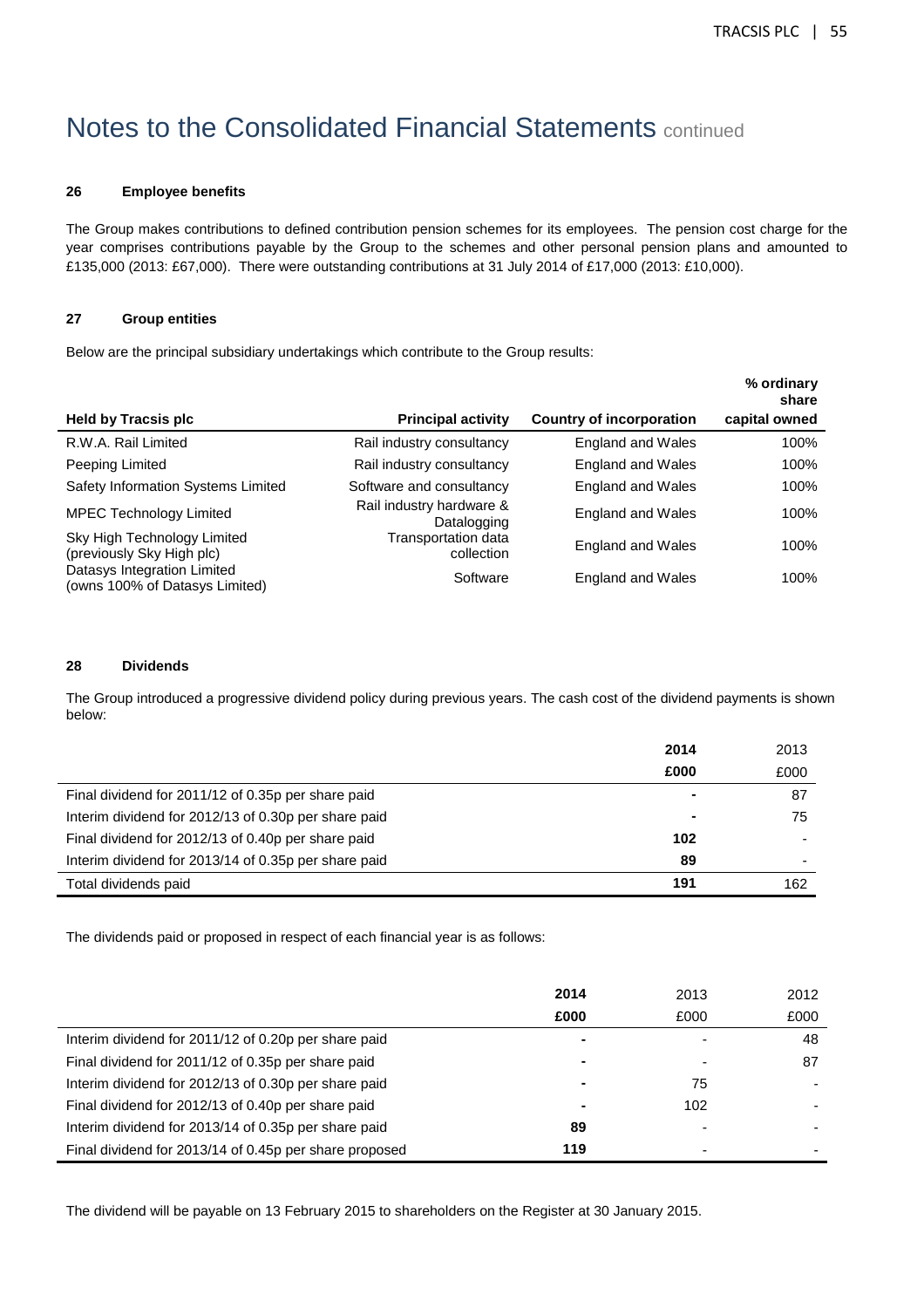Financial Statements

# Company Balance Sheet (presented under UK GAAP) as at 31 July 2014

Company number: 05019106

|                                                |             | 2014     | 2013     |
|------------------------------------------------|-------------|----------|----------|
|                                                | <b>Note</b> | £000     | £000     |
| <b>Fixed assets</b>                            |             |          |          |
| Tangible fixed assets                          | 30          | 359      | 371      |
| Investments                                    | 31          | 14,093   | 9,545    |
| <b>Current assets</b>                          |             |          |          |
| <b>Debtors</b>                                 | 32          | 1,261    | 1,030    |
| Cash at bank and in hand                       |             | 5,294    | 3,284    |
|                                                |             | 6,555    | 4,314    |
| Creditors: amounts falling due within one year | 33          | (7, 226) | (5,785)  |
| Net current (liabilities)/assets               |             | (671)    | (1, 471) |
|                                                |             |          |          |
| <b>Total assets less current liabilities</b>   |             | 13,781   | 8,445    |
| Provisions for liabilities and charges         | 34          | (6)      | (15)     |
| <b>Net assets</b>                              |             | 13,775   | 8,430    |
| <b>Capital and reserves</b>                    |             |          |          |
| Called up share capital                        | 35          | 105      | 102      |
| Share premium reserve                          | 36          | 4,591    | 4,280    |
| Merger reserve                                 | 36          | 1,846    | 1,472    |
| Share based payments reserve                   | 36          | 698      | 383      |
| Retained earnings                              | 36          | 6,535    | 2,193    |
| <b>Shareholders' funds</b>                     |             | 13,775   | 8,430    |

The financial statements were approved and authorised for issue by the Board of Directors on 12 November 2014 and were signed on its behalf by:

**John McArthur** – Chief Executive Officer

**Max Cawthra** – Chief Financial Officer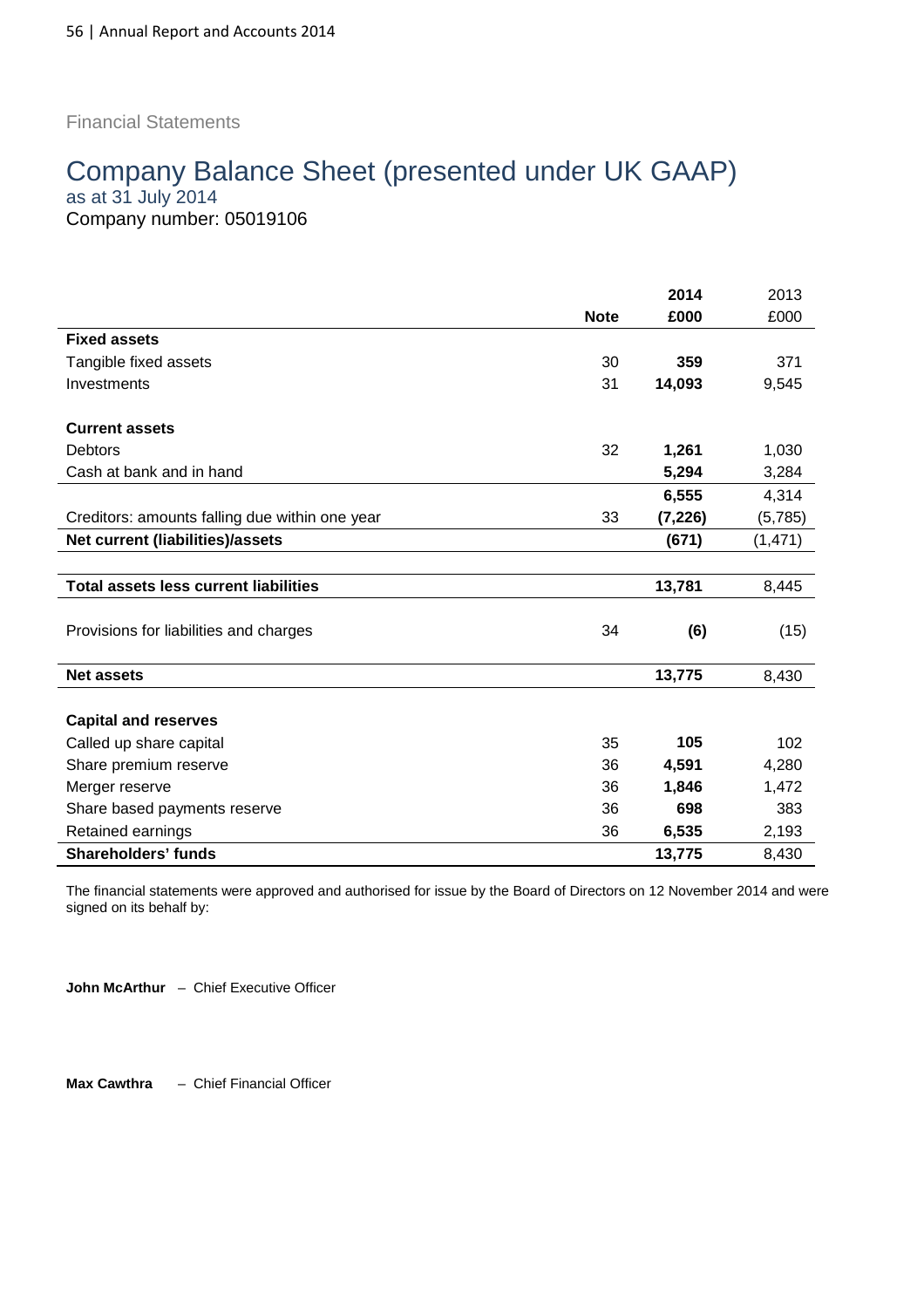Financial Statements

# Notes to the Company Balance Sheet

#### **29 Company accounting policies (UK GAAP)**

#### **Basis of preparation**

As used in the financial statements and related notes, the term 'Company' refers to Tracsis plc. The separate financial statements of the Company are presented as required by the Companies Act 2006. As permitted by the Act, the separate financial statements have been prepared in accordance with UK Generally Accepted Accounting Principles ('UK GAAP').

These accounts have been prepared in accordance with applicable accounting standards and under the historical cost convention.

A separate profit and loss account dealing with the results of the company only has not been presented, as permitted by section 408 of the Companies Act 2006.

Under FRS 1 the Company is exempt from the requirement to present its own cash flow statement.

#### **Revenue recognition**

Revenue is measured at the fair value of the consideration received or receivable (excluding value added tax and discounts given) derived from the provision of goods and services to customers during the period. The Company derives revenue from software licences, post contract customer support and consultancy services.

The Company recognises the revenue from the sale of software licences and specified upgrades upon shipment of the software product or upgrade, when there are no significant vendor obligations remaining, when the fee is fixed and determinable and when collectability is considered probable. Where appropriate the Company provides a reserve for estimated returns under the standard acceptance terms at the time the revenue is recognised. Payment terms are agreed separately with each customer.

Revenue from post contract customer support and consultancy services is recognised on a straight-line basis over the term of the contract. Revenue received and not recognised in the profit and loss account under this policy is classified as deferred income in the balance sheet.

Revenue from other products and services is recognised as the products are shipped or services provided.

#### **Tangible fixed assets**

Tangible fixed assets are initially recognised at cost. As well as the purchase price, cost includes directly attributable costs.

Depreciation is provided on all items so as to write off the carrying value of items over their expected useful economic lives. It is applied at the following rates:

| Freehold buildings (excluding land) | - | 4% on cost      |
|-------------------------------------|---|-----------------|
| Computer equipment                  | - | 33 1/3% on cost |

### **Investments**

Fixed asset investments are stated at cost less provision for impairment where appropriate. The directors consider annually whether a provision against the value of investments on an individual basis is required. Such provisions are charged in the profit and loss account in the year.

#### **Taxation**

The charge for taxation is based on the result for the year and takes into account taxation deferred because of timing differences between the treatment of certain items for taxation and accounting purposes. Deferred taxation is recognised, without discounting, in respect of all timing differences which have arisen but not reversed by the balance sheet date, except as otherwise required by FRS19.

#### **Leases**

Rentals applicable where substantially all of the benefits and risks of ownership remain with the lessor are classified as operating leases and payments are charged to the profit and loss account on a straight line basis over the period of the lease.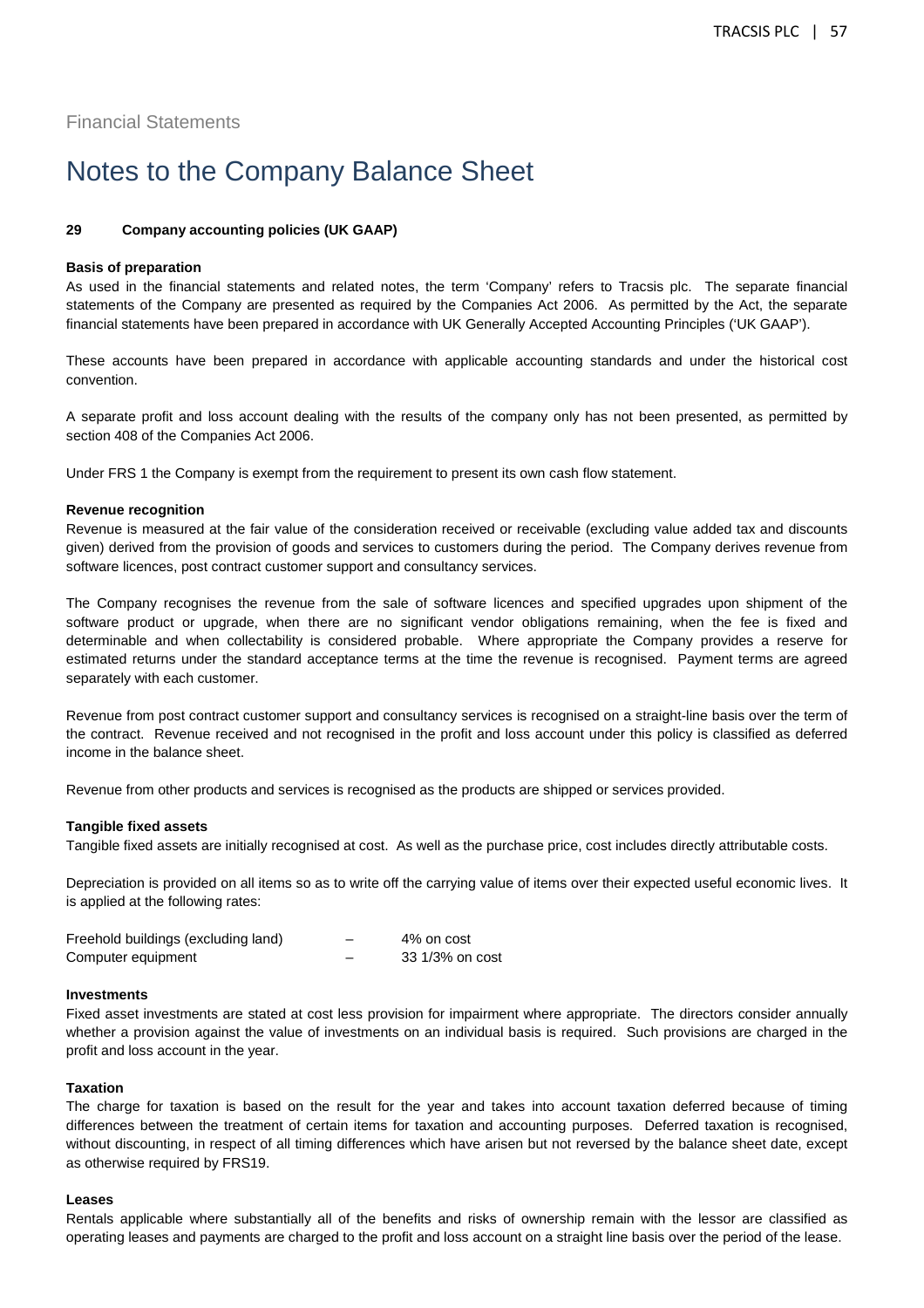### **29 Company accounting policies (UK GAAP) (continued)**

### **FRS20 share based payments**

The Company has adopted FRS20 and the accounting policies followed are in all material regards the same as the Group's policy under IFRS2 'Share based payments'. The policy is shown in the Group's accounting policies on pages 27 to 34.

### **30 Tangible fixed assets**

|                          | Freehold         |                          |                          |
|--------------------------|------------------|--------------------------|--------------------------|
|                          | Land &           | Computer                 |                          |
|                          | <b>Buildings</b> | equipment                | <b>Total</b>             |
|                          | £000             | £000                     | £000                     |
| Cost                     |                  |                          |                          |
| At 1 August 2013         | 400              | 23                       | 423                      |
| Additions                |                  | -                        | $\overline{\phantom{a}}$ |
| At 31 July 2014          | 400              | 23                       | 423                      |
| <b>Depreciation</b>      |                  |                          |                          |
| At 1 August 2013         | 30               | 22                       | 52                       |
| Charge for the year      | 12               | $\overline{\phantom{a}}$ | 12 <sub>2</sub>          |
| At 31 July 2014          | 42               | 22                       | 64                       |
|                          |                  |                          |                          |
| Net book value           |                  |                          |                          |
| At 31 July 2013          | 370              | 1                        | 371                      |
| At 31 July 2014          | 358              | 1                        | 359                      |
|                          |                  |                          |                          |
| <b>Investments</b><br>31 |                  |                          |                          |
|                          |                  |                          | Shares in subsidiary     |
|                          |                  |                          | undertakings             |
|                          |                  |                          | £000                     |
| Cost                     |                  |                          |                          |
| At 1 August 2013         |                  |                          | 9,545                    |
| Additions                |                  |                          | 4,548                    |

**At 31 July 2014 14,093** 

The addition in the year relates to the acquisition of Datasys Integration Limited.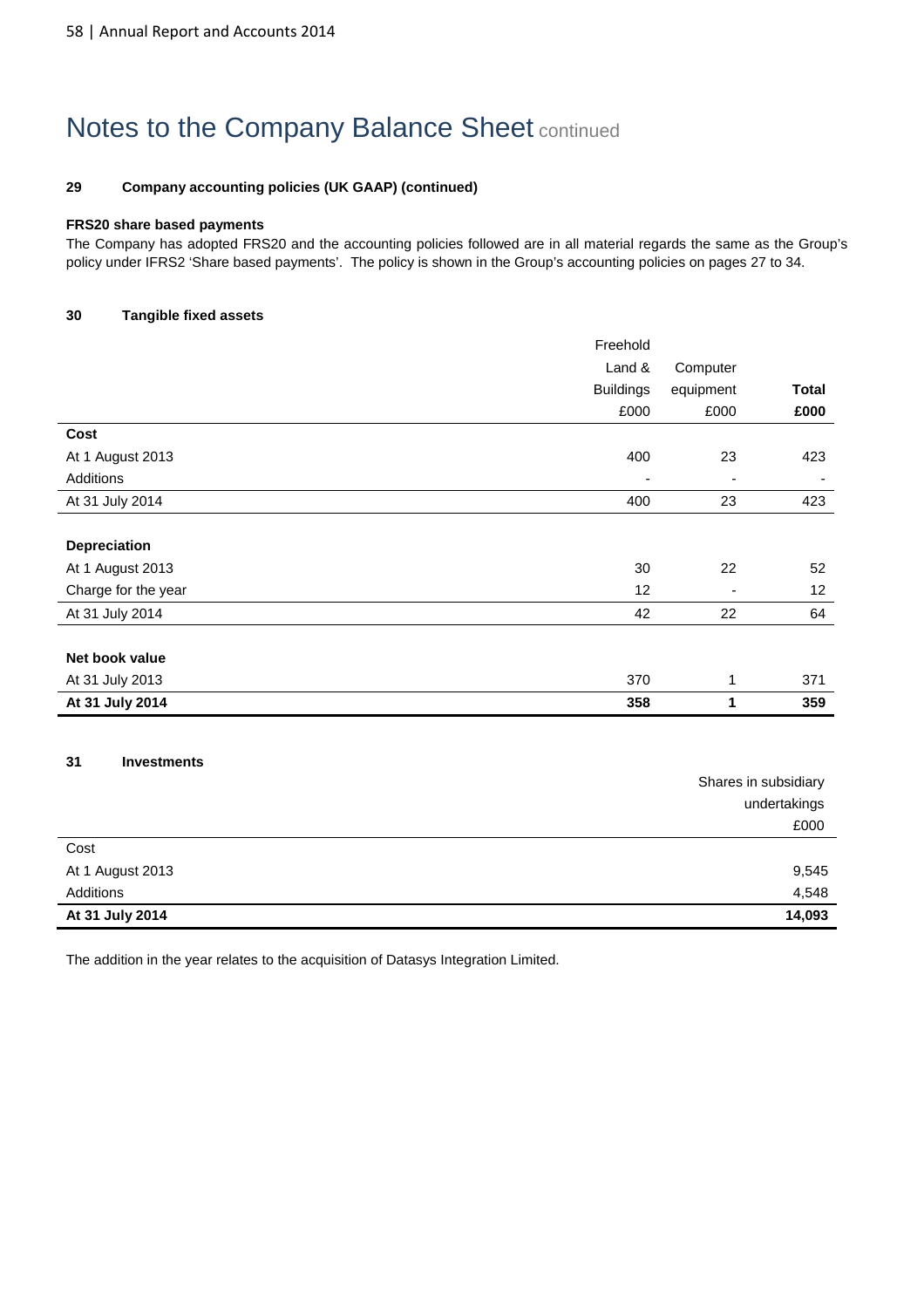### **31 Investments (continued)**

The companies in which Tracsis plc's interest is more than 20% at the year end are as follows:

|                                                             |                          |                                         | Class and      |          |
|-------------------------------------------------------------|--------------------------|-----------------------------------------|----------------|----------|
|                                                             | Country of               |                                         | percentage     |          |
| Subsidiary undertaking                                      | incorporation            | Principal activity                      | of shares held | Holding  |
| R.W.A. Rail Limited                                         | <b>England and Wales</b> | Rail industry consultancy               | Ordinary 100%  | Direct   |
| Peeping Limited                                             | <b>England and Wales</b> | Rail industry ancillary<br>services     | Ordinary 100%  | Direct   |
| Safety Information<br><b>Systems Limited</b>                | <b>England and Wales</b> | Software and consultancy                | Ordinary 100%  | Direct   |
| <b>MPEC Technology Limited</b>                              | <b>England and Wales</b> | Rail industry hardware &<br>datalogging | Ordinary 100%  | Direct   |
| Sky High Technology<br>Limited (previously Sky<br>High plc) | <b>England and Wales</b> | Transportation data collection          | Ordinary 100%  | Direct   |
| Sky High Traffic Data<br>Australia Pty Limited              | Australia                | Transportation data collection          | Ordinary 100%  | Indirect |
| Datasys Integration<br>Limited                              | <b>England and Wales</b> | <b>Holding Company</b>                  | Ordinary 100%  | Direct   |
| Datasys Limited                                             | <b>England and Wales</b> | Rail industry software                  | Ordinary 100%  | Indirect |

#### **32 Debtors**

|                                         | 2014  | 2013  |
|-----------------------------------------|-------|-------|
|                                         | £000  | £000  |
| Trade debtors                           | 478   | 769   |
| Amounts owed by subsidiary undertakings | 603   | 50    |
| Other debtors                           | 12    | 12    |
| <b>Corporation Tax</b>                  | 141   | 166   |
| Prepayments                             | 27    | 33    |
|                                         | 1,261 | 1,030 |

The group moved onto a Payments on Account regime for Corporation Tax in the previous year, and Tracsis plc made various payments as the lead Company. Upon finalisation of the tax computations, the Corporation Tax payments made will be reallocated between other Group Companies and the debtor balance cleared down accordingly.

#### **33 Creditors: amounts falling due within one year**

|                                         | 2014           | 2013  |
|-----------------------------------------|----------------|-------|
|                                         | £000           | £000  |
| Trade creditors                         | 29             | 14    |
| Other tax and social security           | 586            | 356   |
| Corporation tax                         | $\blacksquare$ |       |
| Amounts owed to subsidiary undertakings | 5,869          | 4,679 |
| Accruals and deferred income            | 742            | 736   |
|                                         | 7,226          | 5,785 |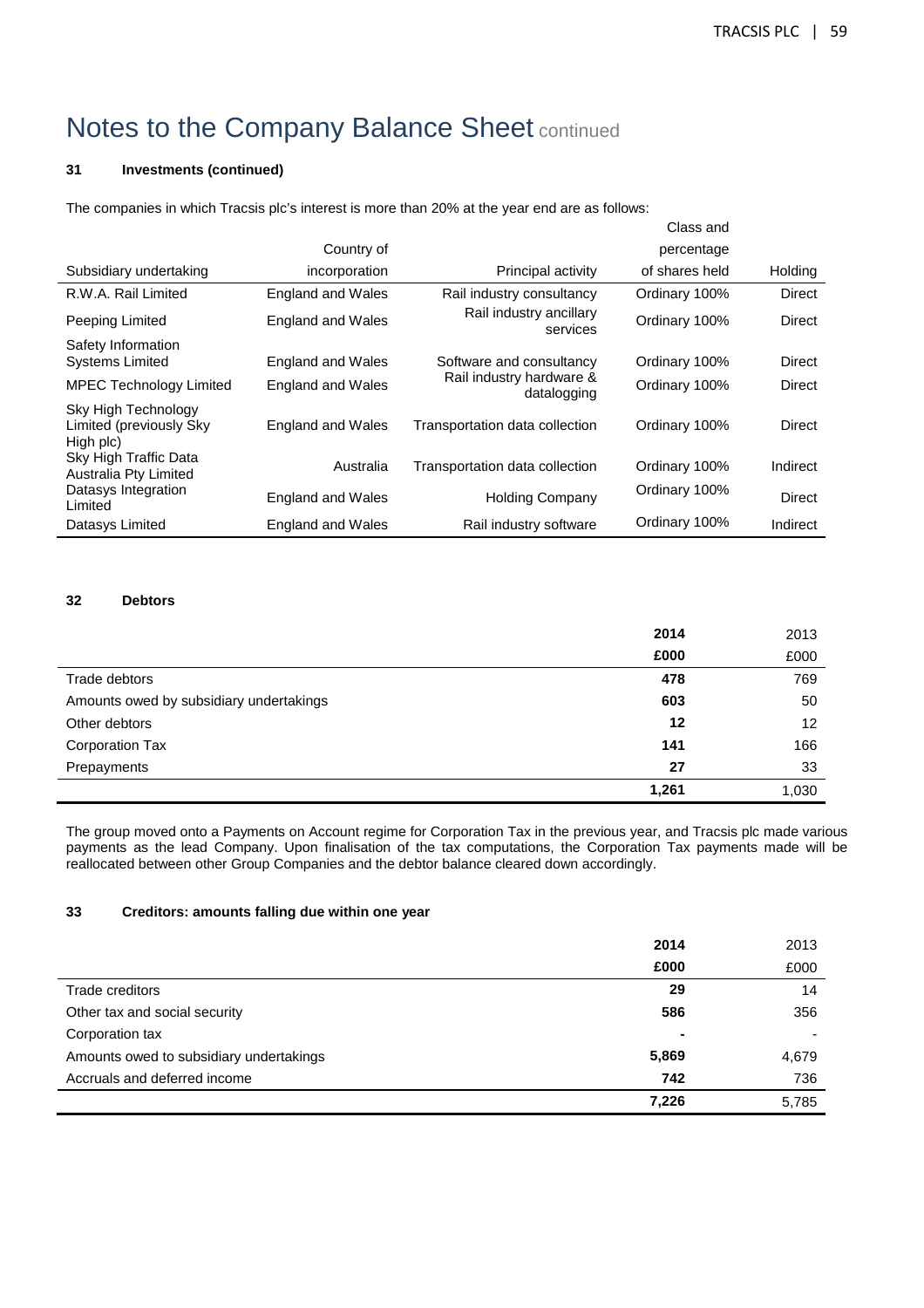### **34 Provisions for liabilities and charges – deferred tax liability**

|                                                              | 2014 | 2013 |
|--------------------------------------------------------------|------|------|
|                                                              | £000 | £000 |
| At start of the year                                         | 15   | (33) |
| (Credit) / charge to profit and loss account during the year | (9)  | 48   |
| At end of the year                                           |      | 15   |

### **35 Share capital**

|                                     | 2014          | 2014    | 2013       | 2013    |
|-------------------------------------|---------------|---------|------------|---------|
|                                     | <b>Number</b> |         | Number     |         |
| Allotted, called up and fully paid: |               |         |            |         |
| Ordinary shares of 0.4p each        | 26,258,114    | 105.032 | 25,526,306 | 102.105 |

The following share transactions have taken place during the year ended 31 July 2014:

126,775 shares were issued in respect of the acquisition of Datasys Integration Limited

605,033 share options, under the Group's share options schemes were exercised at various points in the year.

#### **36 Reserves**

|                             | Share                    |                          | Share based | Profit   |
|-----------------------------|--------------------------|--------------------------|-------------|----------|
|                             | premium                  | Merger                   | payments    | and loss |
|                             | account                  | reserve                  | reserve     | account  |
|                             | £000                     | £000                     | £000        | £000     |
| At 1 August 2013            | 4,280                    | 1,472                    | 383         | 2,193    |
| <b>Dividends</b>            |                          | ٠                        |             | (191)    |
| Issue of new shares         | 311                      | 374                      |             |          |
| Profit for the period       | $\overline{\phantom{a}}$ | $\overline{\phantom{a}}$ |             | 4,533    |
| Share based payment charges | $\overline{\phantom{a}}$ | ٠                        | 315         |          |
| At 31 July 2014             | 4,591                    | 1,846                    | 698         | 6,535    |

Profit for the period is stated after receiving dividends from subsidiary undertakings of £4,250,000.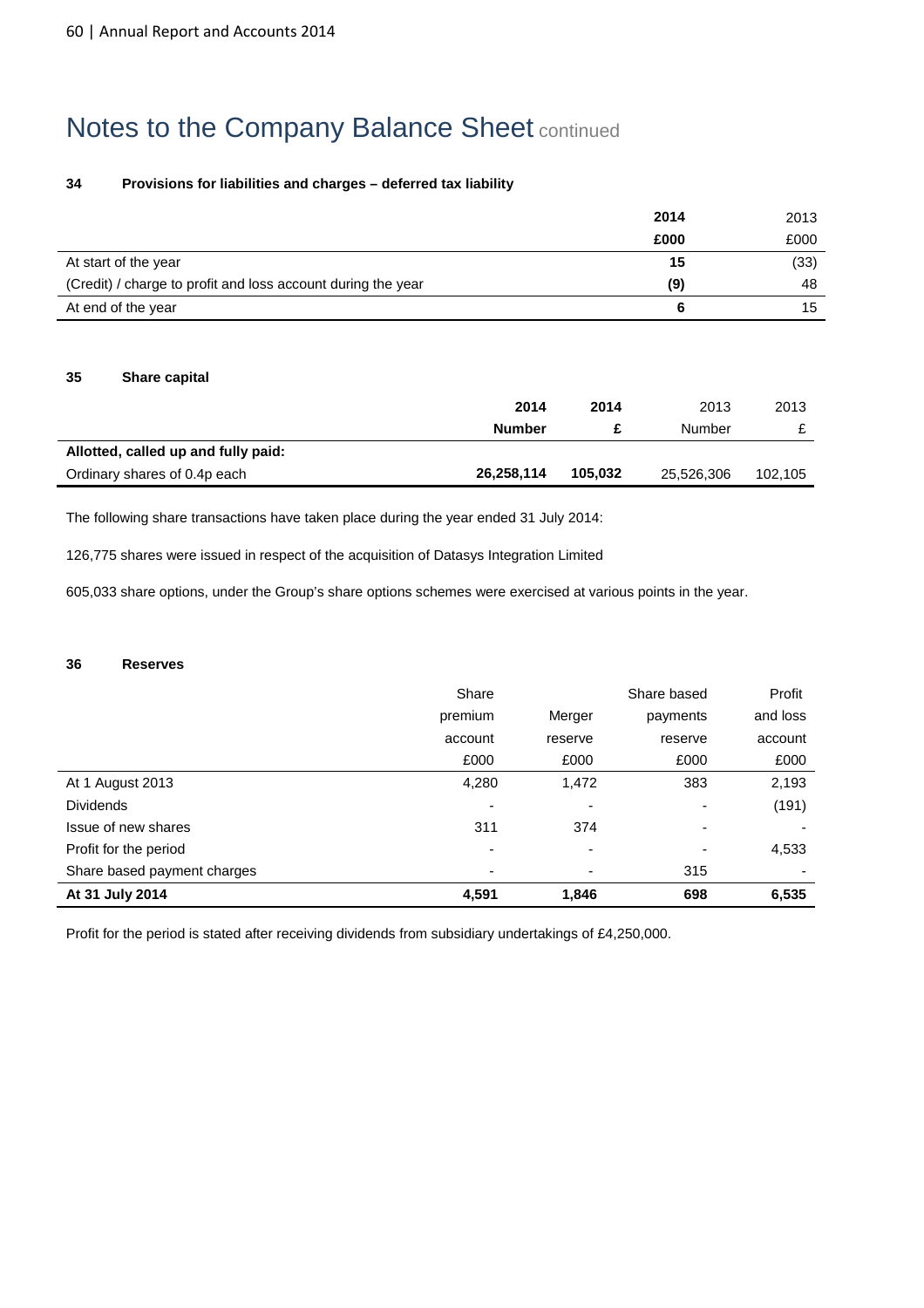### **37 Operating leases**

### Operating lease commitments

The minimum annual lease payments to which the Company is committed under non-cancellable operating leases for the coming year are as follows:

|                                    | 2014           | 2013  |
|------------------------------------|----------------|-------|
| Land and buildings:                | £'000          | £'000 |
| On leases expiring:                |                |       |
| Within one year                    | 9              |       |
| Expiring between one and two years | $\blacksquare$ | 58    |

### **38 Reconciliation of movement in shareholders' funds**

|                                              | 2014   | 2013  |
|----------------------------------------------|--------|-------|
|                                              | £'000  | £'000 |
| Profit attributable to ordinary shareholders | 4,533  | 173   |
| Dividends paid                               | (191)  | (162) |
| Other recognised gains:                      |        |       |
| - Issue of new shares                        | 688    | 707   |
| - Share based payments                       | 315    | 189   |
|                                              | 5,345  | 907   |
| Opening shareholders' funds                  | 8,430  | 7,523 |
| Closing shareholders' funds                  | 13,775 | 8,430 |